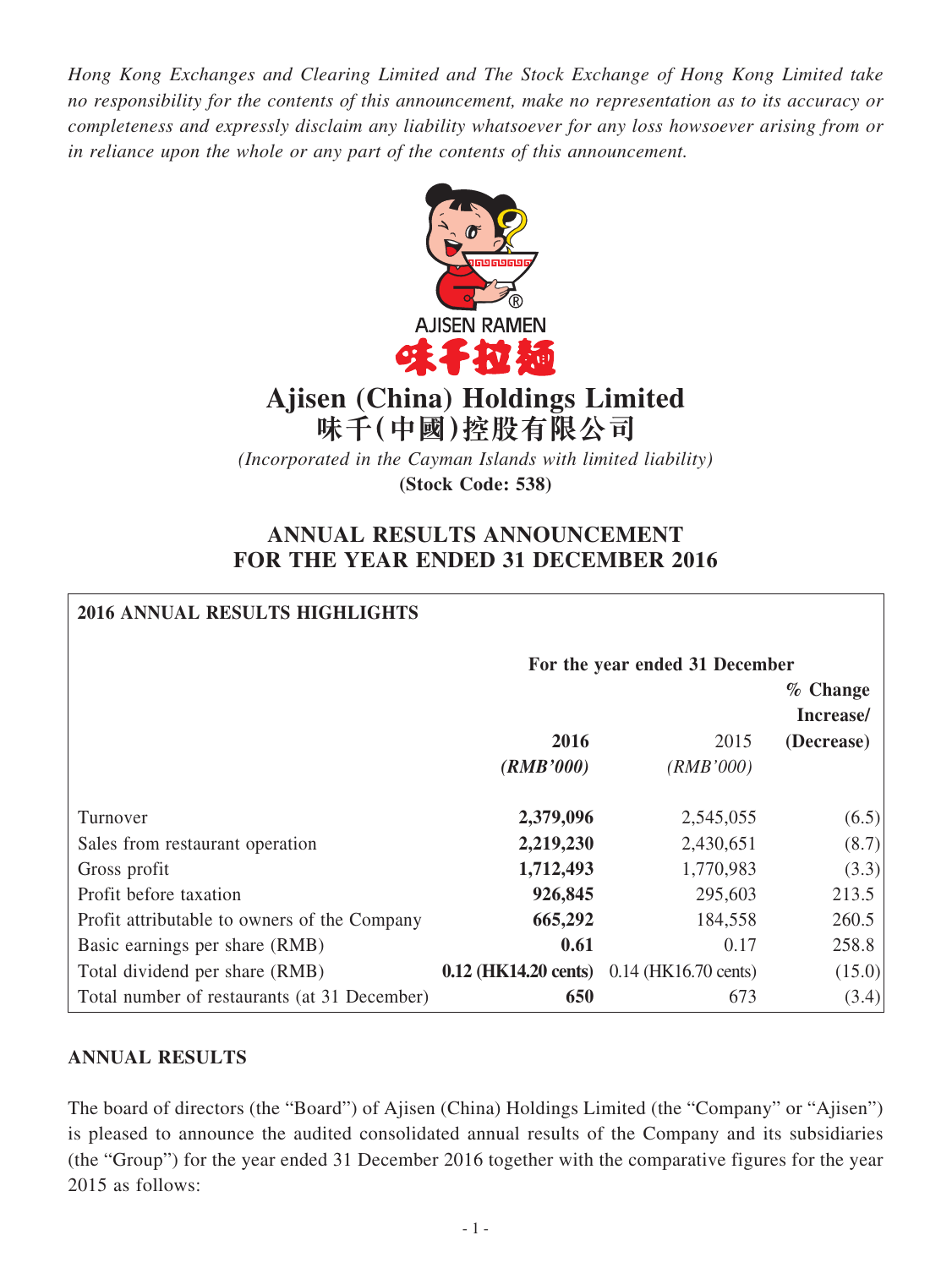# **CONSOLIDATED STATEMENT OF PROFIT OR LOSS AND OTHER COMPREHENSIVE INCOME**

*For the year ended 31 December 2016*

|                                                                                                                                                                                                                                                                                     | <b>Notes</b>   | 2016<br><b>RMB'000</b> | 2015<br><b>RMB'000</b><br>(Restated) |
|-------------------------------------------------------------------------------------------------------------------------------------------------------------------------------------------------------------------------------------------------------------------------------------|----------------|------------------------|--------------------------------------|
| Revenue                                                                                                                                                                                                                                                                             | 6              | 2,379,096              | 2,545,055                            |
| Other income                                                                                                                                                                                                                                                                        | $\overline{7}$ | 84,922                 | 88,038                               |
| Other gains and losses                                                                                                                                                                                                                                                              | 8              | 612,645                | (2,564)                              |
| Cost of inventories consumed                                                                                                                                                                                                                                                        |                | (666, 603)             | (774, 072)                           |
| Staff costs                                                                                                                                                                                                                                                                         |                | (561, 516)             | (598, 087)                           |
| Depreciation and amortisation                                                                                                                                                                                                                                                       |                | (163, 417)             | (165, 643)                           |
| Property rentals and related expenses                                                                                                                                                                                                                                               |                | (388, 087)             | (406, 475)                           |
| Other operating expenses                                                                                                                                                                                                                                                            |                | (357, 718)             | (386, 699)                           |
| Share of results of associates                                                                                                                                                                                                                                                      |                | (2,849)                | 125                                  |
| Finance costs                                                                                                                                                                                                                                                                       |                | (9,628)                | (4,075)                              |
| Profit before taxation                                                                                                                                                                                                                                                              | 9              | 926,845                | 295,603                              |
| Taxation                                                                                                                                                                                                                                                                            | 10             | (156, 662)             | (90, 322)                            |
| Profit for the year                                                                                                                                                                                                                                                                 |                | 770,183                | 205,281                              |
| Other comprehensive income, net of income tax<br>Items that will not be reclassified to profit or loss:<br>Gain on revaluation of property,<br>plant and equipment on transfer<br>of investment properties<br>Deferred tax liability on recognition<br>of revaluation of properties |                | 4,533<br>(2,744)       | 12,241<br>(7,000)                    |
|                                                                                                                                                                                                                                                                                     |                | 1,789                  | 5,241                                |
| Items that may be reclassified subsequently to profit or loss:<br>Gain on revaluation of available-for-sale investments<br>Deferred tax liability on recognition                                                                                                                    |                | 2,168                  |                                      |
| of revaluation of available-for-sale investment                                                                                                                                                                                                                                     |                | (542)                  |                                      |
| Exchange differences arising on translation of<br>foreign operation                                                                                                                                                                                                                 |                | 87,110                 | 50,754                               |
|                                                                                                                                                                                                                                                                                     |                | 88,736                 | 50,754                               |
| Other comprehensive income for the year,<br>net of income tax                                                                                                                                                                                                                       |                | 90,525                 | 55,995                               |
| Total comprehensive income for the year                                                                                                                                                                                                                                             |                | 860,708                | 261,276                              |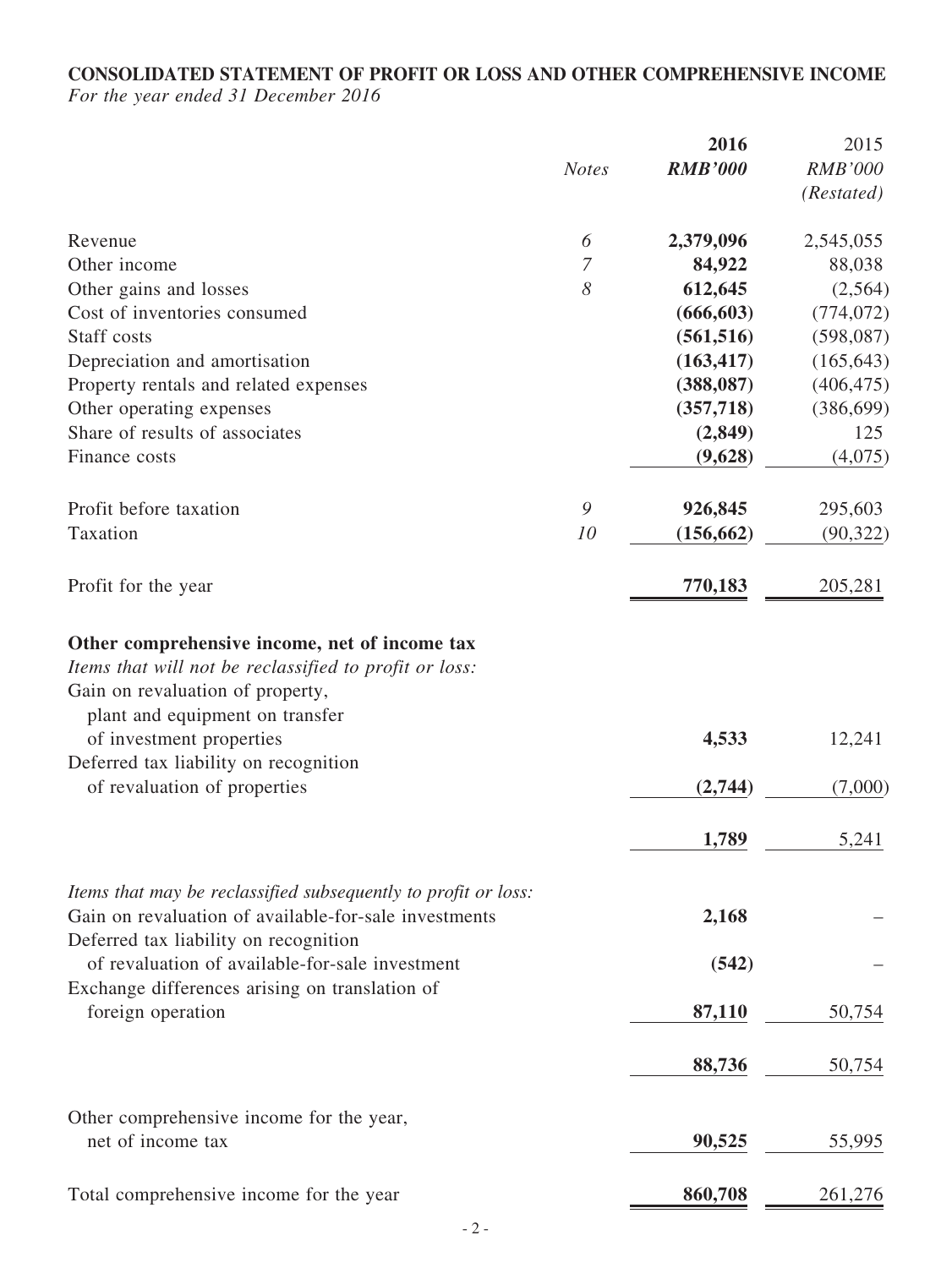|                                             | <b>Notes</b> | 2016<br><b>RMB'000</b> | 2015<br><b>RMB'000</b><br>(Restated) |
|---------------------------------------------|--------------|------------------------|--------------------------------------|
| Profit for the year attributable to:        |              |                        |                                      |
| Owners of the Company                       |              | 665,292                | 184,558                              |
| Non-controlling interests                   |              | 104,891                | 20,723                               |
|                                             |              | 770,183                | 205,281                              |
| Total comprehensive income attributable to: |              |                        |                                      |
| Owners of the Company                       |              | 748,836                | 238,922                              |
| Non-controlling interests                   |              | 111,872                | 22,354                               |
|                                             |              | 860,708                | 261,276                              |
|                                             |              | <b>RMB</b>             | <b>RMB</b>                           |
| Earnings per share<br>- Basic               | 12           | 0.61                   | 0.17                                 |
| - Diluted                                   |              | 0.61                   | 0.17                                 |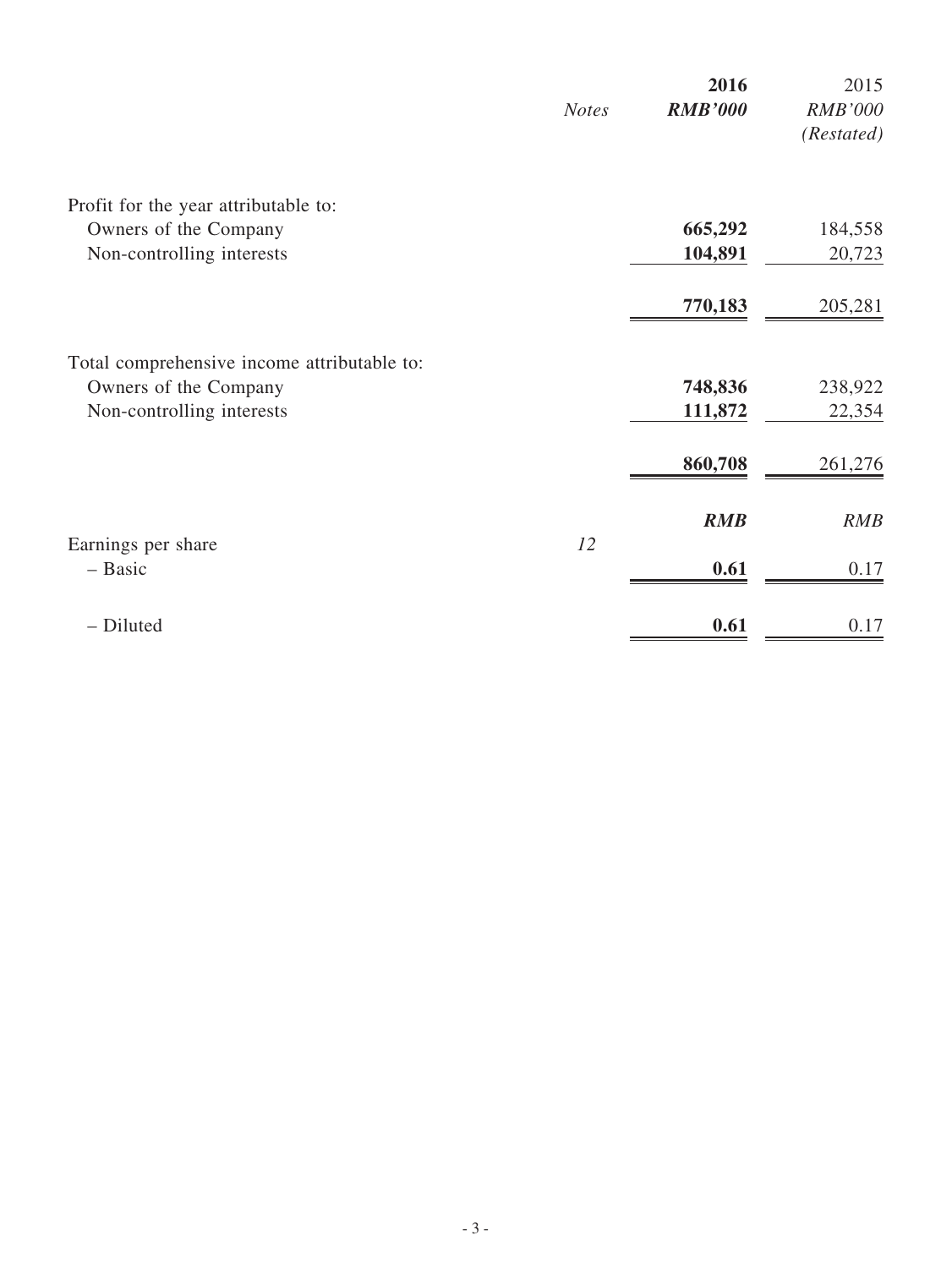## **CONSOLIDATED STATEMENT OF FINANCIAL POSITION**

*At 31 December 2016*

|                                          |              | 2016           | 2015                         |
|------------------------------------------|--------------|----------------|------------------------------|
|                                          | <b>Notes</b> | <b>RMB'000</b> | <b>RMB'000</b><br>(Restated) |
| Non-current assets                       |              |                |                              |
| Investment properties                    |              | 474,228        | 436,501                      |
| Property, plant and equipment            |              | 849,173        | 920,573                      |
| Prepaid lease payments                   |              | 75,603         | 79,788                       |
| Intangible assets                        |              | 5,725          | 5,362                        |
| Interest in associates                   |              | 94,014         | 1,330                        |
| Loan to an associate                     |              | 1,337          | 1,252                        |
| Rental deposits                          |              | 82,748         | 81,207                       |
| Goodwill                                 |              | 7,277          | 31,111                       |
| Deferred tax assets                      |              | 1,712          | 1,609                        |
| Available-for-sale investments           |              | 52,428         | 50,710                       |
| Financial assets designated as at FVTPL  | 13           | 1,272,943      | 454,496                      |
|                                          |              | 2,917,188      | 2,063,939                    |
| Current assets                           |              |                |                              |
| Inventories                              |              | 82,356         | 95,111                       |
| Trade and other receivables              | 14           | 101,024        | 97,889                       |
| Amount due from related parties          |              | 12             | 12                           |
| Taxation recoverable                     |              | 1,261          | 1,088                        |
| Pledged bank deposits                    |              | 380            | 303,337                      |
| Bank balances and cash                   |              | 1,313,304      | 1,335,062                    |
|                                          |              | 1,498,337      | 1,832,499                    |
| <b>Current liabilities</b>               |              |                |                              |
| Trade and other payables                 | 15           | 274,550        | 275,008                      |
| Amounts due to related companies         |              | 5,168          | 5,901                        |
| Amounts due to directors                 |              | 471            | 531                          |
| Amount due to a shareholder              |              | 27,564         | 27,204                       |
| Amounts due to non-controlling interests |              | 13,943         | 13,058                       |
| Amount due to an associate               |              | 4,602          |                              |
| Dividend payable                         |              | 26             | 22                           |
| Taxation payable                         |              | 46,703         | 43,346                       |
| <b>Bank</b> loans                        |              | 237,552        | 500,551                      |
|                                          |              | 610,579        | 865,621                      |

- 4 -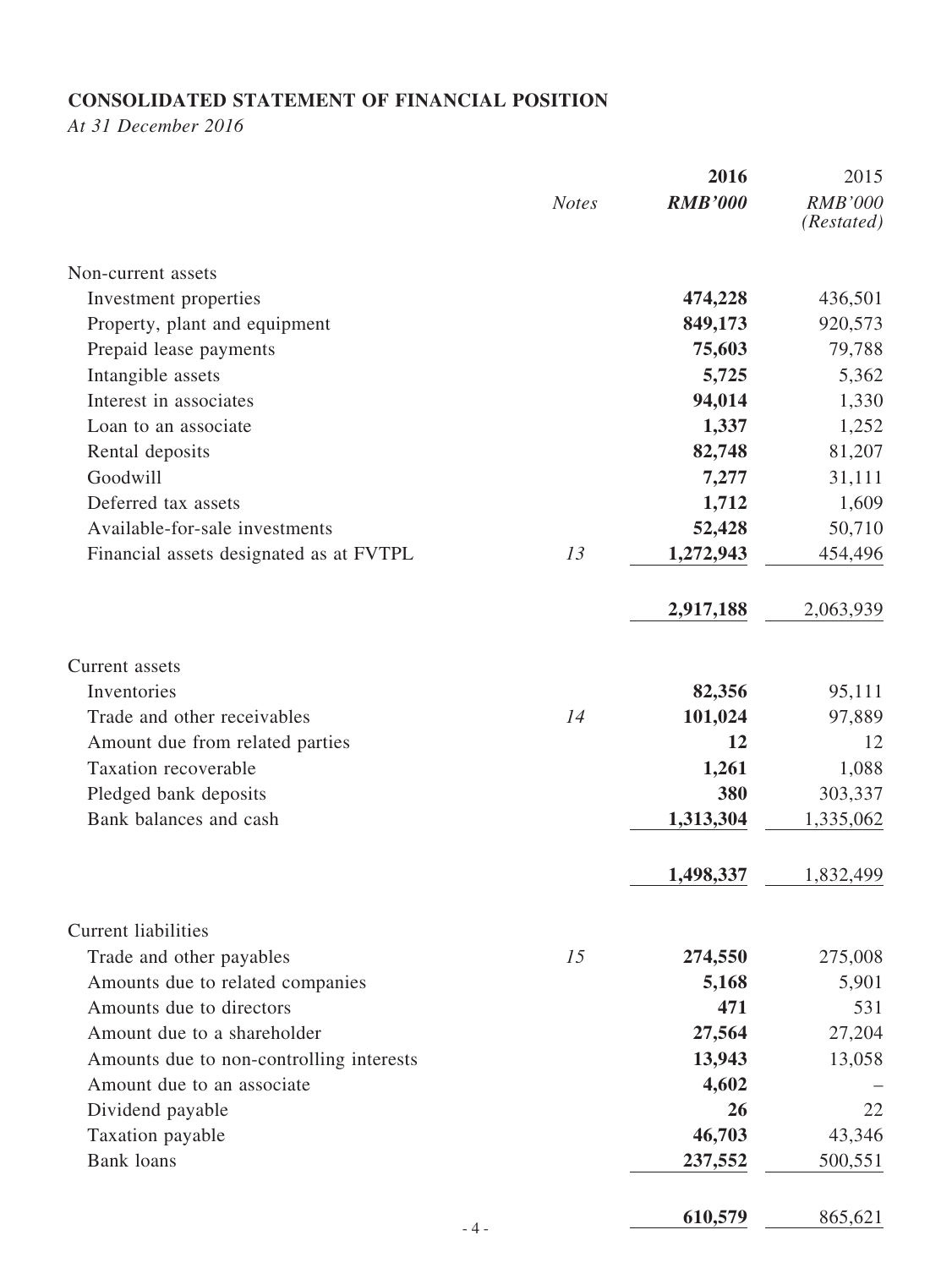|                                              |              | 2016           | 2015                         |
|----------------------------------------------|--------------|----------------|------------------------------|
|                                              | <b>Notes</b> | <b>RMB'000</b> | <b>RMB'000</b><br>(Restated) |
|                                              |              |                |                              |
| Net current assets                           |              | 887,758        | 966,878                      |
| Total assets less current liabilities        |              | 3,804,946      | 3,030,817                    |
| Non-current liabilities                      |              |                |                              |
| Long-term bank loans                         |              | 57,388         | 56,734                       |
| Deferred tax liabilities                     |              | 128,505        | 54,909                       |
|                                              |              | 185,893        | 111,643                      |
| Net assets                                   |              | 3,619,053      | 2,919,174                    |
| Capital and reserves                         |              |                |                              |
| Share capital                                |              | 108,404        | 108,404                      |
| Reserves                                     |              | 3,239,384      | 2,643,747                    |
| Equity attributable to owners of the Company |              | 3,347,788      | 2,752,151                    |
| Non-controlling interests                    |              | 271,265        | 167,023                      |
|                                              |              |                |                              |
| Total equity                                 |              | 3,619,053      | 2,919,174                    |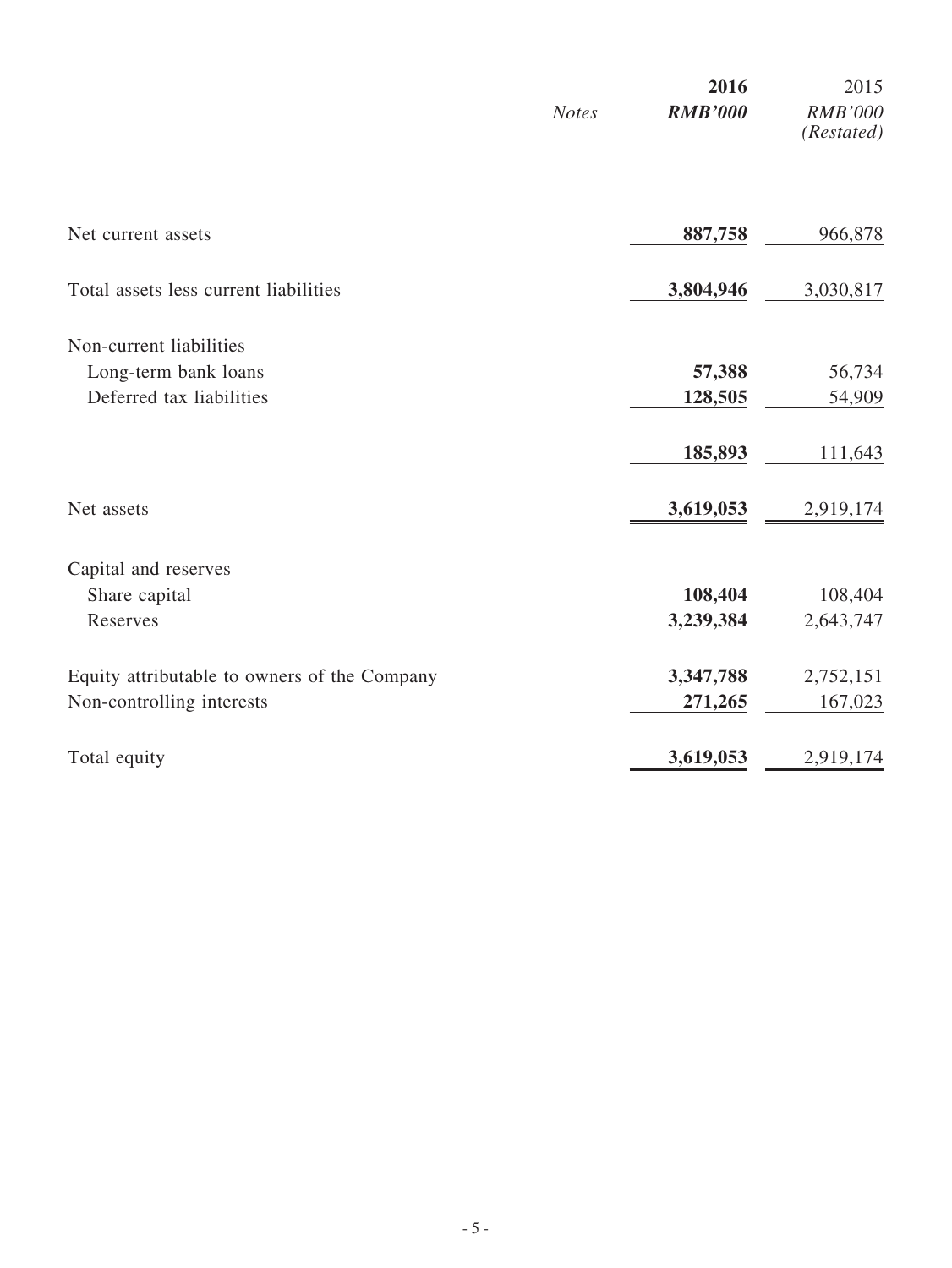## **NOTES TO THE CONSOLIDATED FINANCIAL STATEMENTS**

*For the year ended 31 December 2016*

### **1. GENERAL**

Ajisen (China) Holdings Limited (the "Company") was incorporated and registered as an exempted company with limited liability on 6 April 2006 under the Companies Law of the Cayman Islands and acts as an investment holding company. Its shares have been listed on the Main Board of The Stock Exchange of Hong Kong Limited (the "Stock Exchange") on 30 March 2007. Its immediate holding company is Favour Choice Limited, a company which is incorporated in the British Virgin Islands and wholly-owned by Anmi Holdings Limited, a company which is incorporated in the British Virgin Islands and wholly-owned by Anmi Trust and controlled by Ms. Poon Wai ("Ms. Poon") who is also the Chairman and Managing Director of the Company. The addresses of the registered office and the principal place of business of the Company are disclosed in the "Corporation Information" section to the annual report.

The principle activities of the Group is operation of restaurants, manufacture and sales of noodles and related products.

The functional currency of the Company and the PRC operating subsidiaries of the Company is Renminbi ("RMB"). The functional currency of Hong Kong operating subsidiaries is Hong Kong dollars ("HK\$"). Details of the subsidiaries of the Company (together with the Company hereinafter defined as the "Group") are set out in the annual report.

In 2016, the Company changed the presentation currency in the consolidated financial statements from HK\$ to RMB. Details of the presentation currency change are set out in note 4.

## **2. APPLICATION OF NEW AND AMENDMENTS TO HONG KONG FINANCIAL REPORTING STANDARDS ("HKFRSs")**

In the current year, the Group has applied the following amendments to HKFRSs issued by the Hong Kong Institute of Certified Public Accountants ("HKICPA") for the first time.

| Amendments to HKFRS 11                          | Accounting for Acquisitions of Interests in Joint Operations |
|-------------------------------------------------|--------------------------------------------------------------|
| Amendments to HKAS 1                            | Disclosure Initiative                                        |
| Amendments to HKAS 16 and                       | Clarification of Acceptable Methods of Depreciation          |
| HKAS 38                                         | and Amortisation                                             |
| Amendments to HKAS 16<br>and HKAS 41            | Agriculture: Bearer Plants                                   |
| Amendments to HKFRS 10,<br>HKFRS 12 and HKAS 28 | Investment Entities: Applying the consolidation Exception    |
| Amendments to HKFRSs                            | Annual Improvements to HKFRSs 2012-2014 Cycle                |

The application of the amendments to HKFRSs in the current year has had no material effect on the Group's financial performance and positions for the current and prior years and/or on the disclosure set out in these consolidated financial statements.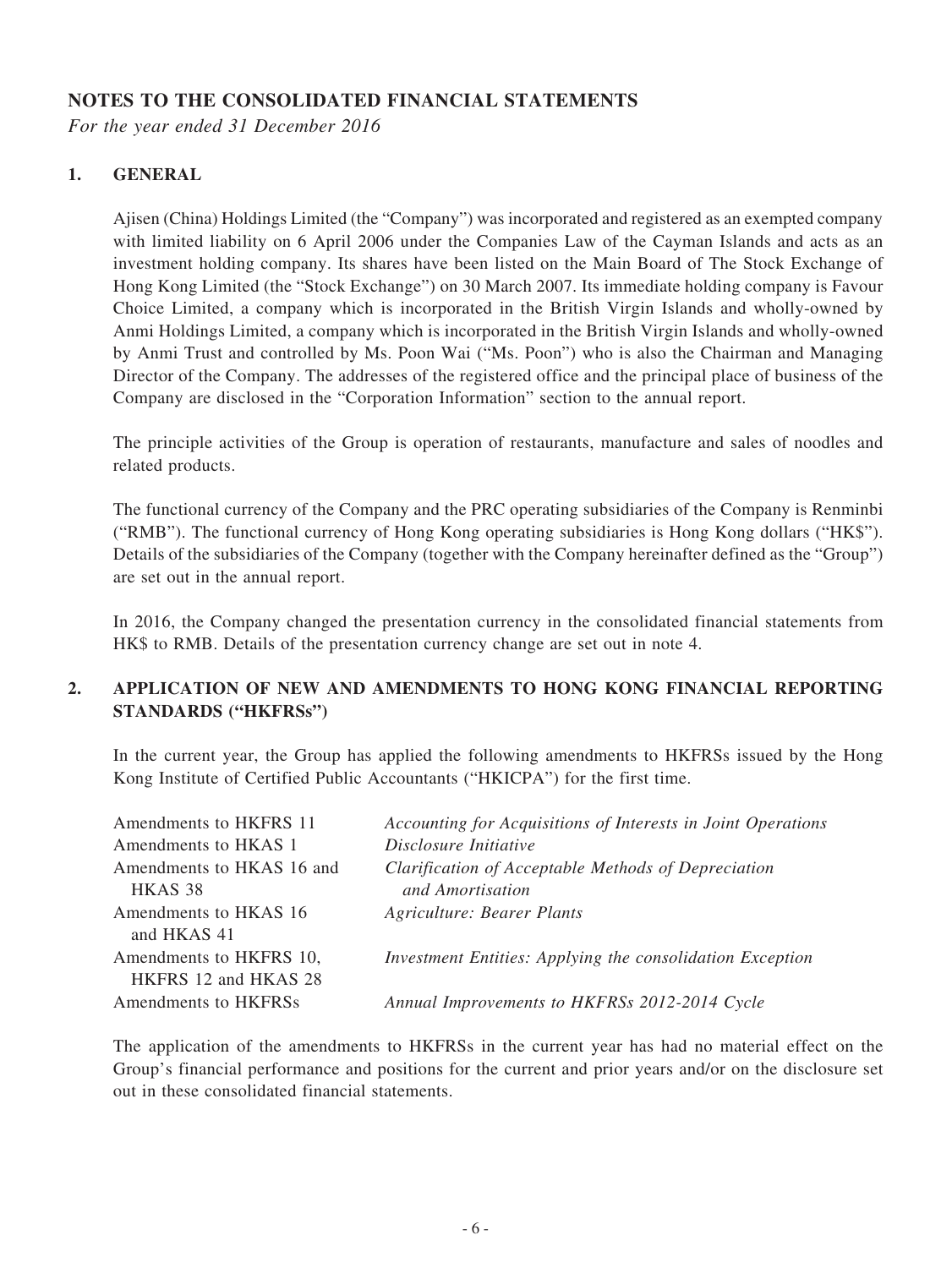The Group has not early applied the following new and amendments to HKFRSs that have been issued but are not yet effective:

| HKFRS 9                                          | Financial Instruments <sup>1</sup>                                                                    |
|--------------------------------------------------|-------------------------------------------------------------------------------------------------------|
| HKFRS 15                                         | Revenue from Contracts with Customers and Related Amendments <sup>1</sup>                             |
| HKFRS 16                                         | Leases <sup>2</sup>                                                                                   |
| Amendments to HKFRS 2                            | Classification and Measurement of Share-based Payment<br>Transactions <sup>1</sup>                    |
| Amendments to HKFRS 4                            | Applying HKFRS 9 Financial Instruments with HKFRS 4<br>Insurance Contracts <sup>1</sup>               |
| Amendments to HKFRS 10 and<br>HKAS <sub>28</sub> | Sale or Contribution of Assets between an Investor and its<br>Associate or Joint Venture <sup>3</sup> |
| Amendments to HKAS 7                             | Disclosure Initiative <sup>4</sup>                                                                    |
| Amendments to HKAS 12                            | Recognition of Deferred Tax Assets for Unrealised Losses <sup>4</sup>                                 |

<sup>1</sup> Effective for annual periods beginning on or after 1 January 2018.

- <sup>2</sup> Effective for annual periods beginning on or after 1 January 2019.
- <sup>3</sup> Effective for annual periods beginning on or after a date to be determined.
- <sup>4</sup> Effective for annual periods beginning on or after 1 January 2017.

#### **HKFRS 9 Financial Instruments**

HKFRS 9 introduces new requirements for the classification and measurement of financial assets, financial liabilities, general hedge accounting and impairment requirements for financial assets.

Key requirements of HKFRS 9 are:

All recognised financial assets that are within the scope of HKFRS 9 are required to be subsequently measured at amortised cost or fair value. Specifically, debt investments that are held within a business model whose objective is to collect the contractual cash flows, and that have contractual cash flows that are solely payments of principal and interest on the principal outstanding are generally measured at amortised cost at the end of subsequent accounting periods. Debt instruments that are held within a business model whose objective is achieved both by collecting contractual cash flows and selling financial assets, and that have contractual terms that give rise on specified dates to cash flows that are solely payments of principal and interest on the principal amount outstanding, are generally measured at fair value through other comprehensive income ("FVTOCI"). All other debt investments and equity investments are measured at their fair values at the end of subsequent accounting periods. In addition, under HKFRS 9, entities may make an irrevocable election to present subsequent changes in the fair value of an equity investment (that is not held for trading) in other comprehensive income, with only dividend income generally recognised in profit or loss.

With regard to the measurement of financial liabilities designated as at fair value through profit or loss, HKFRS 9 requires that the amount of change in the fair value of the financial liability that is attributable to changes in the credit risk of that liability is presented in other comprehensive income, unless the recognition of the effects of changes in the liability's credit risk in other comprehensive income would create or enlarge an accounting mismatch in profit or loss. Changes in fair value attributable to a financial liability's credit risk are not subsequently reclassified to profit or loss. Under HKAS 39, the entire amount of the change in the fair value of the financial liability designated as fair value through profit or loss was presented in profit or loss.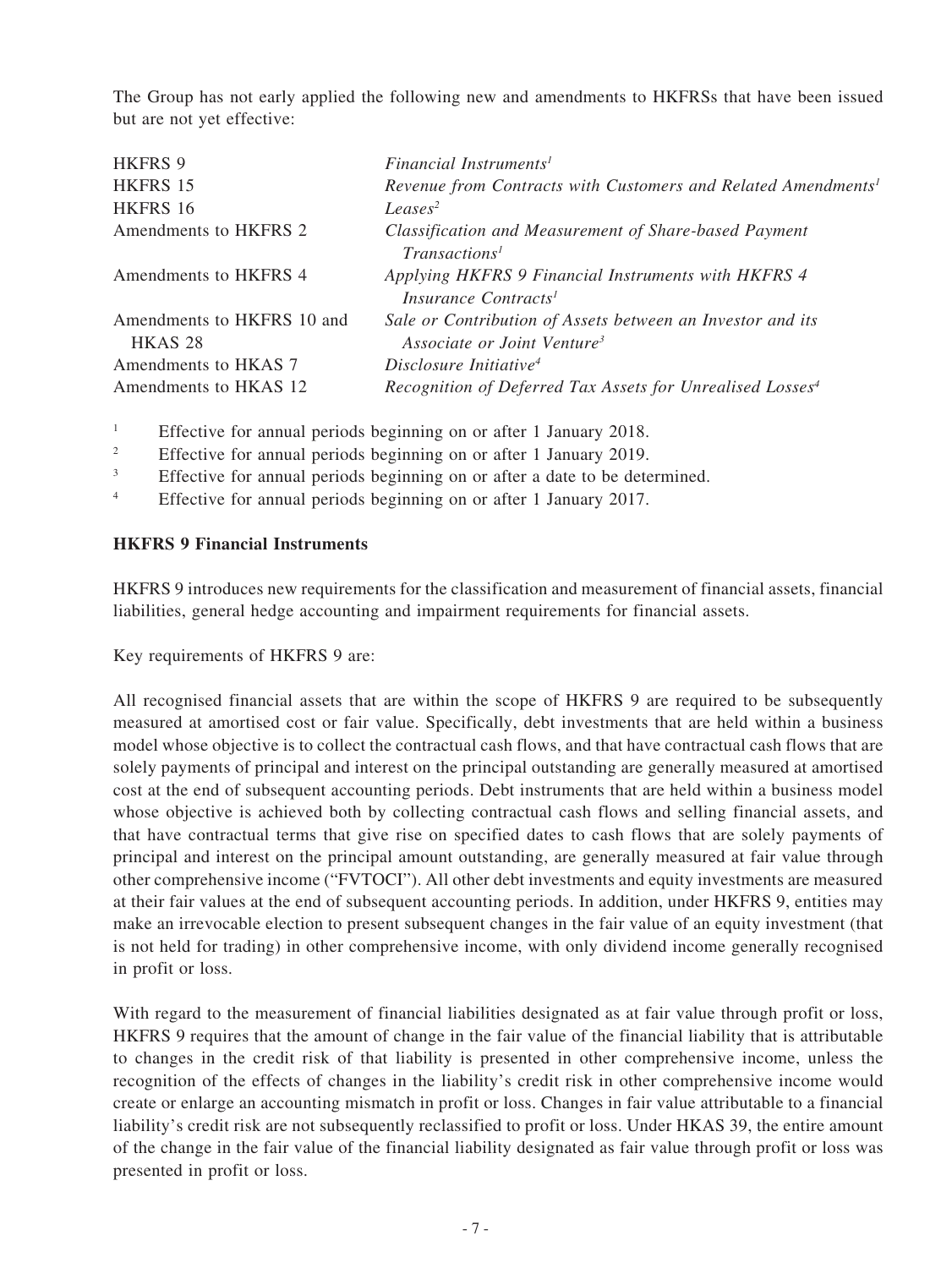In relation to the impairment of financial assets, HKFRS 9 requires an expected credit loss model, as opposed to an incurred credit loss model under HKAS 39. The expected credit loss model requires an entity to account for expected credit losses and changes in those expected credit losses at each reporting date to reflect changes in credit risk since initial recognition. In other words, it is no longer necessary for a credit event to have occurred before credit losses are recognised.

The new general hedge accounting requirements retain the three types of hedge accounting mechanisms currently available in HKAS 39. Under HKFRS 9, greater flexibility has been introduced to the types of transactions eligible for hedge accounting, specifically broadening the types of instruments that qualify for hedging instruments and the types of risk components of non-financial items that are eligible for hedge accounting. In addition, the retrospective quantitative effectiveness test has been removed. Enhanced disclosure requirements about an entity's risk management activities have also been introduced.

Based on the Group's financial instruments and risk management policies as at 31 December 2016, application of HKFRS 9 in the future may have a material impact on the classification and measurement of the Group's financial assets. The Group's available-for-sale investments, including those currently stated at cost less impairment, will either be measured as fair value through profit of loss or be designated as FVTOCI (subject to fulfilment of the designation criteria). In addition, the expected credit loss model may result in early provision of credit losses which are not yet incurred in relation to the Group's financial assets measured at amortised cost. However, it is not practicable to provide a reasonable estimate of the effect of HKFRS 9 until the Group performs a detailed review.

### **HKFRS 15 Revenue from Contracts with Customers**

HKFRS 15 was issued which establishes a single comprehensive model for entities to use in accounting for revenue arising from contracts with customers. HKFRS 15 will supersede the current revenue recognition guidance including HKAS 18 *Revenue*, HKAS 11 *Construction Contracts* and the related Interpretations when it becomes effective.

The core principle of HKFRS 15 is that an entity should recognise revenue to depict the transfer of promised goods or services to customers in an amount that reflects the consideration to which the entity expects to be entitled in exchange for those goods or services. Specifically, the Standard introduces a 5-step approach to revenue recognition:

- Step 1: Identity the contract(s) with a customer
- Step 2: Identity the performance obligations in the contract
- Step 3: Determine the transaction price
- Step 4: Allocate the transaction price to the performance obligations in the contract
- Step 5: Recognise revenue when (or as) the entity satisfies a performance obligation

Under HKFRS 15, an entity recognises revenue when (or as) a performance obligation is satisfied, i.e. when 'control' of the goods or services underlying the particular performance obligation is transferred to the customer. Far more prescriptive guidance has been added in HKFRS 15 to deal with specific scenarios. Furthermore, extensive disclosures are required by HKFRS 15.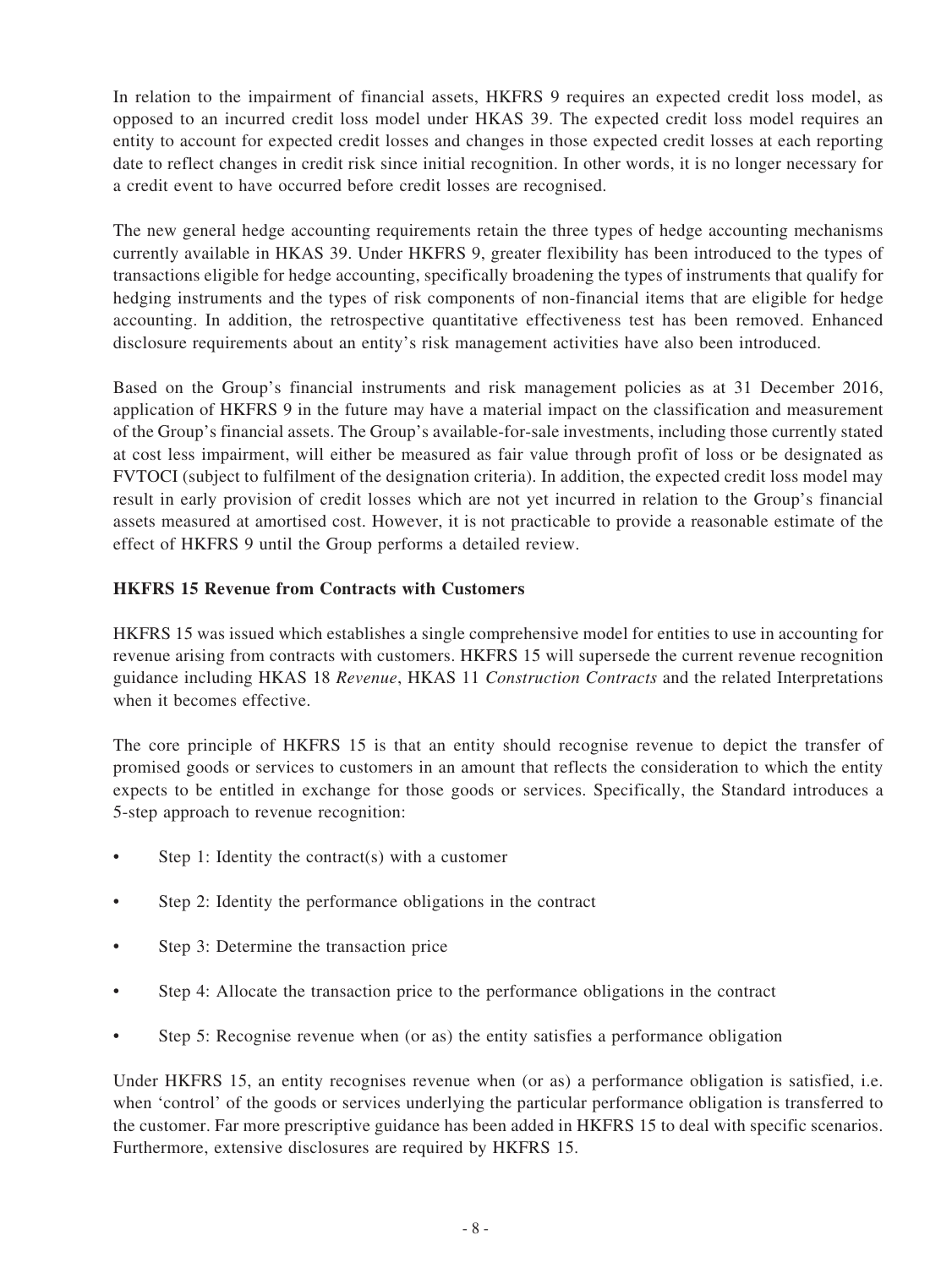In 2016, the HKICPA issued clarification to HKFRS 15 in relation to the identification of performance obligations, principal versus agent considerations, as well as licensing application guidance.

The directors of the Company anticipate that the application of HKFRS 15 in the future may result in more disclosures, however, the directors of the Company do not anticipate that the application of HKFRS 15 will have a material impact on the timing and amounts of revenue recognised in the respective reporting periods.

### **HKFRS 16 Leases**

HKFRS 16 introduces a comprehensive model for the identification of lease arrangements and accounting treatments for both lessors and lessees. HKFRS 16 will supersede HKAS 17 Leases and the related interpretations when it becomes effective.

HKFRS 16 distinguishes lease and service contracts on the basis of whether an identified asset is controlled by a customer. Distinctions of operating leases and finance leases are removed for lessee accounting, and is replaced by a model where a right-of-use asset and a corresponding liability have to be recognised for all leases by lessees, except for short-term leases and leases of low value assets.

The right-of-use asset is initially measured at cost and subsequently measured at cost (subject to certain exceptions) less accumulated depreciation and impairment losses, adjusted for any remeasurement of the lease liability. The lease liability is initially measured at the present value of the lease payments that are not paid at that date. Subsequently, the lease liability is adjusted for interest and lease payments, as well as the impact of lease modifications, amongst others. For the classification of cash flows, the Group currently presents upfront prepaid lease payments as investing cash flows in relation to leasehold lands for owned use and those classified as investment properties while other operating lease payments are presented as operating cash flows. Under the HKFRS 16, lease payments in relation to lease liability will be allocated into a principal and an interest portion which will be presented as financing and operating cash flows.

Under HKAS 17, the Group has already recognised prepaid lease payments for leasehold lands where the Group is a lessee. The application of HKFRS 16 may result in potential changes in classification of these assets depending on whether the Group presents right-of-use assets separately or within the same line item at which the corresponding underlying assets would be presented if they were owned.

In contrast to lessee accounting, HKFRS 16 substantially carries forward the lessor accounting requirements in HKAS 17, and continues to require a lessor to classify either as an operating lease or a finance lease.

Furthermore, extensive disclosures are required by HKFRS 16.

As at 31 December 2016, the Group has non-cancellable operating lease commitments of RMB794,729,000 as disclosed in annual report. A preliminary assessment indicates that these arrangements will meet the definition of a lease under HKFRS 16, and hence the Group will recognise a right-of-use asset and a corresponding liability in respect of all these leases unless they qualify for low value or short-term leases upon the application of HKFRS 16. In addition, the application of new requirements may result changes in measurement, presentation and disclosure as indicated above. However, it is not practicable to provide a reasonable estimate of the financial effect until the directors of the Company complete a detailed review.

Except as described above, the directors of the Company anticipate that the application of other amendment to HKFRSs in issue but not effective will have no material effect on the Group's consolidated financial statements in future.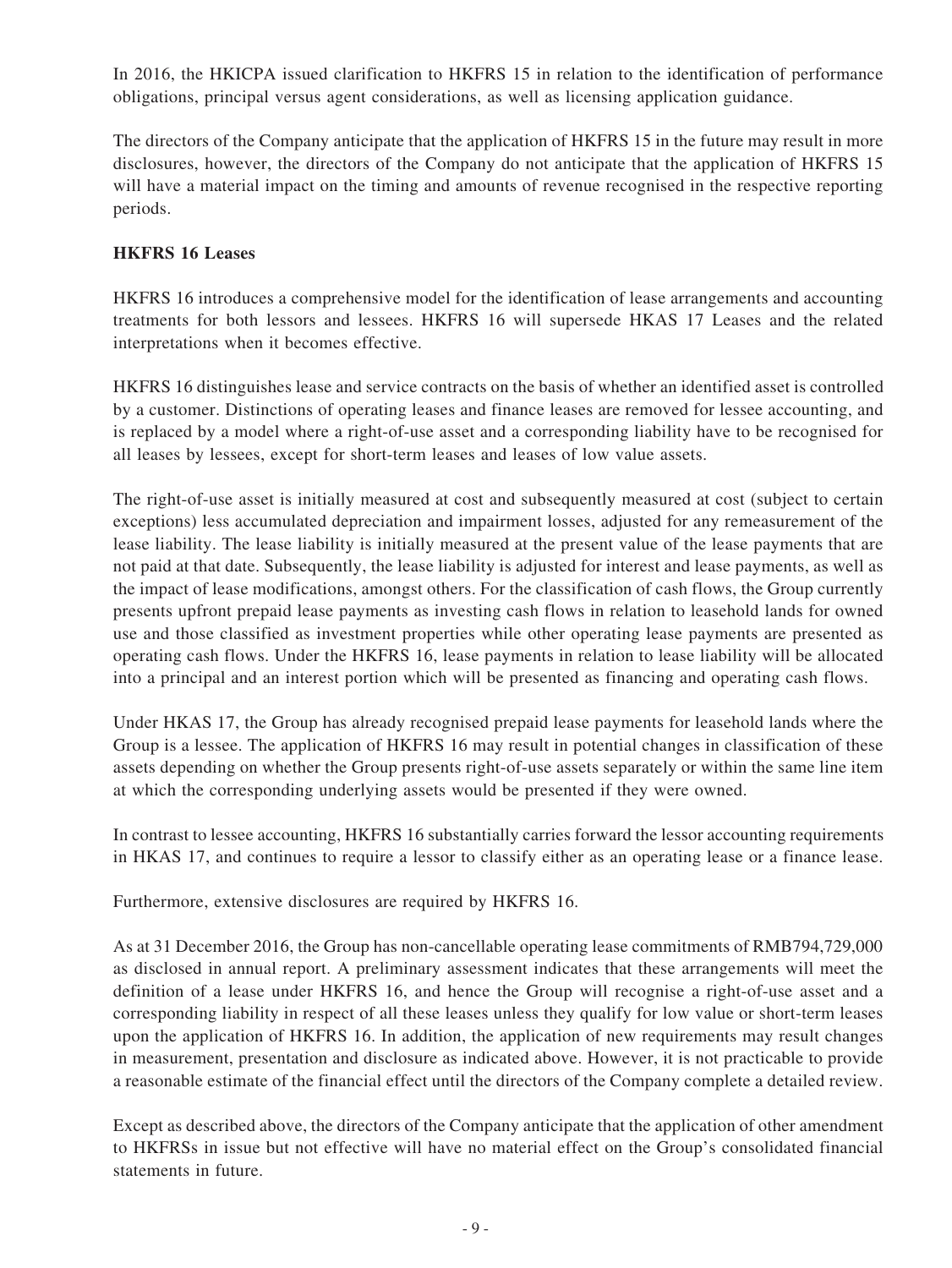## **3. SIGNIFICANT ACCOUNTING POLICIES**

The consolidated financial statements have been prepared in accordance with HKFRSs issued by the HKICPA. In addition, the consolidated financial statements include applicable disclosures required by the Rules Governing the Listing of Securities on the Stock Exchange of Hong Kong Limited and by the Hong Kong Companies Ordinance ("CO").

The consolidated financial statements have prepared on the historical cost basis except for certain properties and financial instruments that are measured at fair values at the end of each reporting period, as explained in the accounting policies below.

Historical cost is generally based on the fair value of the consideration given in exchange for goods and services.

Fair value is the price that would be received to sell an asset or paid to transfer a liability in an orderly transaction between market participants at the measurement date, regardless of whether that price is directly observable or estimated using another valuation technique. In estimating the fair value of an asset or a liability, the Group takes into account the characteristics of the asset or liability if market participants would take those characteristics into account when pricing the asset or liability at the measurement date. Fair value for measurement and/or disclosure purposes in these consolidated financial statements is determined on such a basis, except for share-based payment transactions that are within the scope of HKFRS 2 *Share-based Payment*, leasing transactions that are within the scope of HKAS 17 *Leases*, and measurements that have some similarities to fair value but are not fair value, such as net realisable value in HKAS 2 *Inventories* or value in use in HKAS 36 *Impairment of Assets*.

A fair value measurement of a non-financial asset takes into account a market participant's ability to generate economic benefits by using the asset in its highest and best use or by selling it to another market participant that would use the asset in its highest and best use.

In addition, for financial reporting purposes, fair value measurements are categorised into Level 1, 2 or 3 based on the degree to which the inputs to the fair value measurements are observable and the significance of the inputs to the fair value measurement in its entirety, which are described as follows:

- Level 1 inputs are quoted prices (unadjusted) in active markets for identical assets or liabilities that the entity can access at the measurement date;
- Level 2 inputs are inputs, other than quoted prices included within Level 1, that are observable for the asset or liability, either directly or indirectly; and
- Level 3 inputs are unobservable inputs for the asset or liability.

The principal accounting policies are set out below.

### **Basis of consolidation**

The consolidated financial statements incorporate the financial statements of the Company and entities (including structured entities) controlled by the Company and its subsidiaries. Control is achieved when the Company:

has power over the investee;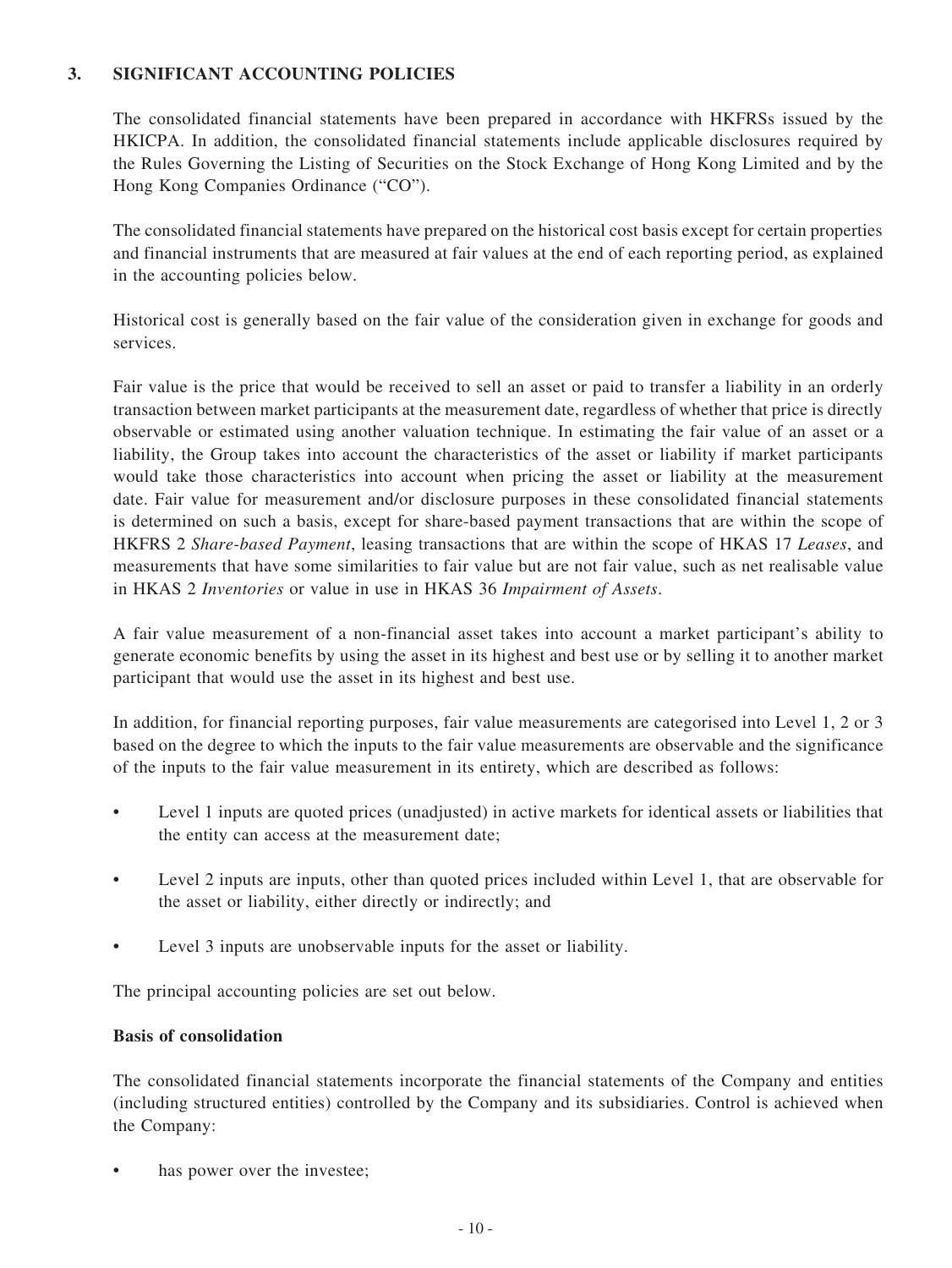- is exposed, or has rights, to variable returns from its involvement with the investee; and
- has the ability to use its power to affect its returns.

The Group reassesses whether or not it controls an investee if facts and circumstances indicate that there are changes to one or more of the three elements of control listed above.

When the Group has less than a majority of the voting rights of an investee, it has power over the investee when the voting rights are sufficient to give it the practical ability to direct the relevant activities of the investee unilaterally. The Group considers all relevant facts and circumstances in assessing whether or not the Group's voting rights in an investee are sufficient to give it power, including:

- the size of the Group's holding of voting rights relative to the size and dispersion of holding of the other vote holders;
- potential voting rights held by the Group, other vote holders or other parties;
- rights arising from other contractual arrangements; and
- any additional facts and circumstances that indicate that the Group has, or does not have, the current ability to direct the relevant activities at the time that decisions need to be made, including voting patterns at previous shareholders' meetings.

Consolidation of a subsidiary begins when the Group obtains control over the subsidiary and ceases when the Group loses control of the subsidiary. Specifically, income and expenses of a subsidiary acquired or disposed of during the year are included in the consolidated statement of profit or loss and other comprehensive income from the date the Group gains control until the date when the Group ceases to control the subsidiary.

Profit or loss and each item of other comprehensive income are attributed to the owners of the Company and to the non-controlling interests. Total comprehensive income of subsidiaries is attributed to the owners of the Company and to the non-controlling interests even if this results in the non-controlling interests having a deficit balance.

When necessary, adjustments are made to the financial statements of subsidiaries to bring their accounting policies into line with the Group's accounting policies.

All intragroup assets and liabilities, equity, income, expenses and cash flows relating to transactions between members of the Group are eliminated in full on consolidation.

### *Changes in the Group's ownership interests in existing subsidiaries*

Changes in the Group's ownership interests in subsidiaries that do not result in the Group losing control over the subsidiaries are accounted for as equity transactions. The carrying amount of the Group's relevant components of equity including reserves and the non-controlling interests are adjusted to reflect the changes in their relative interests in the subsidiaries. Any difference between the amount by which the non-controlling interests are adjusted after re-attribution of the relevant equity component, and the fair value of the consideration paid or received is recognised directly in equity and attributed to owners of the Company.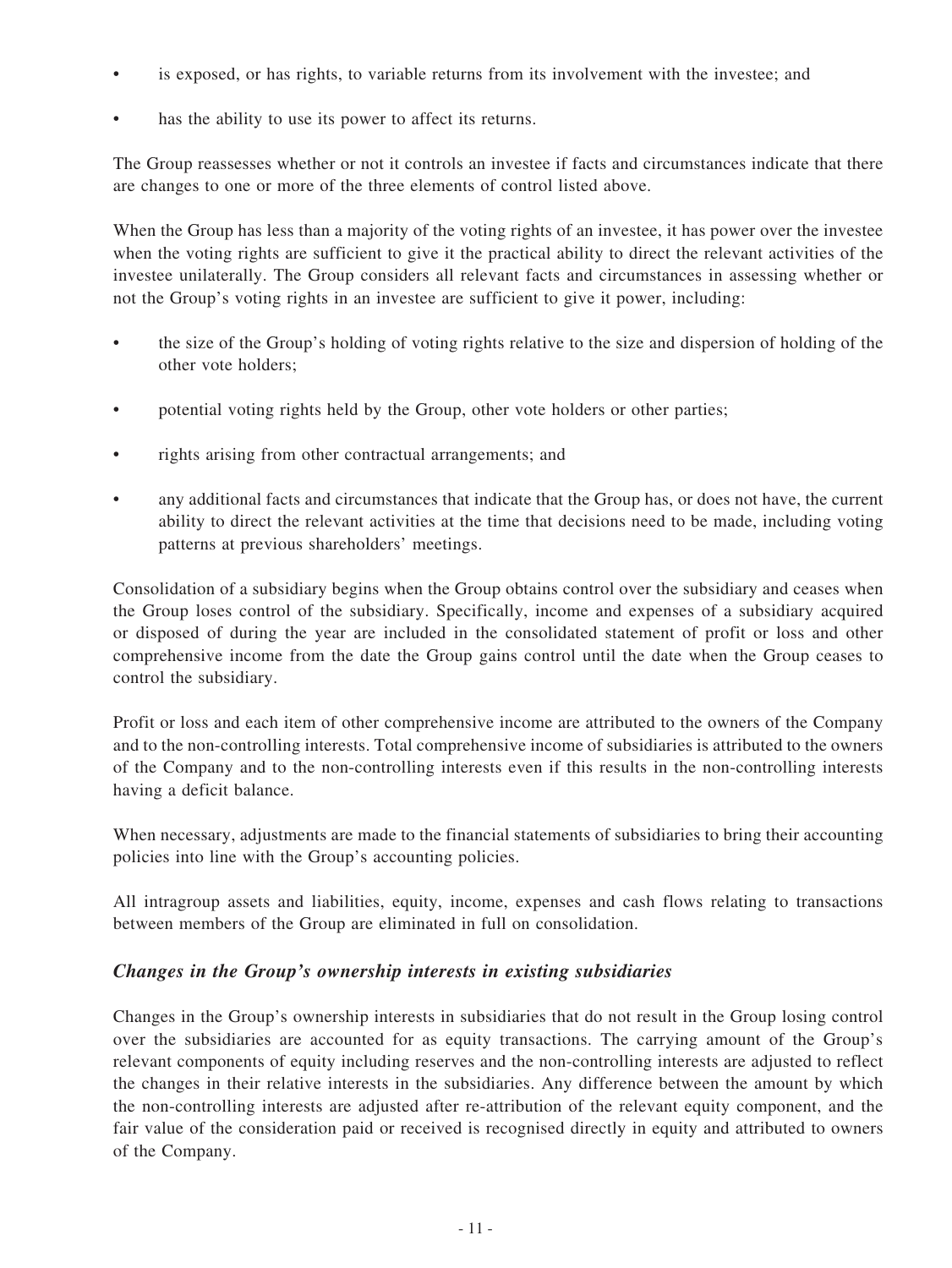When the Group loses control of a subsidiary, a gain or loss is recognised in profit or loss and is calculated as the difference between (i) the aggregate of the fair value of the consideration received and the fair value of any retained interest and (ii) the carrying amount of the assets (including goodwill), and liabilities of the subsidiary attributable to the owners of the Company. All amounts previously recognised in other comprehensive income in relation to that subsidiary are accounted for as if the Group had directly disposed of the related assets or liabilities of the subsidiary (i.e. reclassified to profit or loss or transferred to another category of equity as specified/permitted by applicable HKFRSs). The fair value of any investment retained in the former subsidiary at the date when control is lost is regarded as the fair value on initial recognition for subsequent accounting under HKAS 39, when applicable, the cost on initial recognition of an investment in an associate.

#### **Business combinations**

Acquisitions of businesses are accounted for using the acquisition method. The consideration transferred in a business combination is measured at fair value, which is calculated as the sum of the acquisition-date fair values of the assets transferred by the Group, liabilities incurred by the Group to the former owners of the acquiree and the equity interests issued by the Group in exchange for control of the acquiree. Acquisition-related costs are generally recognised in profit or loss as incurred.

At the acquisition date, the identifiable assets acquired and the liabilities assumed are recognised at their fair value, except that:

- deferred tax assets or liabilities, and assets or liabilities related to employee benefit arrangements are recognised and measured in accordance with HKAS 12 *Income Taxes* and HKAS 19 *Employee Benefits* respectively;
- liabilities or equity instruments related to share-based payment arrangements of the acquiree or sharebased payment arrangements of the Group entered into to replace share-based payment arrangements of the acquiree are measured in accordance with HKFRS 2 *Share-based Payment* at the acquisition date (see the accounting policy below); and
- assets (or disposal groups) that are classified as held for sale in accordance with HKFRS 5 *Noncurrent Assets Held for Sale and Discontinued Operations* are measured in accordance with that Standard.

Goodwill is measured as the excess of the sum of the consideration transferred, the amount of any noncontrolling interests in the acquiree, and the fair value of the acquirer's previously held equity interest in the acquiree (if any) over the net amount of the identifiable assets acquired and the liabilities assumed as at acquisition date. If, after re-assessment, the net of the acquisition-date amounts of the identifiable assets acquired and liabilities assumed exceeds the sum of the consideration transferred, the amount of any non-controlling interests in the acquiree and the fair value of the acquirer's previously held interest in the acquire (if any), the excess is recognised immediately in profit or loss as a bargain purchase gain.

Non-controlling interests that are present ownership interests and entitle their holders to a proportionate share of the relevant subsidiary's net assets in the event of liquidation may be initially measured either at fair value or at the non-controlling interests' proportionate share of the recognised amounts of the acquiree's identifiable net assets. The choice of measurement basis is made on a transaction-by-transaction basis. Other types of non-controlling interests are measured at their fair value.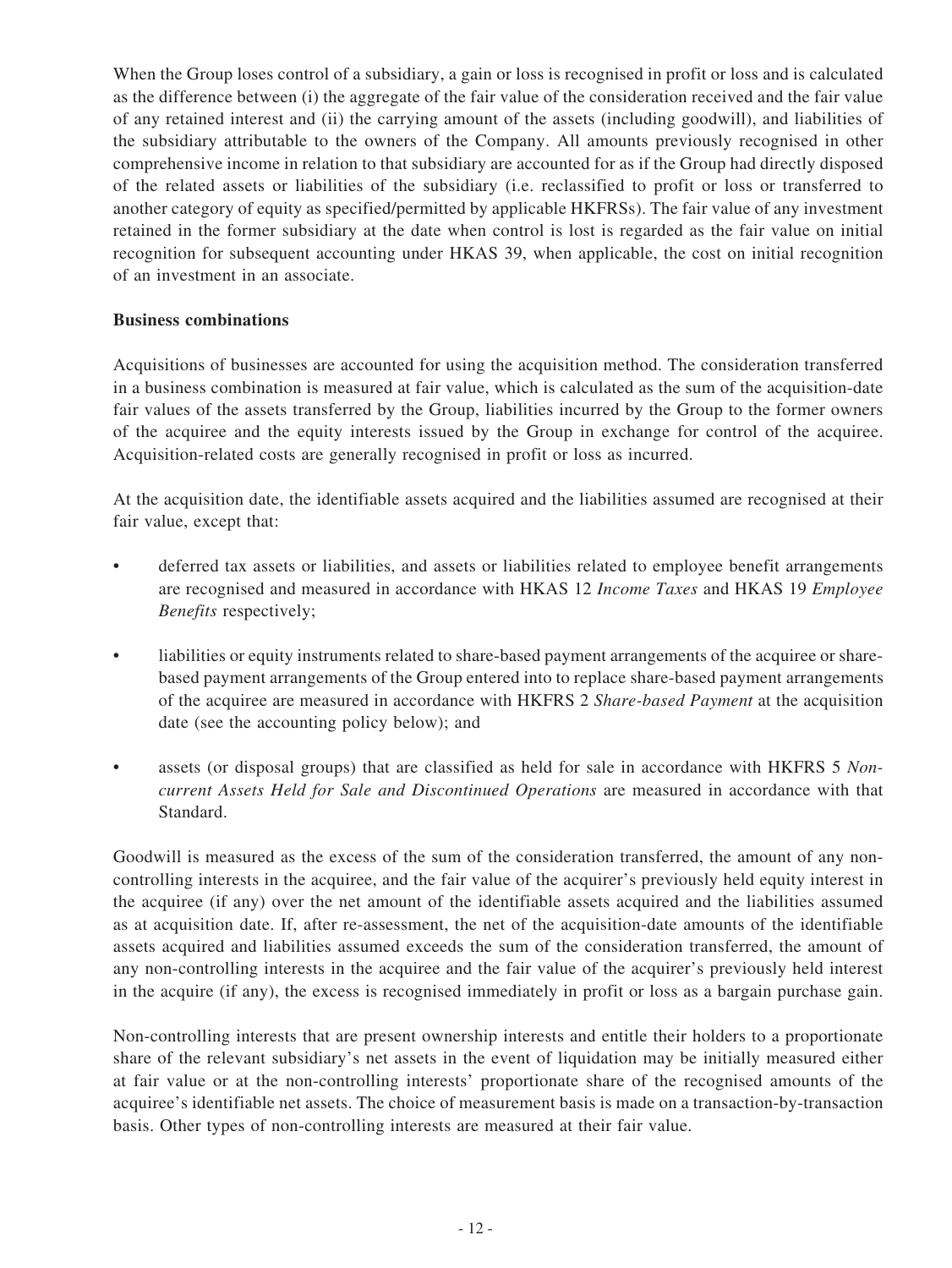When the consideration transferred by the Group in a business combination includes assets or liabilities resulting from a contingent consideration arrangement, the contingent consideration is measured at its acquisition-date fair value of the contingent consideration that qualify as measurement period adjustments are adjusted retrospectively, with the corresponding adjustments made against goodwill. Measurement period adjustments are adjustments are adjustments that arise from additional information obtained during the 'measurement period' (which cannot exceed one year from the acquisition date) about facts and circumstances that existed at the acquisition date.

The subsequent accounting for changes in the fair value of the contingent consideration that do not qualify as measurement period adjustments depends on how the contingent consideration is classified. Contingent consideration that is classified as equity is not remeasured at subsequent reporting dates and its subsequent settlement is accounted for within equity. Contingent consideration that is classified as an asset or a liability is remeasured to fair value at subsequent reporting dates, with the corresponding gain or loss being recognised in profit or loss.

When a business combination is achieved in stages, the Group's previously held equity interest in the acquiree is remeasured to its acquisition-date fair value (i.e. the date when the Group obtains control), and the resulting gain or loss, if any, is recognised in profit or loss. Amounts arising from interests in the acquiree prior to the acquisition date that have previously been recognised in other comprehensive income are reclassified to profit or loss where such treatment would be appropriate if that interest were disposed of.

If the initial accounting for a business combination is incomplete by the end of the reporting period in which the combination occurs, the Group reports provisional amounts for the items for which the accounting is incomplete. Those provisional amounts are adjusted during the measurement period (see above), and additional assets or liabilities are recognised, to reflect new information obtained about facts and circumstances that existed at the acquisition date that, if known, would have affected the amounts recognised at that date.

### **Goodwill**

Goodwill arising on an acquisition of a business is carried at cost as established at the date of acquisition of the business (see the accounting policy above) less accumulated impairment losses.

For the purposes of impairment testing, goodwill is allocated to each of the Group's cash-generating units (or groups of cash-generating units) that is expected to benefit from the synergies of the combination, which represent the lowest level at which the goodwill is monitored for internal management purposes and not larger than an operating segment.

A cash-generating unit (or group of cash-generating units) to which goodwill has been allocated is tested for impairment annually or more frequently whenever there is indication that the unit may be impaired. For goodwill arising on an acquisition in a reporting period, the cash-generating unit (or group of cashgenerating units) to which goodwill has been allocated is tested for impairment before the end of that reporting period. If the recoverable amount of the cash-generating unit is less than its carrying amount, the impairment loss is allocated first to reduce the carrying amount of any goodwill allocated to the unit and then to the other assets of the unit on a pro-rata basis on the carrying amount of each asset in the unit (or group of cash-generating units).

On disposal of the relevant cash-generating unit, the attributable amount of goodwill is included in the determination of the amount of profit or loss on disposal.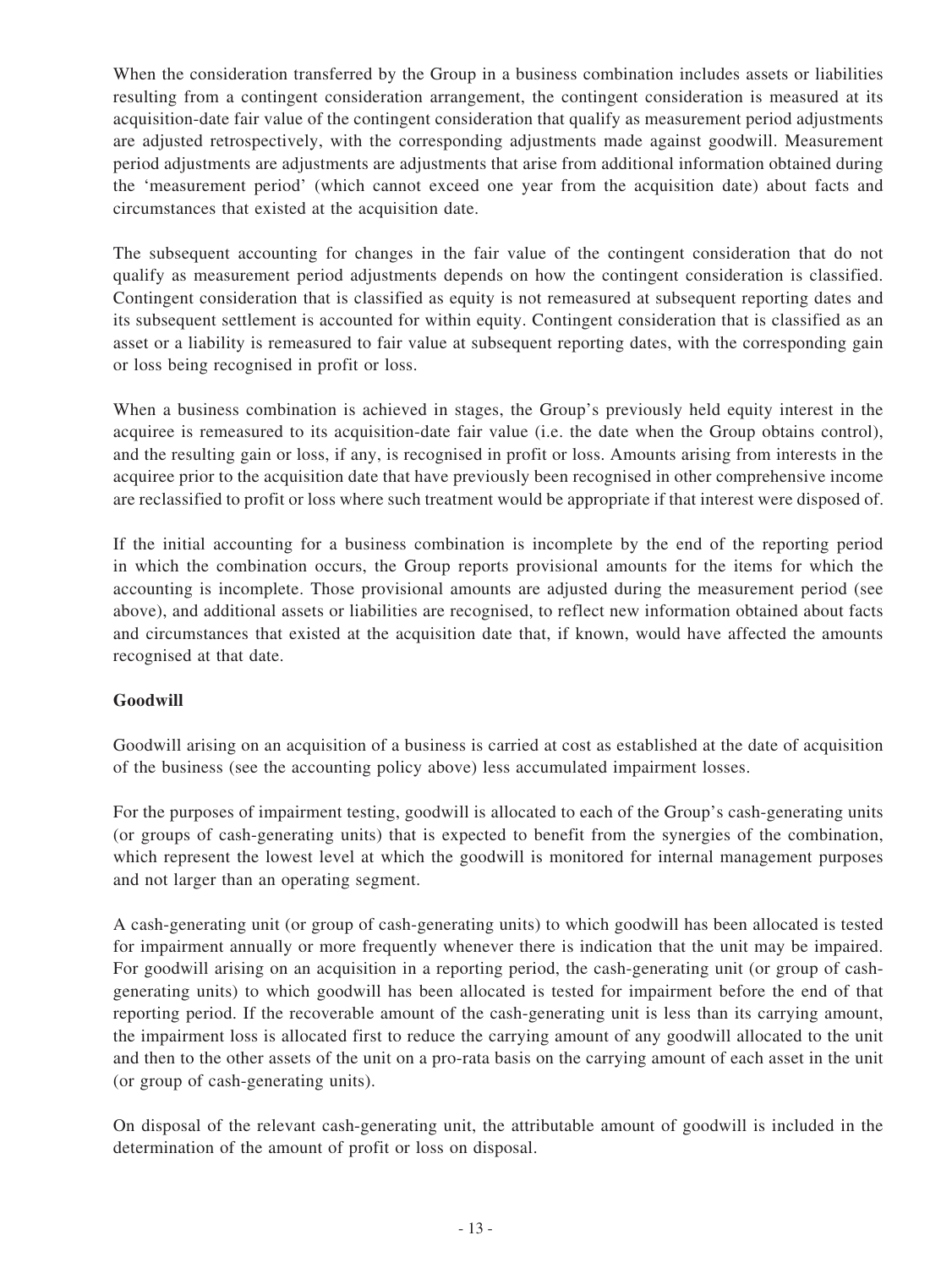The Group's policy for goodwill arising on the acquisition of an associate is described below.

#### **Investment in associates**

An associate is an entity over which the Group has significant influence. Significant influence is the power to participate in the financial and operating policy decisions of the investee but is not control or joint control over those policies.

The results and assets and liabilities of associates are incorporated in these consolidated financial statements using the equity method of accounting, except when the investment, or a portion thereof, is classified as held for sale, in which case it is or the portion so classified is accounted for in accordance with HKFRS 5 *Non-current Assets Held for Sale and Discontinued Operations*. Any retained portion of an investment in an associate that has not been classified as held for sale shall be accounted for using the equity method. The financial statements of associates used for equity accounting purposed are prepared using uniform accounting policies as those of the Group for like transactions and events in similar circumstances. Under the equity method, an investment in an associate is initially recognised in the consolidated statement of financial position at cost and adjusted thereafter to recognise the Group's share of the profit or loss and other comprehensive income of the associate. When the Group's share of losses of an associate exceeds the Group's interest in that associate (which includes any long-term interests that, in substance, form part of the Group's net investment in the associate), the Group discontinues recognising its share of further losses.

Additional losses are recognised only to the extent that the Group has incurred legal or constructive obligations or made payments on behalf of the associate or joint venture.

An investment in an associate is accounted for using the equity method from the date on which the investee becomes an associate. On acquisition of the investment in an associate, any excess of the cost of the investment over the Group's share of the net fair value of the identifiable assets and liabilities of the investee is recognised as goodwill, which is include within the carrying amount of the investment. Any excess of the Group's share of the net fair value of identifiable assets and liabilities over the cost of the investment, after reassessment, is recognised immediately in profit or loss in the period in which the investment is acquired.

The requirements of HKAS 39 are applied to determine whether it is necessary to recognise any impairment loss with respect to the Group's investment in an associate. When necessary, the entire carrying amount of the investment (including goodwill) is tested for impairment in accordance with HKAS 36 *Impairment of Assets* as a single asset by comparing its recoverable amount (higher of value in use and fair value less costs of disposal) with its carrying amount. Any impairment loss recognised forms part of the carrying amount of the investment. Any reversal of that impairment loss is recognised in accordance with HKAS 36 to the extent that the recoverable amount of the investment subsequently increases.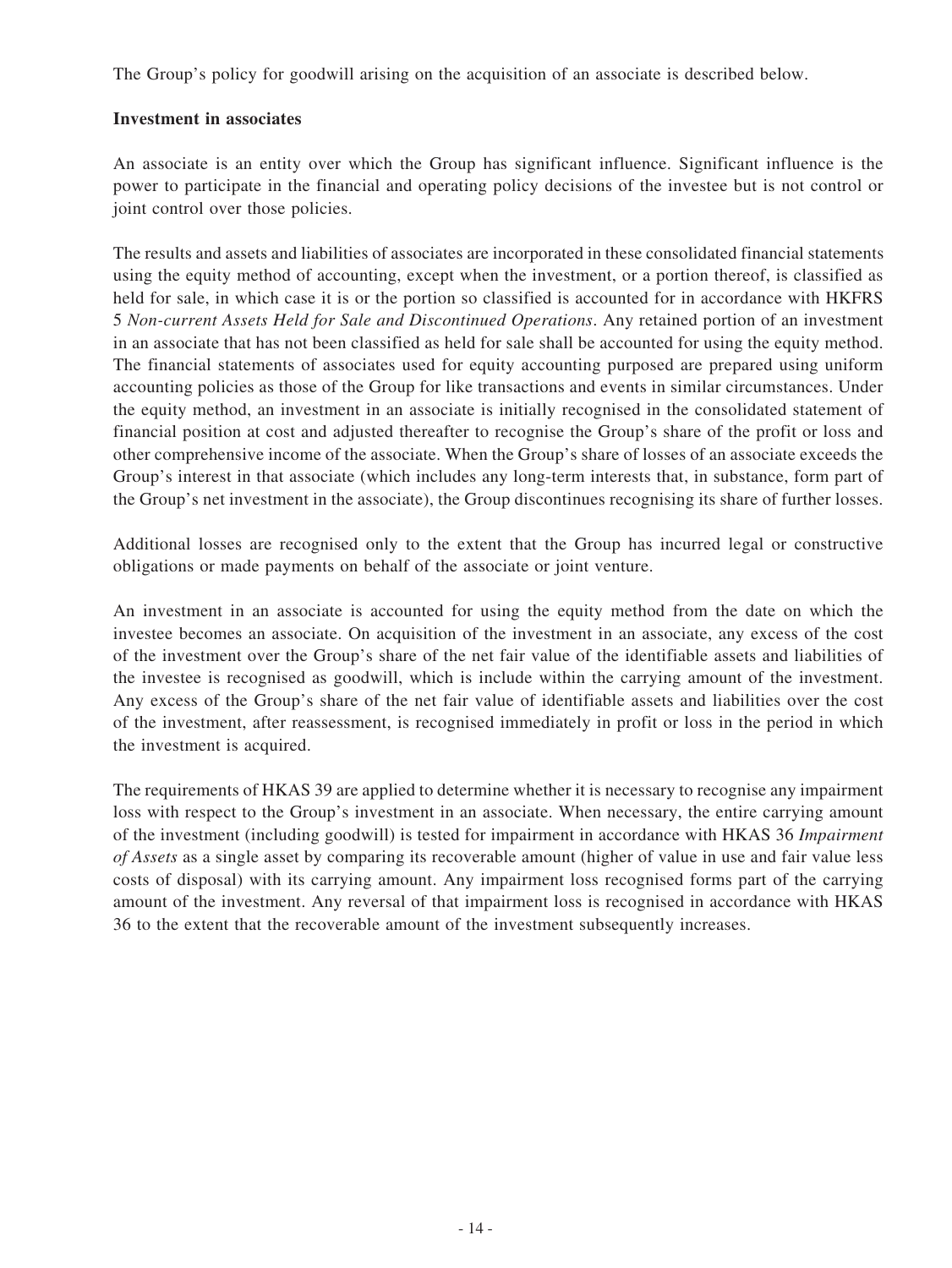When the Group ceases to have significant influence over an associate, it is accounted for as a disposal of the entire interest in the investee with a resulting gain or loss being recognised in profit or loss. When the Group retains an interest in the former associate and the retained interest is a financial asset within the scope of HKAS 39, the Group measures the retained interest at fair value at that date and the fair value is regarded as its fair value on initial recognition. The difference between the carrying amount of the associate and the fair value of any retained interest and any proceeds from disposing the relevant interest in the associate. In addition, the Group accounts for all amounts previously recognised in other comprehensive income in relation to that associate on the same basis as would be required if that associate had directly disposed of the related assets or liabilities. Therefore, if a gain or loss previously recognised in other comprehensive income by that associate would be reclassified to profit or loss on the disposal of the related assets or liabilities, the Group reclassifies the gain or loss from equity to profit or loss (as a reclassification adjustment) when the equity method is discontinued.

The Group continues to use the equity method when an investment in an associate becomes an investment in a joint venture or an investment in a joint venture becomes an investment in an associate. There is no remeasurement to fair value upon such changes in ownership interests.

When the Group reduces its ownership interest in an associate but the Group continues to use the equity method, the Group reclassified to profit or loss the proportion of the gain or loss that had previously been recognised in other comprehensive income relating to that reducing in ownership interest if that gain or loss would be reclassified to profit or loss on the disposal of the related assets or liabilities.

When a group entity transacts with an associate of the Group, profit and losses resulting from the transactions with the associate are recognised in the Group's consolidated financial statements only to the extent of interests in the associate that are not related to the Group.

#### **Revenue recognition**

Revenue is measured at the fair value of the consideration received or receivable. Revenue is reduced for estimated customer returns, rebates and the other similar allowance.

Revenue is recognised when the amount of revenue can be reliably measured; when it is probable that future economic benefits will flow to the Group and when specific criteria have been met for each of the Group's activities, as described below.

### *Sale of goods*

Revenue from the sale of goods is recognised when the goods are delivered and title have passed, at which time all the following conditions are satisfied:

- the Group has transferred to the buyer the significant risks and rewards of ownership of the goods;
- the Group retains neither continuing managerial involvement to the degree usually associated with ownership nor effective control over the goods sold;
- the amount of revenue can be measured reliably;
- it is probable that the economic benefits associated with the transaction will flow to the Group; and
- the costs incurred or to be incurred in respect of the transaction can be measured reliably.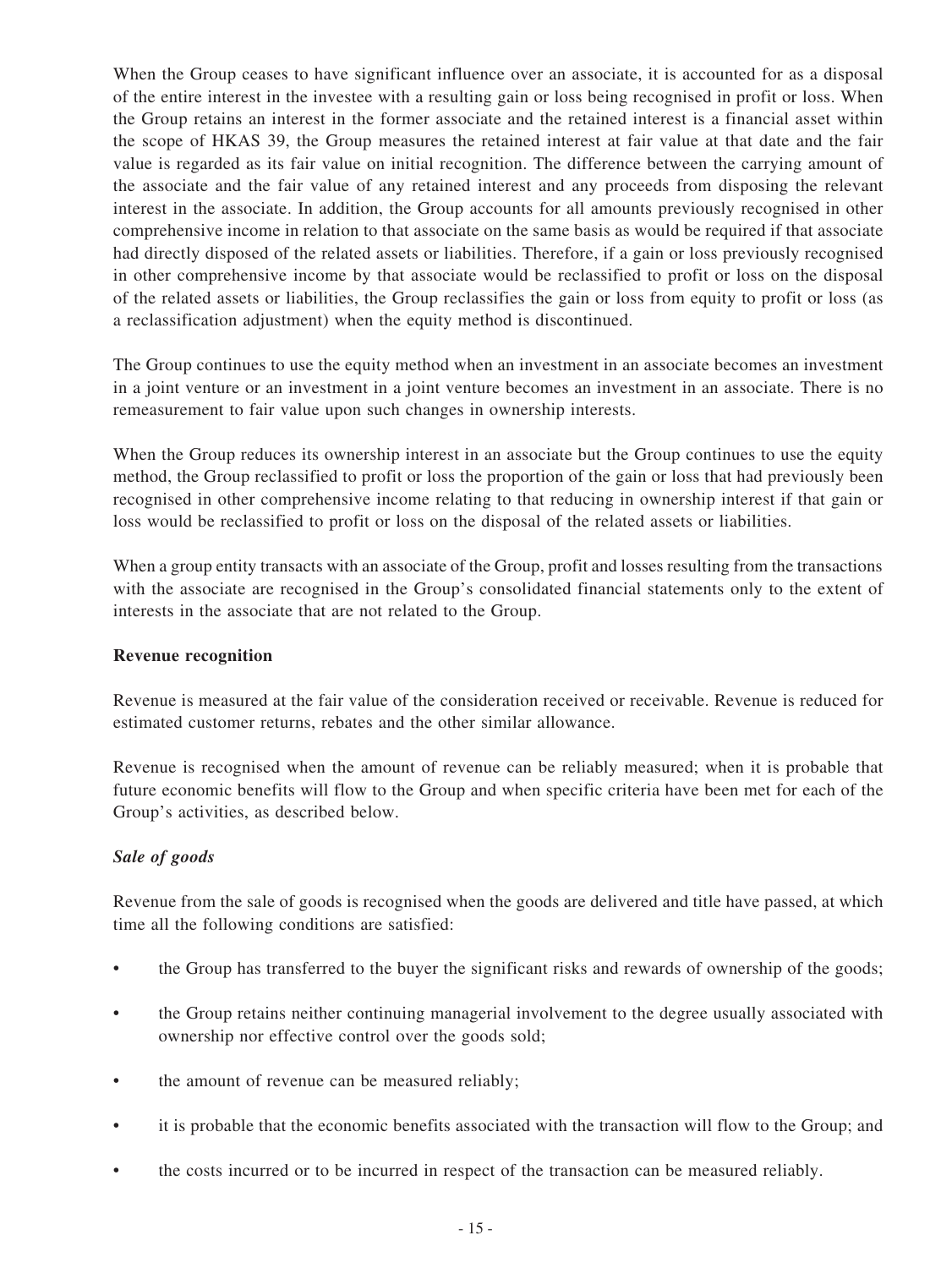### *Royalty income*

Royalty revenue is recognised on an accrual basis in accordance with the substance of the relevant agreement (provided that it is probable that the economic benefits will flow to the Group and the amount of revenue can be measured reliably). Royalties determined on a time basis are recognised on a straightline basis over the period of the agreement. Royalty arrangements that are based on production, sales and other measures are recognised by reference to the underlying arrangement.

#### *Interest income*

Interest income from a financial asset is recognised when it is probable that the economic benefits will flow to the Group and the amount of income can be measured reliably. Interest income is accrued on a time basis, by reference to the principal outstanding and at the effective interest rate applicable, which is the rate that exactly discounts the estimated future cash receipts through the expected life of the financial asset to that asset's net carrying amount on initial recognition.

#### **Leasing**

Leases are classified as finance leases whenever the terms of the lease transfer substantially all the risks and rewards of ownership to the lessee. All other leases are classified as operating leases.

#### *The Group as lessor*

Rental income from operating leases is recognised in profit or loss on a straight-line basis over the term of the relevant lease. Initial direct costs incurred in negotiating and arranging an operating lease are added to the carrying amount of the leased asset. Other than investment properties measured under fair value model, such costs are recognised as an expense on a straight-line basis over the lease term.

#### *The Group as lessee*

Operating lease payments, including the cost of acquiring land held under operating leases, are recognised as an expense on a straight-line basis over the lease term, except where another systematic basis is more representative of the time pattern in which economic benefits from the leased asset are consumed. Contingent rentals arising under operating leases are recognised as an expense in the period in which they are incurred.

#### *Leasehold land and building*

When a lease includes both land and building elements, the Group assesses the classification of each element as a finance or an operating lease separately based on the assessment as to whether substantially all the risks and rewards incidental to ownership of each element have been transferred to the Group, unless it is clear that both elements are operating leases in which case the entire lease is classified as an operating lease. Specifically, the minimum lease payments (including any lump-sum upfront payments) are allocated between the land and the building elements in proportion to the relative fair values of the leasehold interests in the land element and building element of the lease at the inception of the lease.

To the extent the allocation of the lease payment can be made reliably, interest in leasehold land that is accounted for as an operating lease is presented as 'prepaid lease payments' in the consolidated statement of financial position and is amortised over the lease term on a straight-line basis. When the lease payments cannot be allocated reliably between the land and building elements, the entire lease is generally classified as a finance lease and accounted for as property, plant and equipment.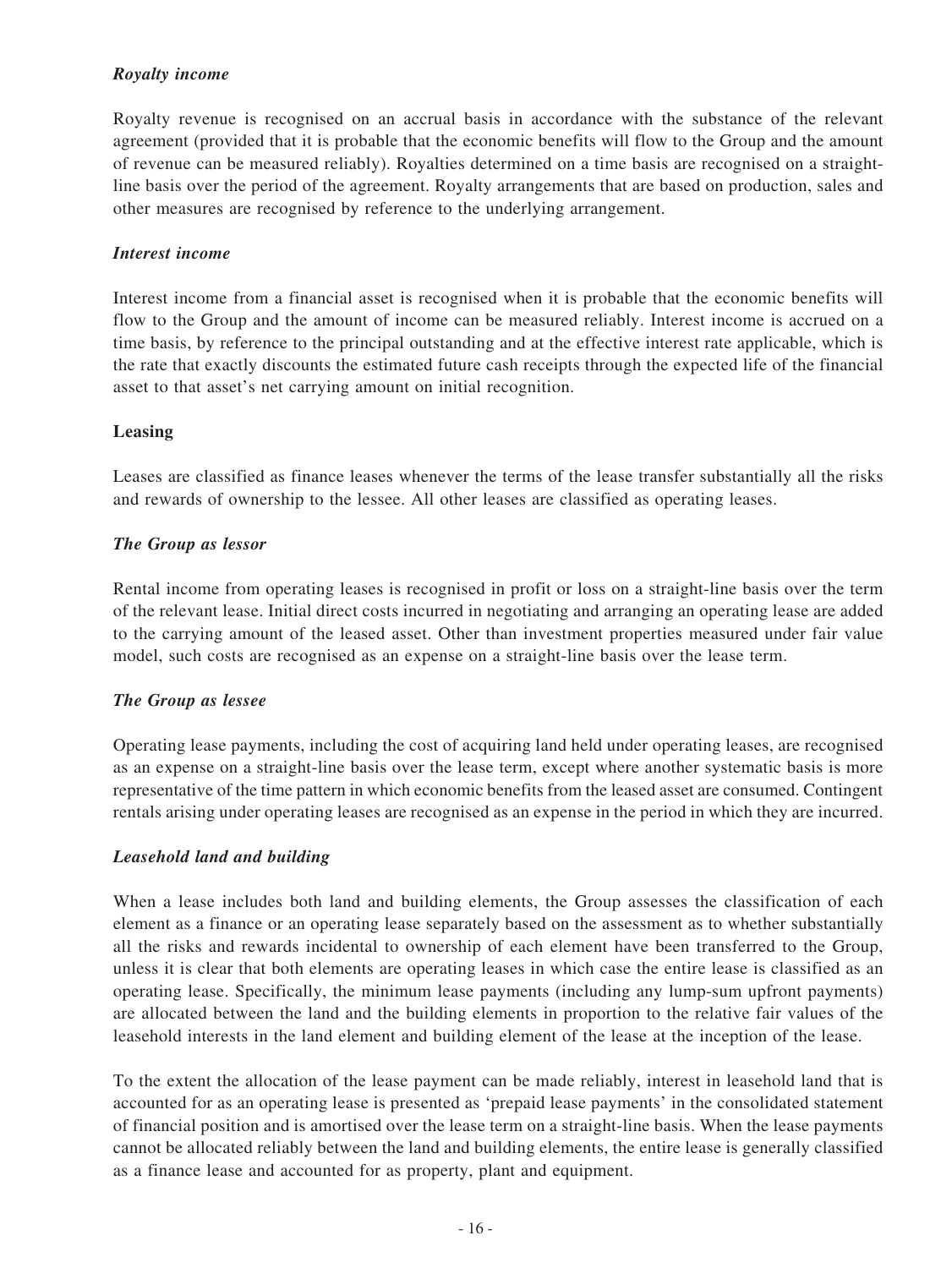#### **Foreign currencies**

In preparing the financial statements of each individual group entity, transactions in currencies other than the functional currency of that entity (foreign currencies) are recognised at the rates of exchanges prevailing on the dates of the transactions. At the end of the reporting period, monetary items denominated in foreign currencies are retranslated at the rates prevailing at that date. Non-monetary items carried at fair value that are denominated in foreign currencies are retranslated at the rates prevailing on the date when the fair value was determined. Non-monetary items that are measured in terms of historical cost in a foreign currency are not retranslated.

Exchange differences arising on the settlement of monetary items, and on the retranslation of monetary items, are recognised in profit or loss in the period in which they arise, except for exchange differences on monetary items receivable from or payable to a foreign operation for which settlement is neither planned nor likely to occur (therefore forming part of the net investment in the foreign operation), which are recognised initially in other comprehensive income and reclassified from equity to profit or loss on disposal or partial disposal of the Group's interests.

For the purposes of presenting the consolidated financial statements, the assets and liabilities of the Group's foreign operations are translated into the presentation currency of the Group (i.e. RMB) using exchange rates prevailing at the end of each reporting period. Income and expenses items are translated at the average exchange rates for the period. Exchange differences arising, if any, are recognised in other comprehensive income and accumulated in equity under the heading of translation reserve (attributed to non-controlling interests as appropriate).

#### **Borrowing costs**

Borrowing costs directly attributable to the acquisition, construction or production of qualifying assets, which are assets that necessarily take a substantial period of time to get ready for their intended use or sale, are added to the cost of those assets until such time as the assets are substantially ready for their intended use or sale.

Investment income earned on the temporary investment of specific borrowings pending their expenditure on qualifying assets is deducted from the borrowing costs eligible for capitalisation.

All other borrowing costs are recognised in profit or loss in the period in which they are incurred.

#### **Government grants**

Government grants are not recognised until there is reasonable assurance that the Group will comply with the conditions attaching to them and that the grants will be received.

Government grants are recognised in profit or loss on a systematic basis over the periods in which the Group recognises as expenses the related costs for which the grants are intended to compensate. Specifically, government grants whose primary condition is that the Group should purchase, construct or otherwise acquire non-current assets are recognised as a deduction from the carrying amount of the relevant asset in the consolidated statement of financial position and transferred to profit or loss on a systematic and rational basis over the useful lives of the related assets.

Government grants that are receivable as compensation for expenses or losses already incurred or for the purpose of giving immediate financial support to the Group with no future related costs are recognised in profit or loss in the period in which they become receivable.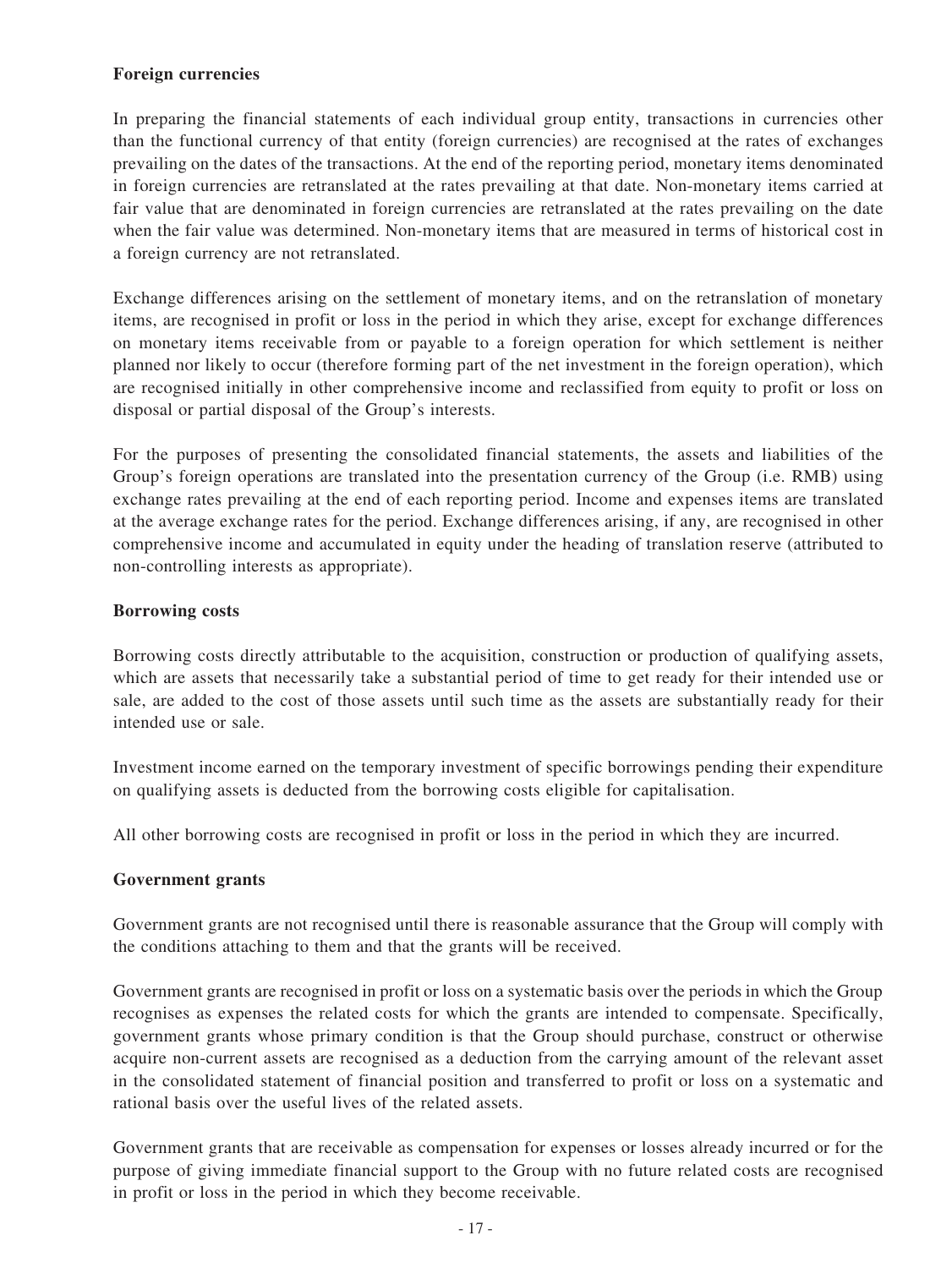#### **Retirement benefit costs**

Payments to state-managed retirement benefit schemes and the Mandatory Provident Fund Scheme are recognised as an expense when employees have rendered service entitling them to the contributions.

A liability for a termination benefit is recognised at the earlier of when the Group entity can no longer withdraw the offer of the termination benefit and when the entity recognises any related restructuring costs.

#### **Share-based payment arrangements**

Equity-settled shared based payment transactions

#### *Share options granted to employees*

Equity-settled share-based payments to employees and others providing similar services are measured at the fair value of the equity instruments at the grant date. Details regarding the determination of the fair value of equity-settled share-based transactions are set out in the annual report to the Group's consolidation financial statements.

The fair value determined at the grant date of the equity-settled share-based payments is expensed on a straight-line basis over the vesting period, based on the Group's estimate of equity instruments that will eventually vest, with a corresponding increase in equity (share option reserve). At the end of each reporting period, the Group revises its estimate of the number of equity instruments expected to vest. The impact of the revision of the original estimate, if any, is recognised in profit or loss such that the cumulative expense reflects the revised estimate, with a corresponding adjustment to share options reserve. For share options that vest immediately at the date of grant, the fair value of the share options granted is expensed immediately to profit or loss.

When share options are excised, the amount previously recognised in share options reserve will be transferred to share premium. When the share options are forfeited after the vesting date or are still not exercised at the expiry date, the amount previously recognised in share options reserve will be transferred to retained earnings.

#### **Taxation**

Income tax expense represents the sum of the tax currently payable and deferred tax.

### *Current tax*

The tax currently payable is based on taxable profit for the year. Taxable profit differs from 'profit before taxation' as reported in the consolidated statement of profit or loss and other comprehensive income because of income or expense that are taxable or deductible in other years and items that are never taxable or deductible. The Group's liability for current tax is calculated using tax rates that have been enacted or substantively enacted by the end of the reporting period.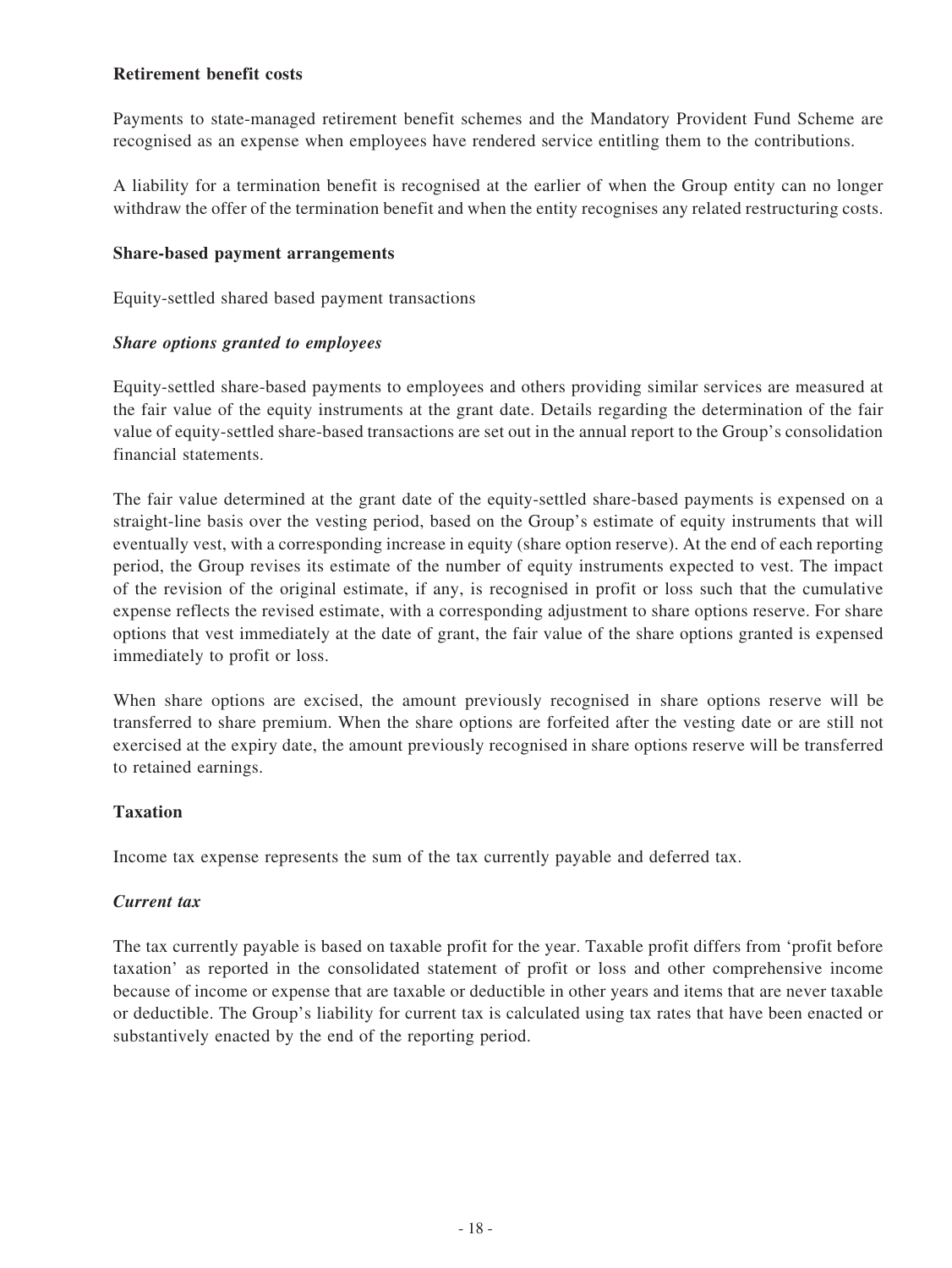## *Deferred tax*

Deferred tax is recognised on temporary differences between the carrying amounts of assets and liabilities in the consolidated financial statements and the corresponding tax base used in the computation of taxable profit. Deferred tax liabilities are generally recognised for all taxable temporary differences. Deferred tax assets are generally recognised for all deductible temporary differences to the extent that it is probable that taxable profits will be available against which deductible temporary differences can be utilised. Such deferred tax assets and liabilities are not recognised if the temporary difference arises from the initial recognition (other than in a business combination) of assets and liabilities in a transaction that affects neither the taxable profit nor the accounting profit. In addition, deferred tax liabilities are not recognised if the temporary difference arises from the initial recognition of goodwill.

Deferred tax liabilities are recognised for taxable temporary differences associated with investments in subsidiaries and associates, except where the Group is able to control the reversal of the temporary difference and it is probable that the temporary difference will not reverse in the foreseeable future. Deferred tax assets arising from deductible temporary differences associated with such investments are only recognised to the extent that it is probable that there will be sufficient taxable profits against which to utilise the benefits of the temporary differences and they are expected to reverse in the foreseeable future.

The carrying amount of deferred tax assets is reviewed at the end of the reporting period and reduced to the extent that it is no longer probable that sufficient taxable profit will be available to allow all or part of the asset to be recovered.

Deferred tax assets and liabilities are measured at the tax rates that are expected to apply in the period in which the liability is settled or asset is realised, based on tax rate (and tax laws) that have been enacted or substantively enacted by the end of the reporting period.

The measurement of deferred tax liabilities and assets reflects the tax consequences that would follow from the manner in which the Group expects, at the end of the reporting period, to recover or settle the carrying amount of its assets and liabilities.

For the purposes of measuring deferred tax liabilities or deferred tax assets for investment properties that are measured using the fair value model, the carrying amounts of such properties are presumed to be recovered entirely through sale, unless the presumption is rebutted. The presumption is rebutted when the investment property is depreciable and is held within a business model whose objective is to consume substantially all of the economic benefits embodied in the investment property over time, rather than through sale.

#### *Current and deferred tax for the year*

Current and deferred tax is recognised in profit or loss, except when they relate to items that are recognised in other comprehensive income or directly in equity, in which case, the current and deferred tax is also recognised in other comprehensive income or directly in equity respectively. Where current tax or deferred tax arises from the initial accounting for a business combination, the tax effect is included in the accounting for the business combination.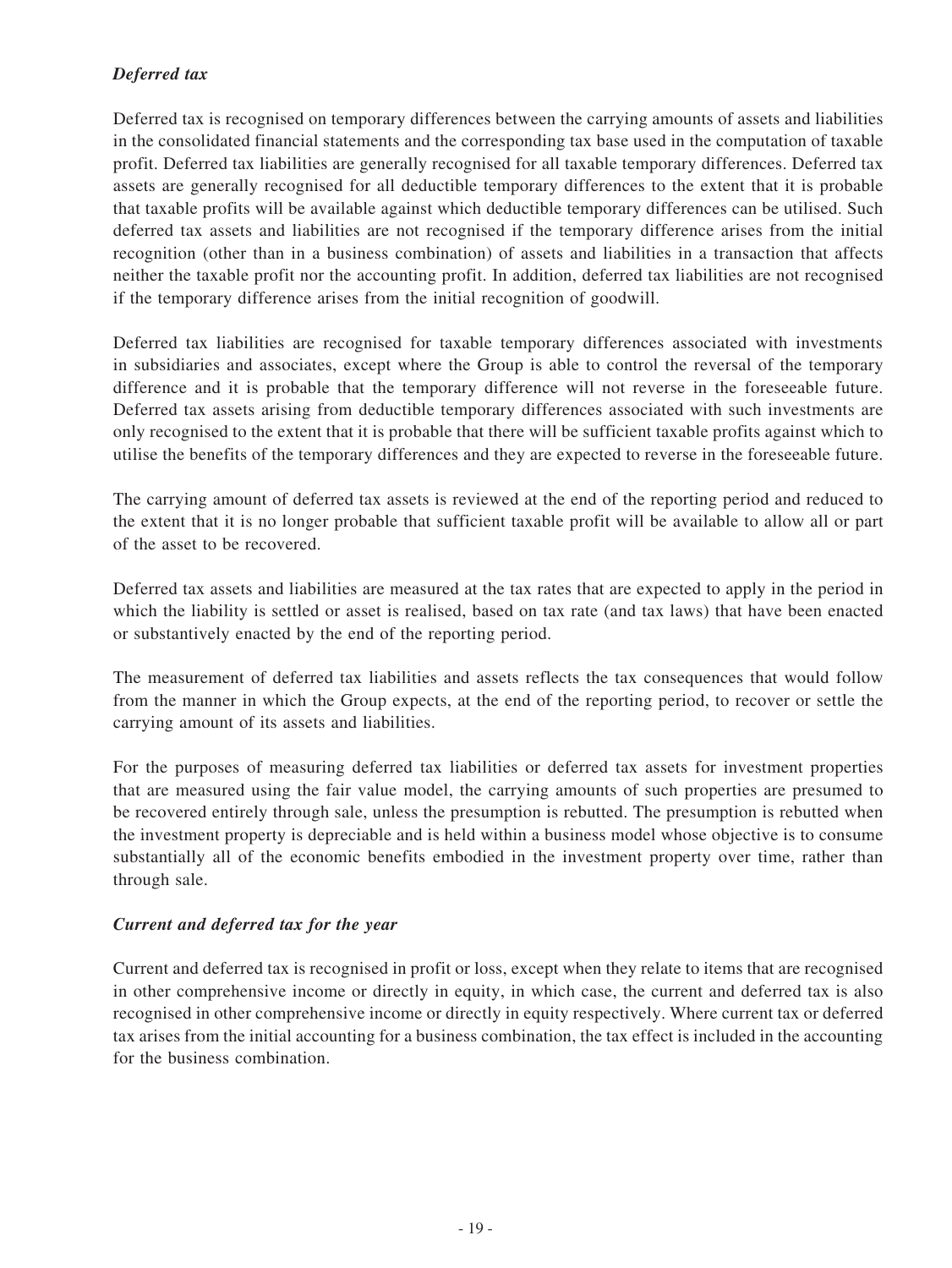#### **Property, plant and equipment**

Property, plant and equipment including buildings and leasehold land (classified as finance leases) and freehold land held for use in the production or supply of goods or services, or for administrative purposes (other than properties under construction as described below), are stated in the consolidated statement of financial position at cost, less subsequent accumulated depreciation and subsequent accumulated impairment losses, if any.

Properties in the course of construction for production, supply or administrative purposes are carried at cost, less any recognised impairment loss. Costs include professional fees and, for qualifying assets, borrowing costs capitalised in accordance with the Group's accounting policy. Such properties are classified to the appropriate categories of property, plant and equipment when completed and ready for intended use. Depreciation of these assets, on the same basis as other property assets, commences when the assets are ready for their intended use.

Depreciation is recognised so as to write off the cost of assets other than properties under construction less their residual values over their estimated useful lives, using the straight-line method. The estimated useful lives, residual values and depreciation method are reviewed at the end of each reporting period, with the effect of any changes in estimate accounted for on a prospective basis.

If an item of property, plant and equipment becomes an investment property because its use has changed as evidenced by end of owner-occupation, any difference between the carrying amount and the fair value of that item (including the relevant prepaid lease payments) at the date of transfer is recognised in other comprehensive income and accumulated in properties revaluation reserve. On the subsequent sale or retirement of the asset, the relevant revaluation reserve will be transferred directly to retained profits.

An item of property, plant and equipment is derecognised upon disposal or when no future economic benefits are expected to arise from the continued use of the asset. Any gain or loss arising on the disposal or retirement of an item of property, plant and equipment is determined as the difference between the sales proceeds and the carrying amount of the asset and is recognised in profit or loss.

#### **Investment properties**

Investment properties are properties held to earn rentals and/or for capital appreciation.

Investment properties are initially measured at cost, including any directly attributable expenditure. Subsequent to initial recognition, investment properties are measured at their fair values. All of the Group's property interests held under operating leases to earn rentals or for capital appreciation purposes are classified and accounted for as investment properties and are measured using the fair value model. Gains or losses arising from changes in the fair value of investment property are included in profit or loss for the period in which they arise.

An investment property is derecognised upon disposal or when the investment property is permanently withdrawn from use and no future economic benefits are expected from its disposals. Any gain or loss arising on derecognition of the asset (calculated as the difference between the net disposal proceeds and the carrying amount of the asset) is included in the profit or loss in the period in which the item is derecognised.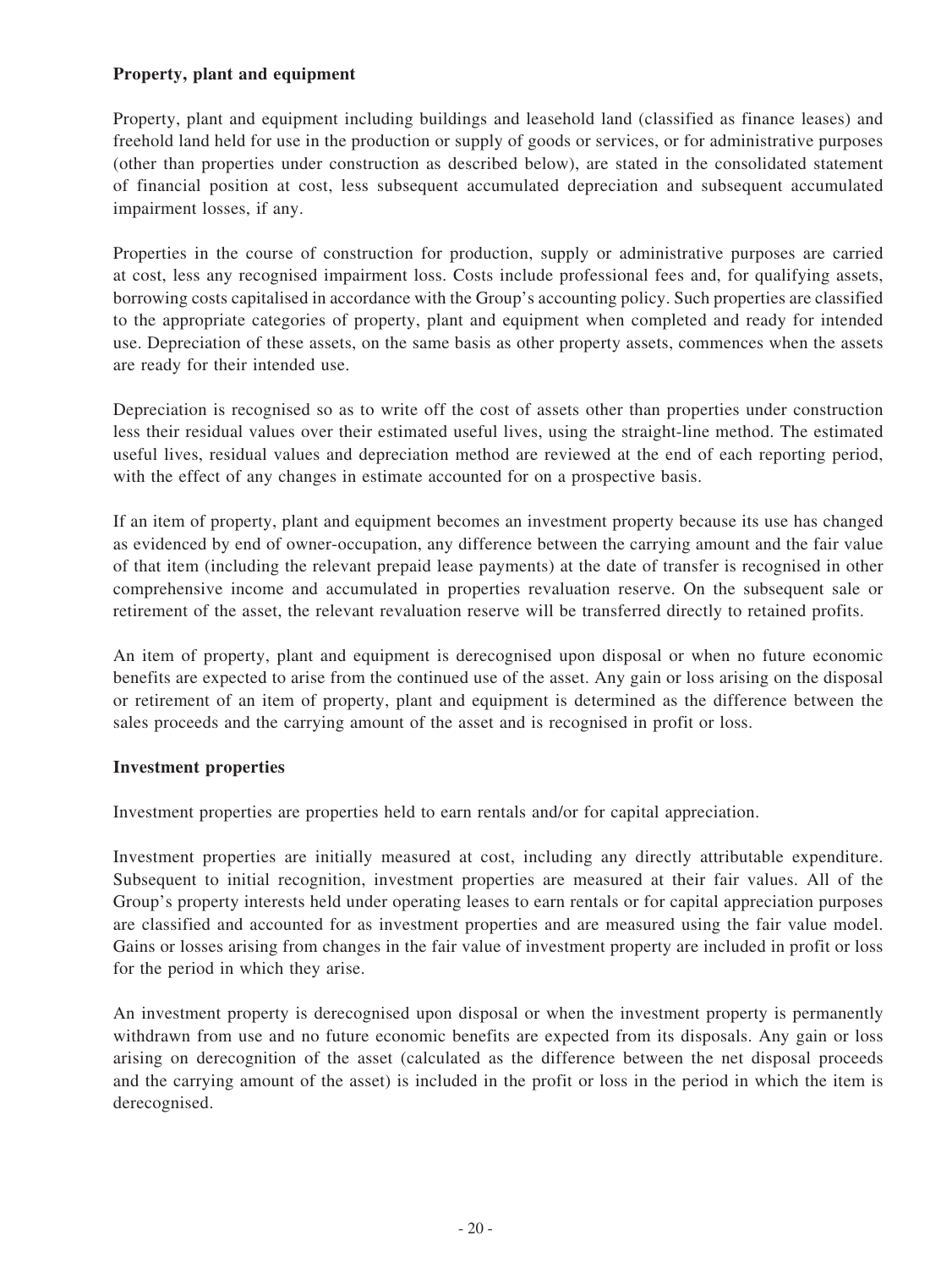If an investment property becomes an item of property, plant and equipment because its use has changed as evidenced by commencement of owner-occupation, the fair value of that item at the date of change in use shall be treated as its deemed cost for subsequent accounting in accordance with HKAS 16 *Property, Plant and Equipment*.

#### **Intangible assets**

#### *Intangible assets acquired in a business combination*

Intangible assets acquired in a business combination are recognised separately from goodwill and are initially recognised at their fair value at the acquisition date (which is regarded as their cost).

Subsequent to initial recognition, intangible assets with indefinite useful lives are carried at cost less any subsequent accumulated impairment losses (see the accounting policy in respect of impairment losses on tangible and intangible assets below).

### *Derecognition of intangible assets*

An intangible asset is derecognised on disposal, or when no future economic benefits are expected from use or disposal. Gains and losses arising from derecognition of an intangible asset, measured as the difference between the net disposal proceeds and the carrying amount of the asset, are recognised in profit or loss when the asset is derecognised.

### *Impairment on tangible and intangible assets other than goodwill (see the accounting policy in respect of goodwill above)*

At the end of the reporting period, the Group reviews the carrying amounts of its tangible and intangible assets with finite useful lives to determine whether there is any indication that those assets have suffered an impairment loss. If any such indication exists the recoverable amount of the asset is estimated in order to determine the extent of the impairment loss (if any). When it is not possible to estimate the recoverable amount of an individual asset, the Group estimates the recoverable amount of the cash-generating unit to which the assets belongs. When a reasonable and consistent basis of allocation can be identified, corporate assets are also allocated to individual cash-generating units, or otherwise they are allocated to the smallest group of cash-generating units for which a reasonable and consistent allocation basis can be identified.

Intangible assets with indefinite useful lives and intangible assets not yet available for use are tested for impairment at least annually, and whenever there is an indication that the asset may be impaired.

Recoverable amount is the higher of fair value less costs of disposal and value in use. In assessing value in use, the estimated future cash flows are discounted to their present value using a pre-tax discount rate that reflects current market assessments of the time value of money and the risks specific to the asset for which the estimates of future cash flows have not been adjusted.

If the recoverable amount of an asset (or a cash-generating unit) is estimated to be less than its carrying amount, the carrying amount of the asset (or a cash-generating unit) is reduced to its recoverable amount. In allocating the impairment loss, the impairment loss is allocated first to reduce the carrying amount of any goodwill (if applicable) and then to the other assets on a pro-rata basis based on the carrying amount of each asset in the unit. The carrying amount of an asset is not reduced below the highest of its fair value less costs of disposal (if measurable), its value in use (if determinable) and zero. The amount of the impairment loss that would otherwise have been allocated to the asset is allocated pro rata to the other assets of the unit. An impairment loss is recognised immediately in profit or loss.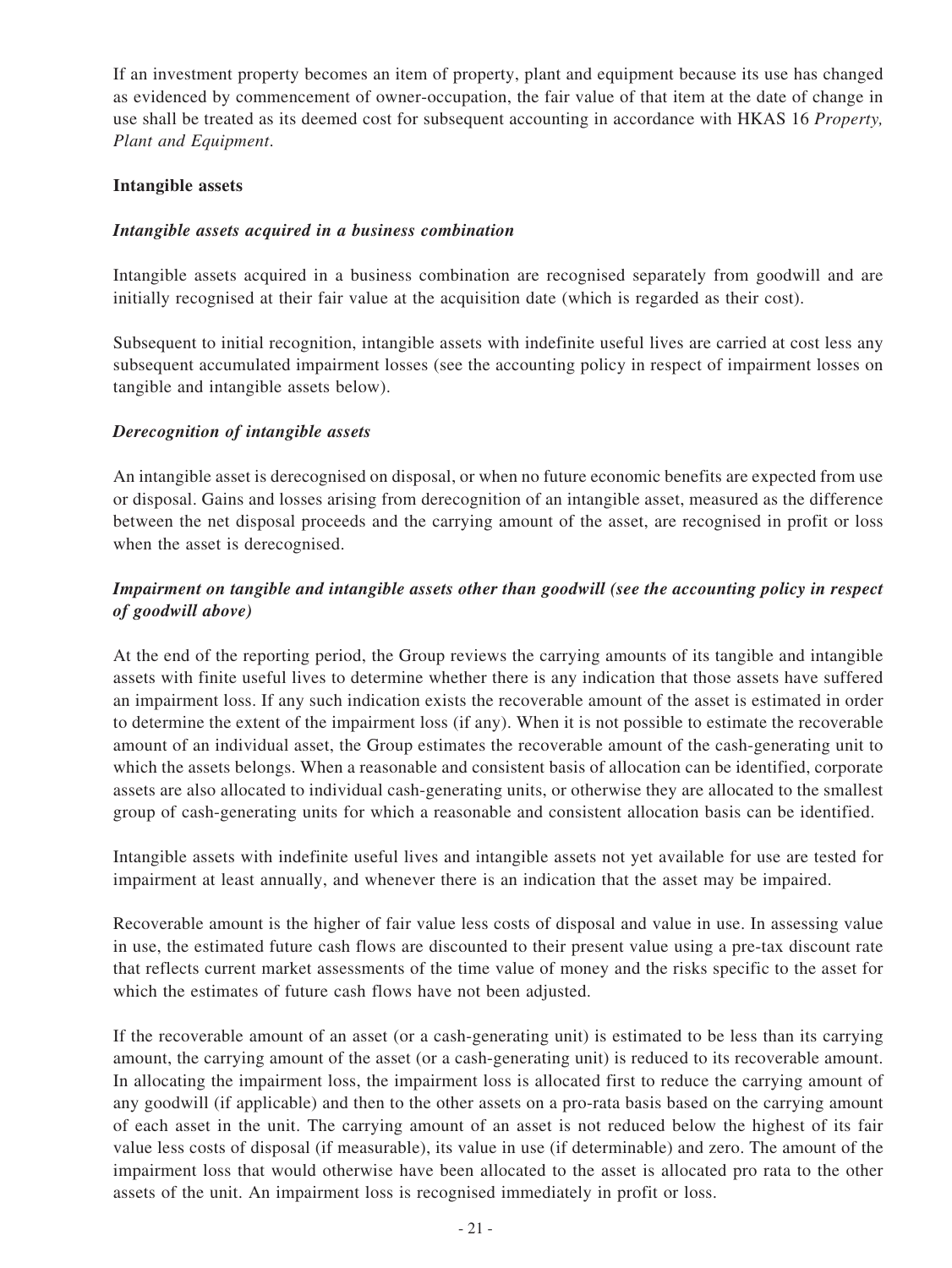Where an impairment loss subsequently reverses, the carrying amount of the asset (or cash-generating unit) is increased to the revised estimate of its recoverable amount, but so that the increased carrying amount does not exceed the carrying amount that would have been determined had no impairment loss been recognised for the asset (or cash-generating unit) in prior years. A reversal of an impairment loss is recognised immediately in profit or loss.

#### **Inventories**

Inventories are stated at the lower of cost and net realisable value. Costs of inventory are determined on the weighted average method basis. Net realisable value represents the estimated selling price for inventories less all estimated costs of completion and costs necessary to make the sale.

#### **Financial instruments**

Financial assets and financial liabilities are recognised when a group entity becomes a party to the contractual provisions of the instrument.

Financial assets and financial liabilities are initially measured at fair value. Transaction costs that are directly attributable to the acquisition or issue of financial assets and financial liabilities (other than financial assets and financial liabilities at fair value through profit or loss) are added to or deducted from the fair value of the financial assets or financial liabilities, as appropriate, on initial recognition. Transaction costs directly attributable to the acquisition of financial assets or financial liabilities at fair value through profit or loss are recognised immediately in profit or loss.

### *Financial assets*

Financial assets are classified into the following specified categories: financial assets at fair value through profit or loss ("FVTPL"), loans and receivables and available-for-sale ("AFS") financial assets. The classification depends on the nature and purpose of the financial assets and is determined at the time of initial recognition. All regular way purchases or sales of financial assets are recognised and derecognised on a trade date basis. Regular way purchases or sales are purchases or sales of financial assets that require delivery of assets within the time frame established by regulation or convention in the marketplace.

#### *Effective interest method*

The effective interest method is a method of calculating the amortised cost of a financial asset and of allocating interest income over the relevant period. The effective interest rate is the rate that exactly discounts estimated future cash receipts (including all fees and points paid or received that form an integral part of the effective interest rate, transaction costs and other premiums or discounts) through the expected life of the financial asset, or, where appropriate, a shorter period, to the net carrying amount on initial recognition.

Interest income is recognised on an effective interest basis for debt instruments other than those financial assets as at FVTPL, of which interest income is included in net gains or losses.

### *Financial assets at FVTPL*

Financial assets are classified as at FVTPL when the financial asset is (i) held for trading, or (ii) it is designated as at FVTPL, or (iii) contingent consideration that may be received by an acquirer as part of a business combination to which HKFRS 3 applies.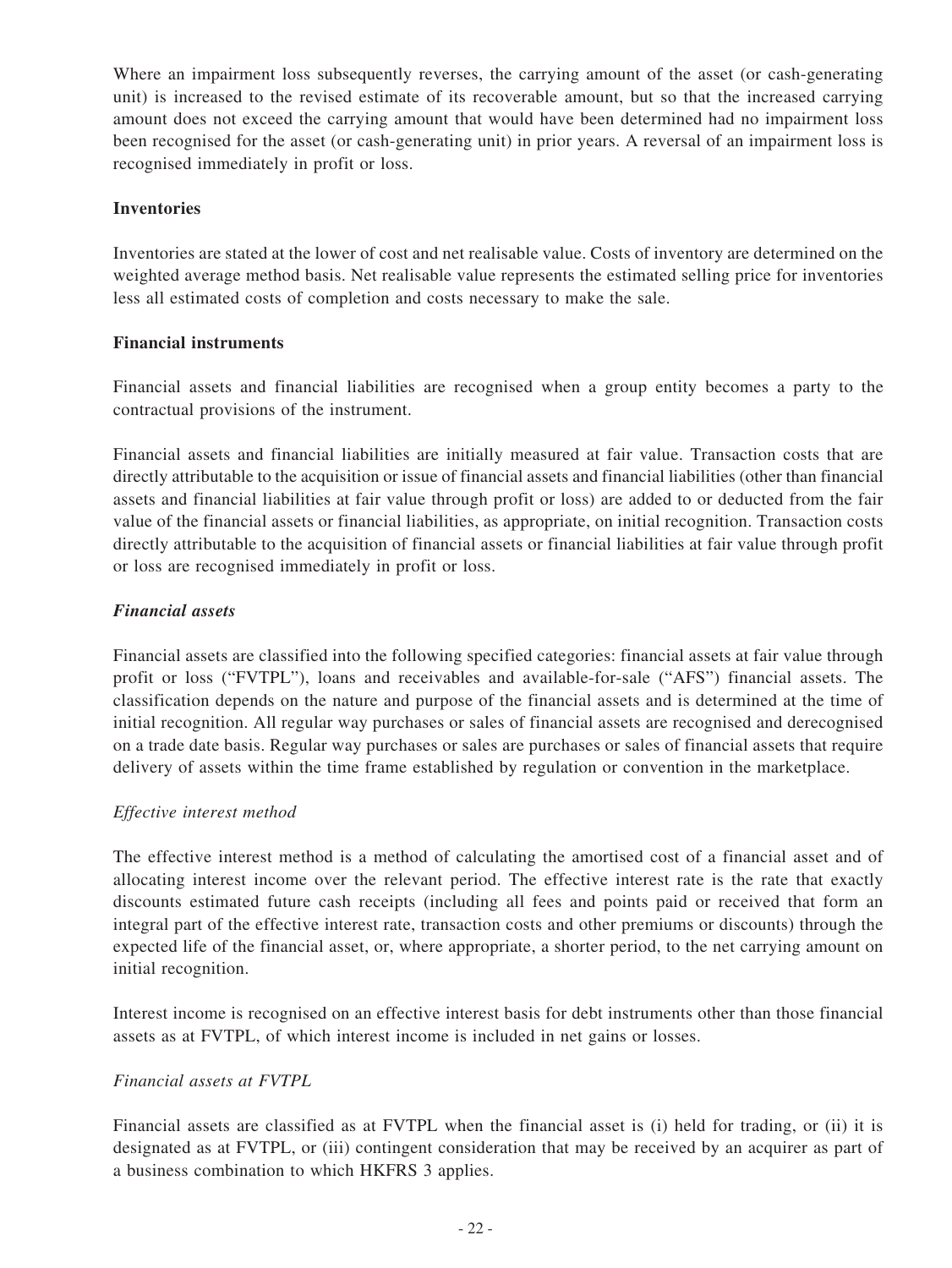A financial asset is classified as held for trading if:

- it has been acquired principally for purpose of selling in the near term; or
- on initial recognition it is a part of a portfolio of identified financial instruments that the Group manages together and has a recent actual pattern of short-term profit-taking; or
- it is a derivative that is not designated and effective as a hedging instrument.

A financial asset other than a financial asset held for trading or contingent consideration that may be received by an acquirer as part of a business combination may be designated as at FVTPL upon initial recognition if:

- such designation eliminates or significantly reduces a measurement or recognition inconsistency that would otherwise arise; or
- the financial asset forms part of a group of financial assets or financial liabilities or both, which is managed and its performance is evaluated on a fair value basis, in accordance with the Group's documented risk management or investment strategy, and information about the grouping is provided internally on that basis; or
- it forms part of a contract containing one or more embedded derivatives, and HKAS 39 permits the entire combined contract (asset or liability) to be designated as at FVPTL.

Financial assets at FVTPL are stated at fair value, with any gains or losses arising on remeasurement recognised in profit or loss. The net gain or loss recognised in profit or loss includes any dividend or interest earned on the financial assets and is included in the other gains and losses line item. Fair value is determined in the manner described in the annual report.

#### *Loans and receivables*

Loans and receivables are non-derivative financial assets with fixed or determinable payments that are not quoted in an active market. Subsequent to initial recognition, loans and receivables (including trade and other receivables, bank balances and cash and pledged bank deposit, amount due from related parties and loan to an associate) are measured at amortised cost using the effective interest method, less any impairment (see accounting policy on impairment loss on financial assets below).

Interest income is recognised by applying the effective interest rate, except for short-term receivables where the recognition of interest would be immaterial.

#### *Available-for-sale investments*

Available-for-sale ("AFS") financial assets are non-derivatives that are either designated as AFS or are not classified as (a) loans and receivable. (b) held-to-maturity investments or (c) financial assets at FVTPL.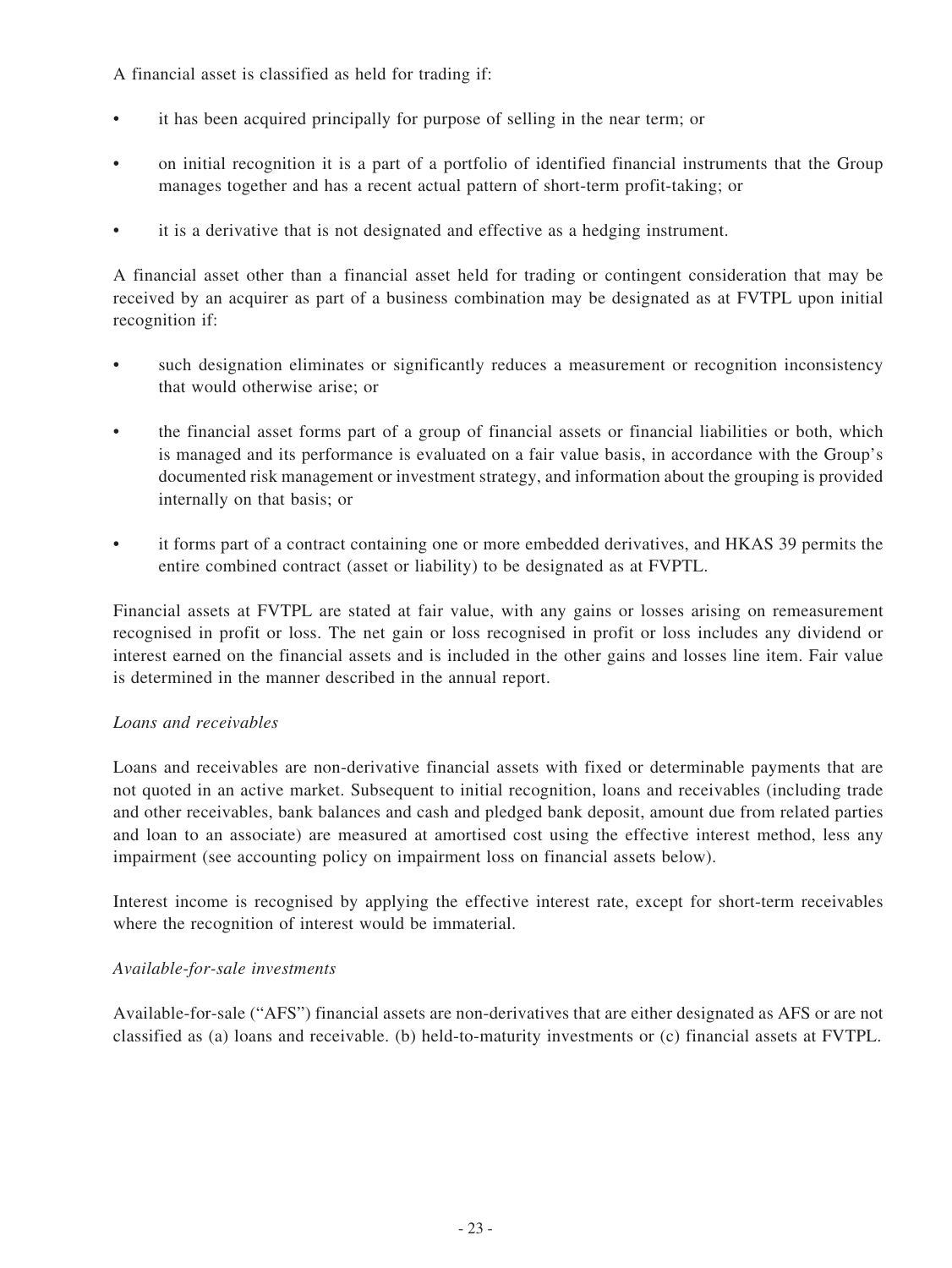Equity and debt securities held by the Group that are classified as AFS financial assets and are traded in an active market are measured at fair value at the end of each reporting period. Changes in the carrying amount of AFS monetary financial assets are relating to interest income calculated using the effective interest method, and changes in foreign exchange rates, if applicable are recognised in profit or loss. Dividends on AFS equity instruments are recognised in profit or loss when the Group's right to receive the dividends is established. Other changes in the carrying amount of AFS financial assets are recognised in other comprehensive income and accumulated under the heading of investments revaluation reserve. When the investment is disposed of or is determined to be impaired, the cumulative gain or loss previously accumulated in the investments revaluation reserve is reclassified to profit or loss (see the accounting policy in respect of impairment loss on financial assets below).

AFS equity investments that do not have a quoted market price in an active market and whose fair value cannot be reliably measured and derivatives that are linked to and must be settled by delivery of such unquoted equity investments are measured at cost less any identified impairment losses at the end of each reporting period (see accounting policy in respect of impairment loss on financial assets below).

#### *Impairment of financial assets*

Financial assets, other than those at FVTPL, are assessed for indicators of impairment at the end of the reporting period. Financial assets are considered to be impaired where there is objective evidence that, as a result of one or more events that occurred after the initial recognition of the financial asset, the estimated future cash flows of the financial assets have been affected.

For AFS equity investments, a significant or prolonged decline in the fair value of that investment below its cost is considered to be objective evidence of impairment.

For all other financial assets, objective evidence of impairment could include:

- significant financial difficulty of the issuer or counterparty; or
- breach of contract, such as default or delinquency in interest or principal payments; or
- it becoming probable that the borrower will enter bankruptcy or financial reorganisation; or
- disappearance of an active market for that financial asset because of financial difficulties.

For certain categories of financial assets, such as trade receivables, assets that are assessed not to be impaired individually are, in addition, assessed for impairment on a collective basis. Objective evidence of impairment for a portfolio of receivables could include the Group's past experience of collecting payments, an increase in the number of delayed payments in the portfolio past the average credit period, observable changes in national or local economic conditions that correlate with default on receivables.

For financial assets carried at amortised cost, the amount of the impairment loss recognised is the difference between the asset's carrying amount and the present value of the estimated future cash flows discounted at the financial asset's original effective interest rate.

For financial assets carried at cost, the amount of the impairment loss is measured as the difference between the asset's carrying amount and the present value of the estimate future cash flows discounted at the current market rate of return for a similar financial asset. Such impairment loss will not be reversed in subsequent periods.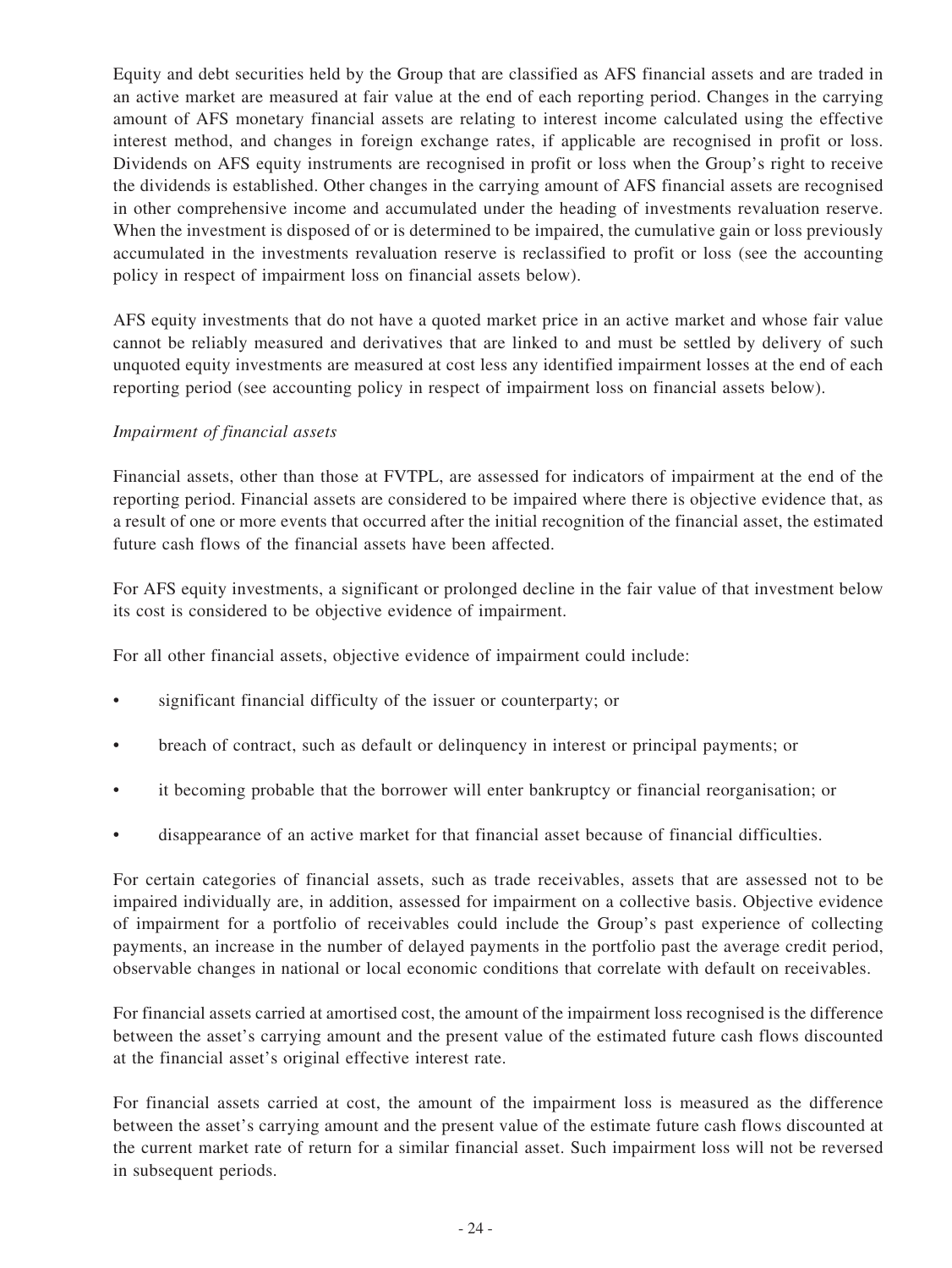The carrying amount of the financial asset is reduced by the impairment loss directly for all financial assets with the exception of trade and other receivables, where the carrying amount is reduced through the use of an allowance account. Changes in the carrying amount of the allowance account are recognised in profit or loss. When a trade receivable is considered uncollectible, it is written off against the allowance account. Subsequent recoveries of amounts previously written off are credited to profit or loss.

When an AFS financial asset is considered to be impaired, cumulative gains or losses previously recognised in other comprehensive income are reclassified to profit or loss in the period.

For financial assets measured at amortised cost, if, in a subsequent period, the amount of impairment loss decreases and the decrease can be related objectively to an event occurring after the impairment loss was recognised, the previously recognised impairment loss is reversed through profit or loss to the extent that the carrying amount of the asset at the date the impairment is reversed does not exceed what the amortised cost would have been had the impairment not been recognised.

In respect of AFS equity investments, impairment losses previously recognised in profit or loss are not reversed through profit or loss. Any increase in fair value subsequent to impairment loss is recognised in other comprehensive income and accumulated under the heading of investment revaluation reserve.

#### *Financial liabilities and equity instruments*

Debt and equity instruments issued by a group entity are classified as either financial liabilities or as equity in accordance with the substance of the contractual arrangements and the definitions of a financial liability and an equity instrument.

#### *Equity instruments*

An equity instrument is any contract that evidences a residual interest in the assets of the Group after deducting all of its liabilities. Equity instruments issued by the Group are recognised at the proceeds received, net of direct issue costs.

#### *Effective interest method*

The effective interest method is a method of calculating the amortised cost of a financial liability and of allocating interest expense over the relevant period. The effective interest rate is the rate that exactly discounts estimated future cash payments (including all fees and points or received that form an integrate part of the effective interest rate, transaction costs and other premiums or discounts) through the expected life of the financial liability, or, where appropriate, a shorter period, to the net carrying amount on initial recognition. Interest expense is recognised on an effective interest basis.

#### *Financial liabilities at amortised cost*

Financial liabilities including bank loans, trade and other payables, amounts due to related companies/ directors/a shareholder/non-controlling interests/an associate and dividend payable are subsequently measured at amortised cost, using the effective interest method.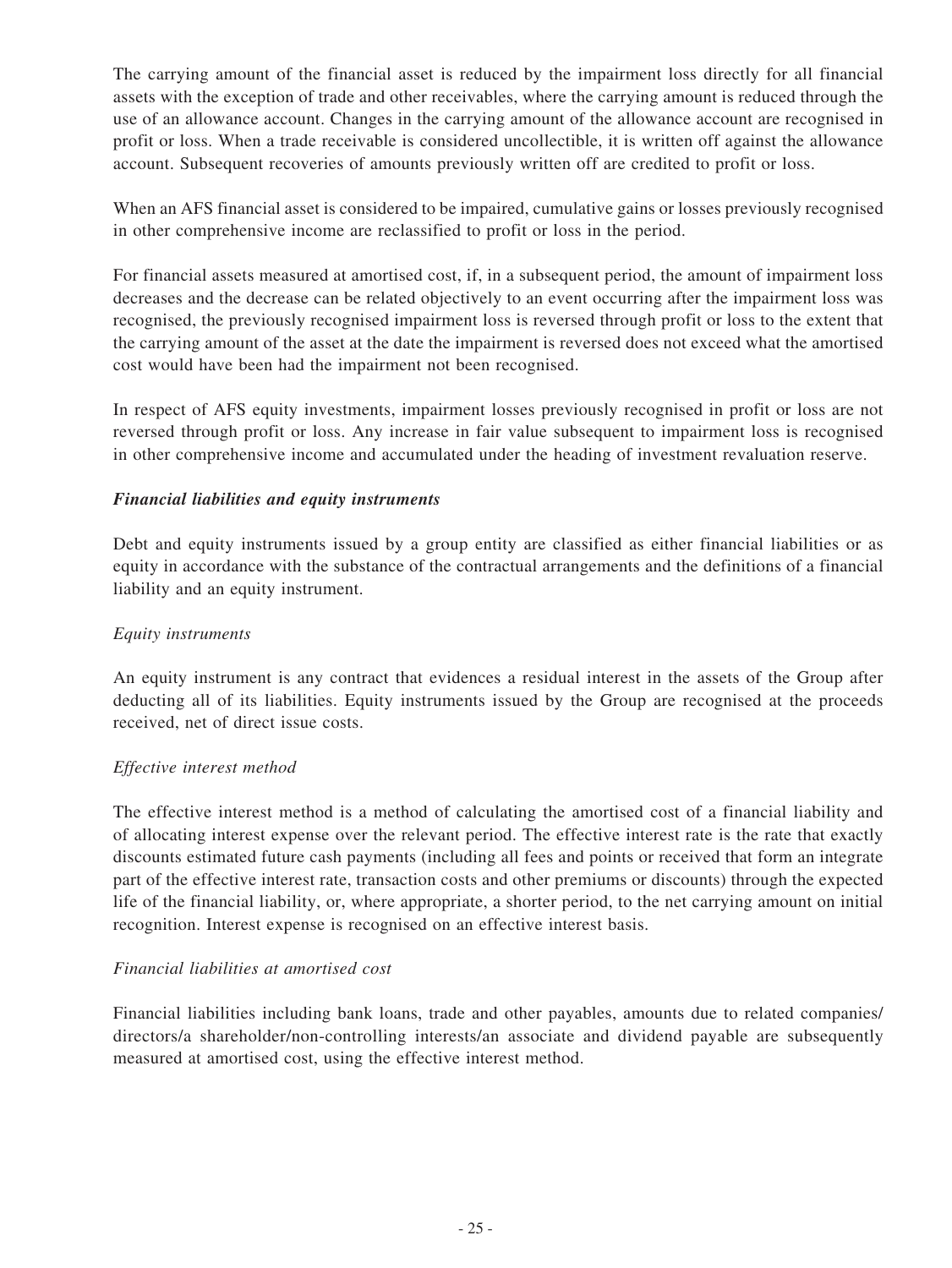### *Derecognition*

The Group derecognises a financial asset only when the contractual rights to the cash flows from the asset expire, or when it transfers the financial asset and substantially all the risks and rewards of ownership of the asset to another entity. If the Group neither transfers nor retains substantially all the risks and rewards of ownership and continues to control the transferred asset, the Group recognises its remained interest in the asset and an associated liability for amounts it may have to pay. If the Group retains substantially all the risks and rewards of ownership of a transferred financial asset, the Group continues to recognise the financial asset and also recognises a collateralised borrowing for the proceeds received.

On derecognition of a financial asset in its entirety, the difference between the asset's carrying amount and the sum of the consideration received and receivable and the cumulative gain or loss that had been recognised in other comprehensive income and accumulated in equity is recognised in profit or loss.

The Group derecognised financial liabilities when, and only when, the Group's obligations are discharged, cancelled or expires. The difference between the carrying amount of the financial liability derecognised and the consideration paid or payable is recognised in profit or loss.

### **4. CHANGES IN ACCOUNTING POLICIES**

### **Change in presentation currency**

In 2016, despite the fact that the functional currency of the Company and the respective group entities remain unchanged, the Company has changed the presentation currency in respect of its consolidated financial statements for the year ended 31 December 2016 from HK\$ to RMB.

As the Group's major business activities are operated in the PRC with the Group adopting more focused strategies in its development and continuing to expand the restaurant network and deepened the density in mature markets, the directors of the Company believe that RMB financial reporting provides more relevant presentation of the Group's consolidated financial position and it consolidated financial performance and consolidated cash flows as the management mainly controls and monitors the performance and financial position of the Group based on RMB.

As the change in the presentation currency is a change in accounting policy, in the consolidated financial statements for the year ended 31 December 2016, it was applied retrospectively in accordance with HKAS 8 Accounting Policies, Changes in Accounting Estimates and Errors. A retrospective change in presentation currency to RMB gives the same result as if the presentation currency had always been RMB. This is achieved by applying the following rates of exchange:

- for the assets and liabilities as at 31 December 2015, the closing exchange rate at that date;
- for the consolidated statement of profit or loss and other comprehensive income for the year ended 31 December 2015, the average rate for the year; and
- for the opening equity as at 1 January 2015, the historical rate.

The effects of above change in presentation currency in the consolidated financial statements from HK\$ to RMB were recognised in translation reserve and the comparative information has been restated in the consolidated financial statements. No detailed summary of the effect of change in presentation currency for each financial statement line item is disclosed as in the opinion of the director, the summary is not meaningful in view of the fact that there is no financial impact for the underlying balances, transactions and cash flows recorded based on the functional currencies of the respective group entities.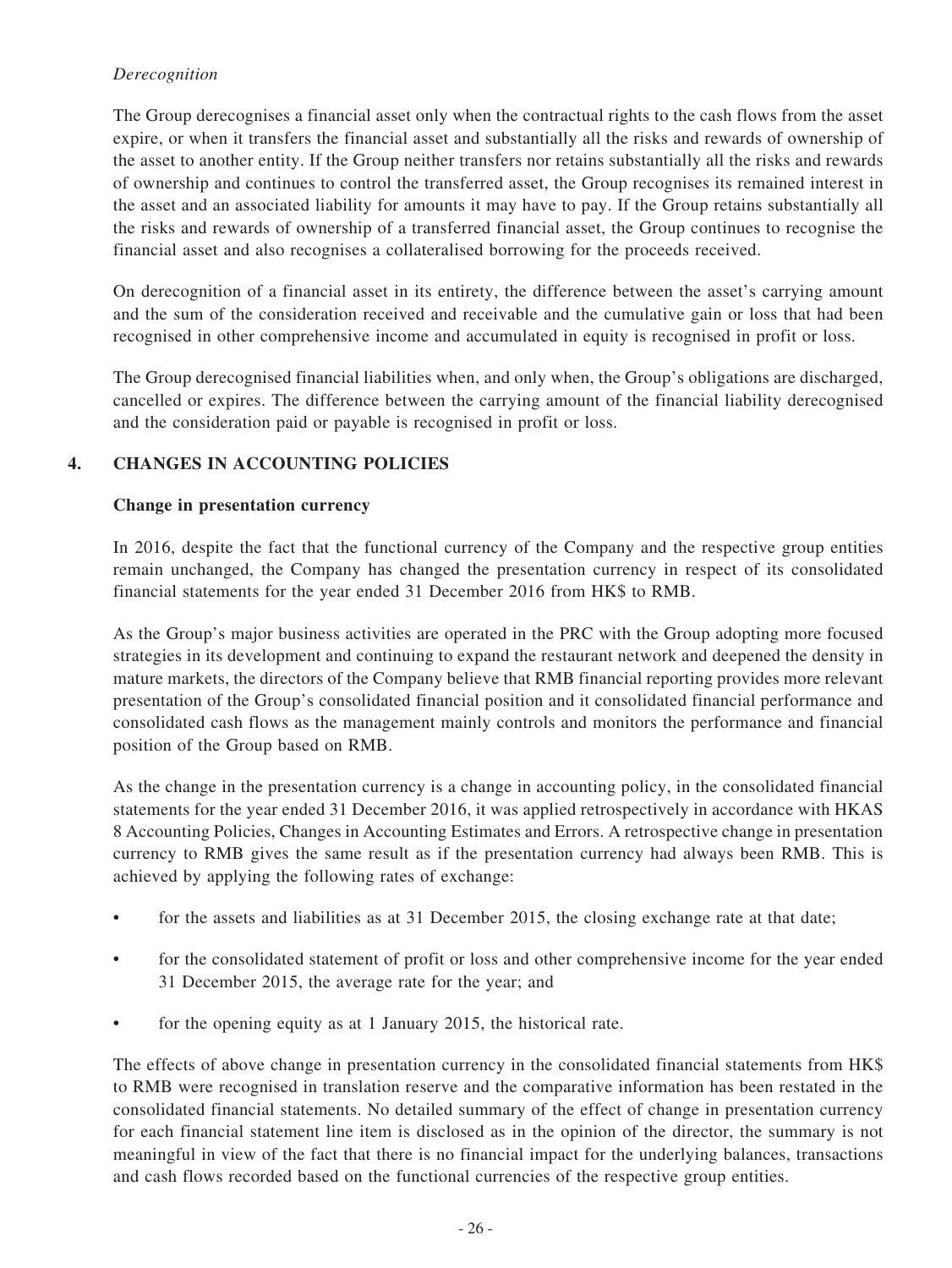### **5. CRITICAL ACCOUNTING JUDGEMENTS AND KEY SOURCE OF ESTIMATION UNCERTAINTY**

In the application of the Group's accounting policies which are described in note 3 of the consolidated financial statements, the management has made various estimates based on past experience, expectations of the future and other information. The critical judgements and key source of estimation uncertainty at the end of the report period, which have a significant risk of causing a material adjustment to the carrying amounts of assets and liabilities within the next financial year, are discussed below.

#### **Critical judgements in applying accounting policies**

#### *Deferred taxation on investment properties in the PRC and in Hong Kong*

For the purposes of measuring deferred tax liabilities or deferred tax assets arising from investment properties that are measured using the fair value model, the directors of the Company have reviewed the Group's investment property portfolios and concluded that the Group's investment properties in the PRC and in Hong Kong are not held under a business model whose objective is to consume substantially all of the economic benefits embodied in the investment properties over time, rather than through sale. Therefore, in determining the Group's deferred taxation on investment properties in the PRC and in Hong Kong, the directors of the Company have determined that the presumption that the carrying amounts of investment properties measured using the fair value model are recovered entirely through sale is not rebutted and deferred tax liabilities have been recognised.

However, the Group has not recognised any deferred taxes on changes in fair value of investment properties located in Hong Kong as the Group is not subject to any income taxes on disposal of these investment properties.

#### **Key source of estimation uncertainty**

#### *Fair value measurements and valuation processes*

Some of the Group's assets are measured at fair value for financial reporting purposes. The board of directors of the Company has set up a valuation team, which is headed up by the Chief Financial Officer of the Company, to determine the appropriate valuation approaches and inputs for fair value measurements.

In estimating the fair value of the financial assets and liabilities, the Group uses market-observable data to the extent it is available. Where Level 1 inputs are not available, the Group engages third party qualified valuers to perform the valuation. The valuation team works closely with the qualified external valuers to establish the appropriate valuation techniques and inputs to the model. The Chief Financial Officer reports the valuation findings to the board of directors of the Company regularly to explain the cause of fluctuations in the fair value of the related financial assets and liabilities.

The Group uses valuation techniques that include inputs that are not based on observable market data to estimate the fair value of certain types of financial instruments. Detailed information about the valuation techniques, inputs and key assumptions used in the determination of the fair value of various assets and liabilities are described in note 13 and annual report.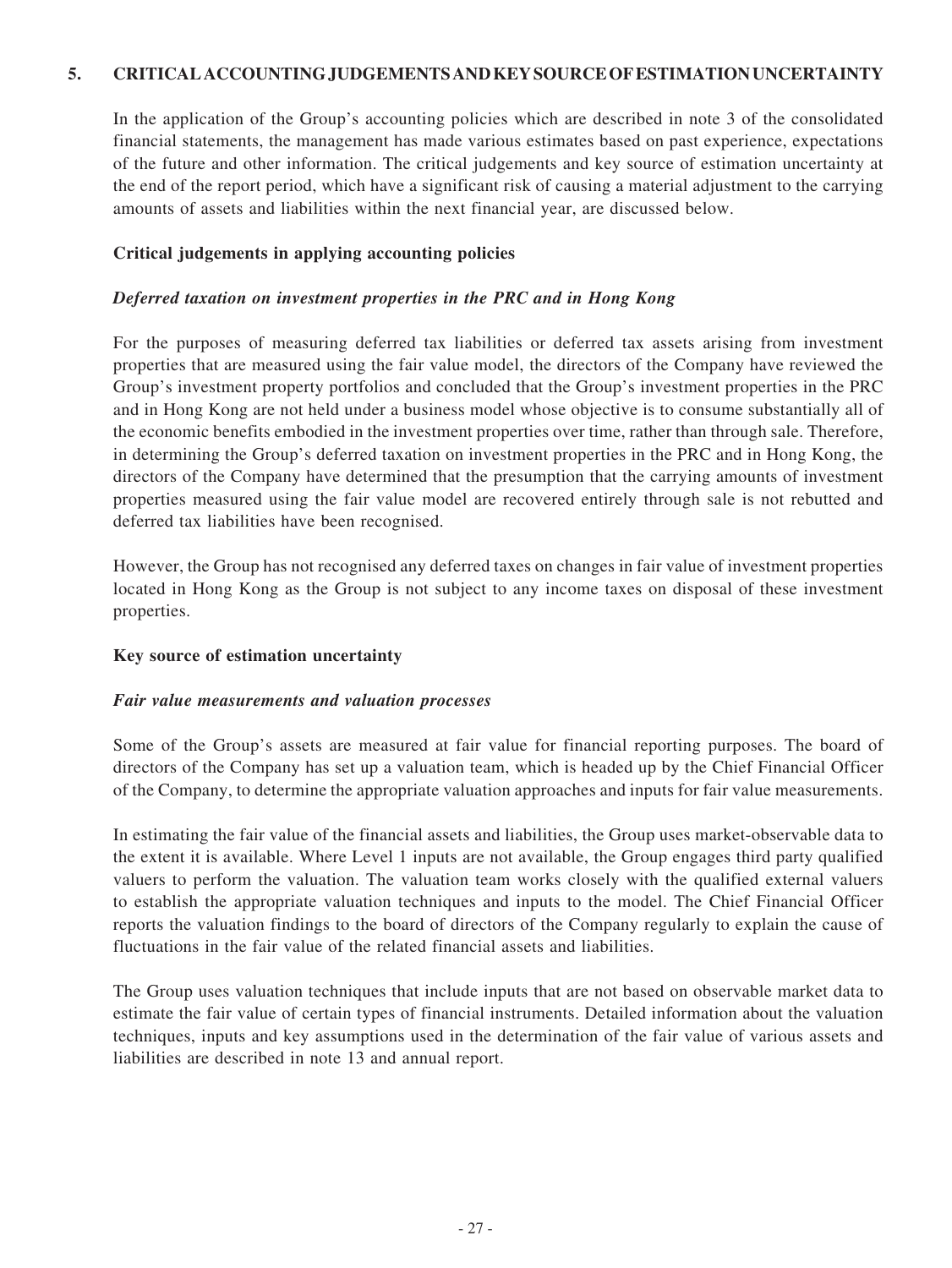### *Estimated impairment of goodwill acquired through business acquisitions*

Determining whether goodwill through business combinations are impaired requires an estimation of the value in use of the cash generating units to which the relevant goodwill have been allocated. The value in use calculation requires the Group to estimate the future cash flows expected to arise from the cash generating units and suitable discount rates in order to calculate their present values. Where the actual future cash flows are less than expected, a material impairment loss may arise. The Group engaged an independent qualified professional valuer to perform the impairment assessment. As at 31 December 2016, the carrying amount of a goodwill of the Group arising from acquisition of certain restaurants in Hong Kong was approximately RMB7,277,000 (2015: RMB31,111,000), net of an impairment loss of RMB25,118,000 (2015: Nil) recognised during the year ended 31 December 2016. Details of the recoverable amount calculations are disclosed in annual report.

#### *Useful lives and residual value of property, plant and equipment*

The Group's management determines the residual values, useful lives and related depreciation charges for its property, plant and equipment. This estimate is based on the historical experience of the actual residual value and useful lives of property, plant and equipment of similar nature and functions and may vary significantly as a result of keen competitions from competitors, resulting in higher depreciation charge and/or write-off or write-down of obsolete assets when residual value or useful lives are less than previously estimated.

At 31 December 2016, the carrying amount of property, plant and equipment amounted to approximately RMB849,173,000 (2015: RMB920,573,000).

#### **6. SEGMENT INFORMATION**

Information reported to Ms. Poon, the Group's chief operating decision maker, for the purposes of resource allocation and assessment of performance, is analysed by different operating divisions and geographical locations. This is also the basis upon which the Group is organised and specifically focuses on the Group's three operating divisions, namely operation of restaurants, manufacture and sales of noodles and related products and investment holding. No operating segments identified by the chief operating decision maker have been aggregated in arriving at the reportable segments of the Group.

The Group's operating and reportable segments under HKFRS 8 are as follows:

| Operation of restaurants                                    | operation of restaurants in the PRC<br>operation of restaurants in Hong Kong |
|-------------------------------------------------------------|------------------------------------------------------------------------------|
| Manufacture and sales<br>of noodles and<br>related products | manufacture and sales of packaged noodles<br>and related products in the PRC |
| Investment holding                                          | leasing of property interests and investment in financial<br>instruments     |

Information regarding these segments is presented below.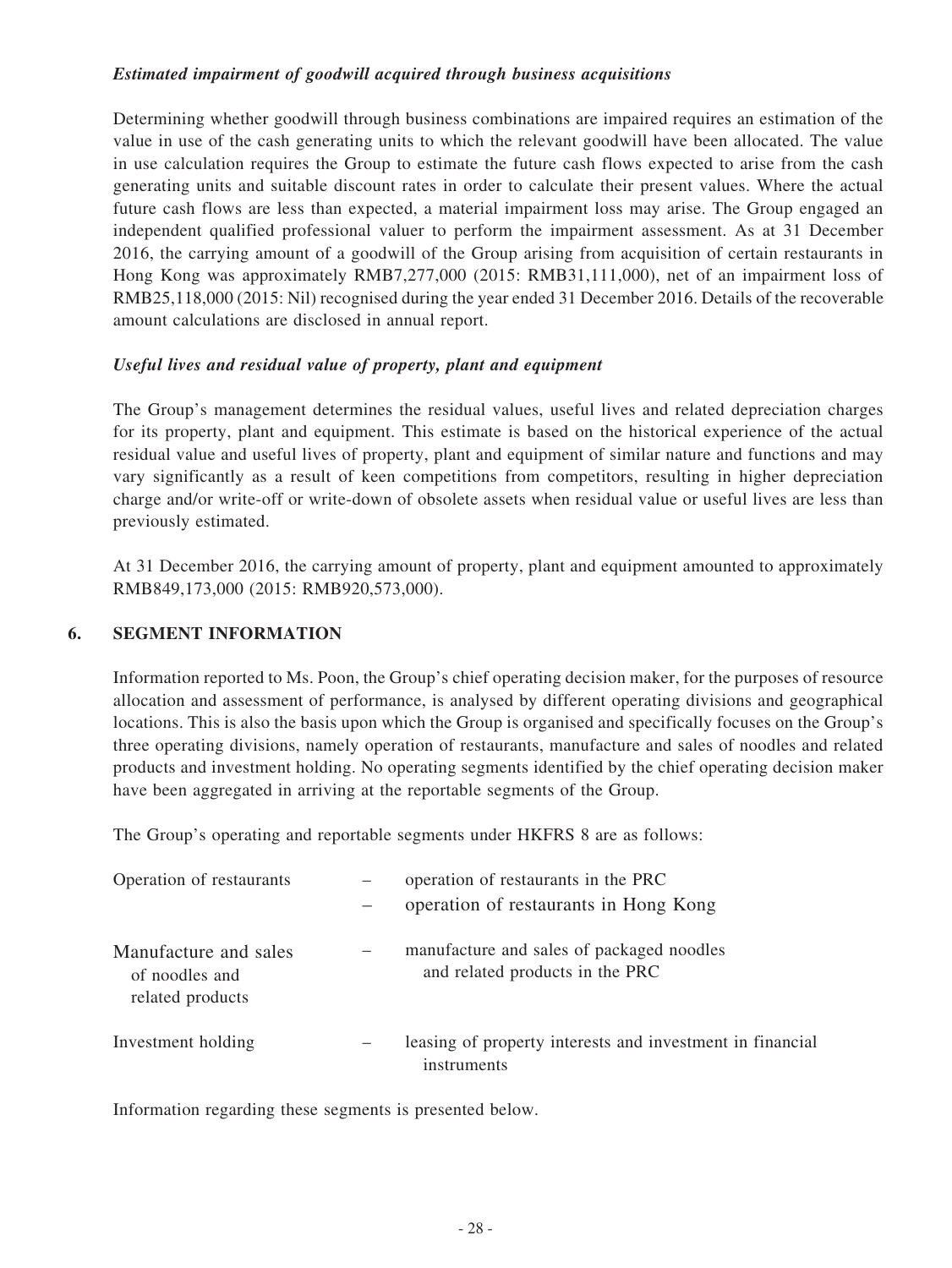## **Segment revenue and results**

The following is an analysis of the Group's revenue and results by reportable and operating segment:

### *For the year ended 31 December 2016*

|                        |                | <b>Operation of restaurants</b> |                | <b>Manufacture</b><br>and sales of<br>noodles and<br>related | Investment     | Segment        |                |                |
|------------------------|----------------|---------------------------------|----------------|--------------------------------------------------------------|----------------|----------------|----------------|----------------|
|                        | <b>PRC</b>     | <b>Hong Kong</b>                | <b>Total</b>   | products                                                     | holding        | total          | Elimination    | <b>Total</b>   |
|                        | <b>RMB'000</b> | <b>RMB'000</b>                  | <b>RMB'000</b> | <b>RMB'000</b>                                               | <b>RMB'000</b> | <b>RMB'000</b> | <b>RMB'000</b> | <b>RMB'000</b> |
| Revenue                |                |                                 |                |                                                              |                |                |                |                |
| - external sales       | 2,009,126      | 210,104                         | 2,219,230      | 159,866                                                      |                | 2,379,096      |                | 2,379,096      |
| - inter-segment sales  |                |                                 |                | 585,128                                                      |                | 585,128        | (585, 128)     |                |
|                        | 2,009,126      | 210,104                         | 2,219,230      | 744,994                                                      |                | 2,964,224      | (585, 128)     | 2,379,096      |
| Segment profits (loss) | 313,954        | $(17,756)*$                     | 296,198        | 12,278                                                       | 676,050        | 984,526        |                | 984,526        |
| Unallocated income     |                |                                 |                |                                                              |                |                |                | 23,943         |
| Unallocated expenses   |                |                                 |                |                                                              |                |                |                | (71, 996)      |
| Finance costs          |                |                                 |                |                                                              |                |                |                | (9,628)        |
| Profit before taxation |                |                                 |                |                                                              |                |                |                | 926,845        |
| Taxation               |                |                                 |                |                                                              |                |                |                | (156, 662)     |
| Profit for the year    |                |                                 |                |                                                              |                |                |                | 770,183        |

\* Included impairment loss of RMB25,118,000 on the goodwill allocated to cash generating unit of certain restaurants operated in Hong Kong for the year ended 31 December 2016 (2015: Nil).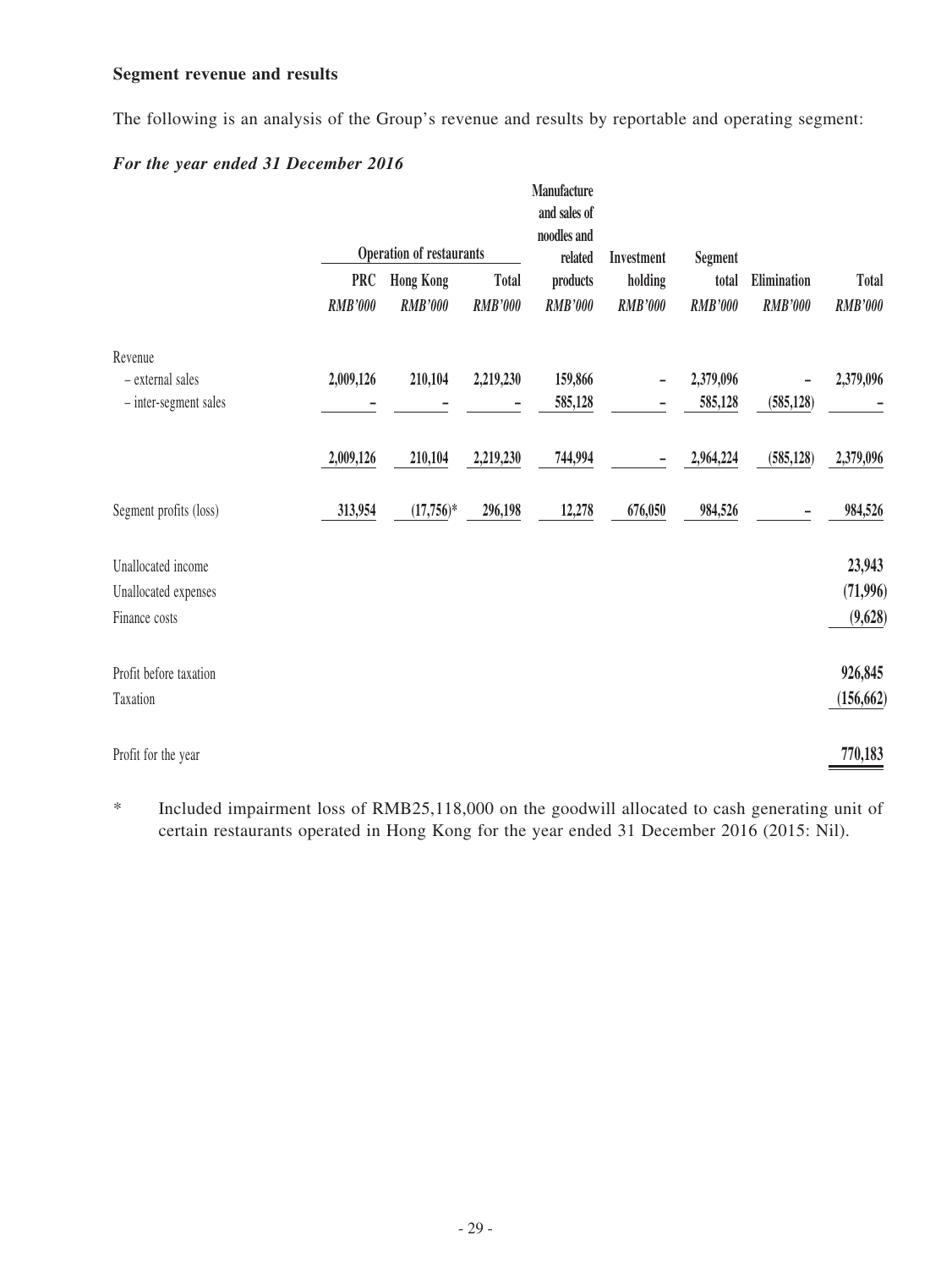|                                                             |                | Operation of restaurants |                  | Manufacture<br>and sales of<br>noodles and<br>related | Investment         | Segment              |                        |                               |
|-------------------------------------------------------------|----------------|--------------------------|------------------|-------------------------------------------------------|--------------------|----------------------|------------------------|-------------------------------|
|                                                             | PRC<br>RMB'000 | Hong Kong<br>RMB'000     | Total<br>RMB'000 | products<br>RMB'000                                   | holding<br>RMB'000 | total<br>RMB'000     | Elimination<br>RMB'000 | Total<br>RMB'000              |
| Revenue<br>- external sales<br>- inter-segment sales        | 2,229,410      | 201,241                  | 2,430,651        | 114,404<br>601,827                                    | $\qquad \qquad -$  | 2,545,055<br>601,827 | (601, 827)             | 2,545,055                     |
|                                                             | 2,229,410      | 201,241                  | 2,430,651        | 716,231                                               |                    | 3,146,882            | (601, 827)             | 2,545,055                     |
| Segment profits                                             | 300,174        | 8,105                    | 308,279          | 6,207                                                 | 31,906             | 346,392              |                        | 346,392                       |
| Unallocated income<br>Unallocated expenses<br>Finance costs |                |                          |                  |                                                       |                    |                      |                        | 31,946<br>(78,660)<br>(4,075) |
| Profit before taxation<br>Taxation                          |                |                          |                  |                                                       |                    |                      |                        | 295,603<br>(90, 322)          |
| Profit for the year                                         |                |                          |                  |                                                       |                    |                      |                        | 205,281                       |

*For the year ended 31 December 2015 (Restated)*

The accounting policies of the operating segments are the same as the Group's accounting policies described in note 3. Segment profit represents the profit earned by each segment without allocation of central administrative costs and directors' salaries and finance costs. This is the measure reported to the chief operating decision maker, Ms. Poon, for the purposes of resource allocation and assessment of segment performance.

Measures of total assets and liabilities are not reported as these financial information is not reviewed by the Group's chief operating decision maker for the assessment of performance and resources of the Group's business activities.

### **Other information**

All of the Group's non-current assets other than financial assets designated as at FVTPL, available-forsale investments, loan to an associate, interest in associates and deferred tax assets, including investment properties, property, plant and equipment, prepaid lease payments, intangible assets, goodwill and rental deposits, are located in the Group entities' countries of domicile, the PRC and Hong Kong, at the end of each reporting period.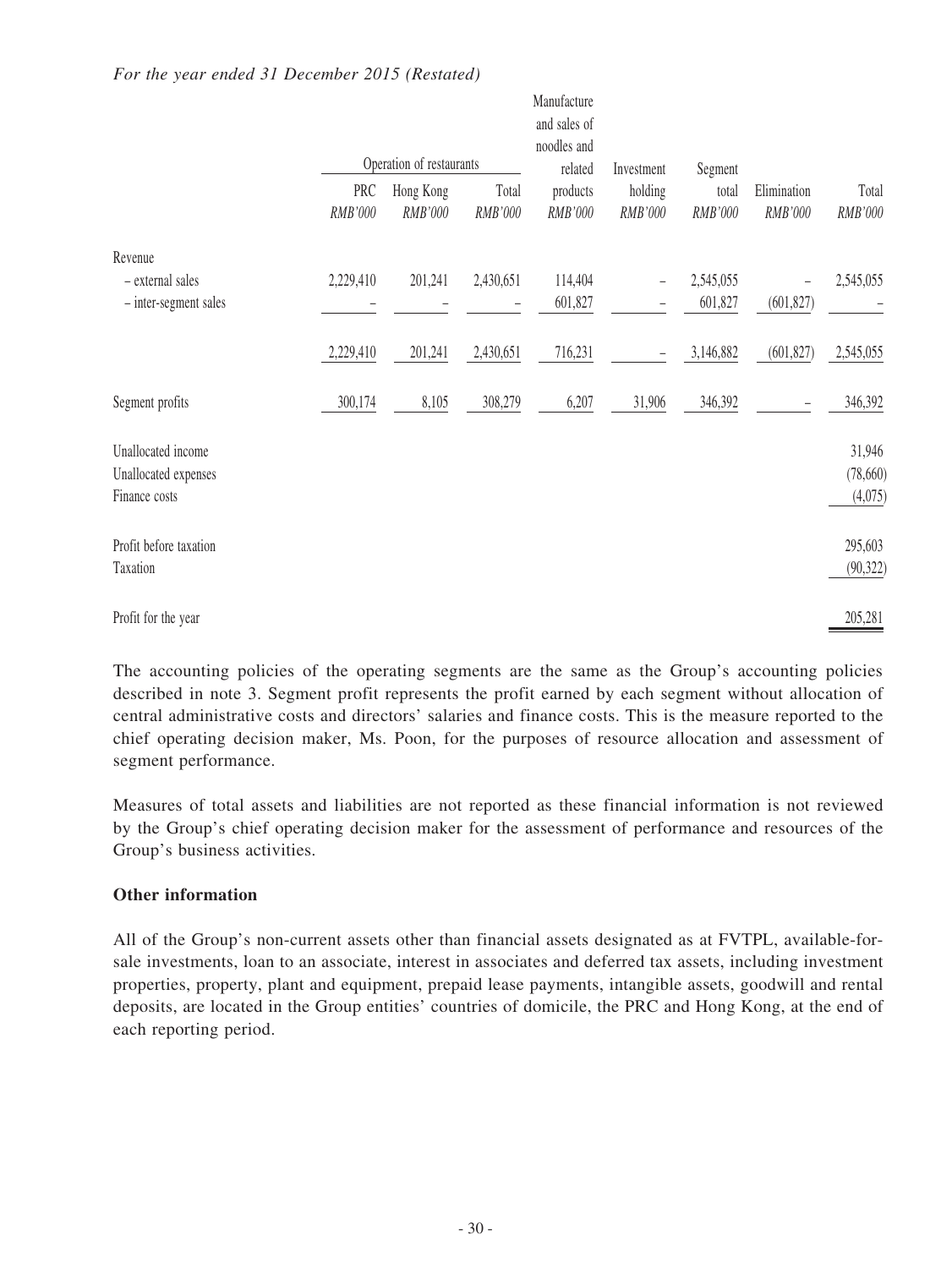The following is an analysis of the Group's non-current assets other than financial assets designated as at FVTPL, available-for-sale investments, loan to an associate, interest in associates and deferred tax assets by geographical location of assets:

|           | 2016           | 2015           |
|-----------|----------------|----------------|
|           | <b>RMB'000</b> | <b>RMB'000</b> |
|           |                | (Restated)     |
| The PRC   | 1,108,706      | 1,165,392      |
| Hong Kong | 386,048        | 389,150        |
|           | 1,494,754      | 1,554,542      |

All of the Group's revenue from external customers are attributed to the location of the relevant group entities, which is the PRC and Hong Kong, during the years ended 31 December 2016 and 31 December 2015.

None of the customers accounted for 10% or more of the total revenue of the Group during the years ended 31 December 2016 and 31 December 2015.

#### **7. OTHER INCOME**

|                                                     | 2016           | 2015           |
|-----------------------------------------------------|----------------|----------------|
|                                                     | <b>RMB'000</b> | <b>RMB'000</b> |
|                                                     |                | (Restated)     |
| Royalty income from sub-franchisee                  | 15,805         | 8,191          |
| Government grant (note)                             | 16,607         | 19,513         |
| Bank interest income                                | 23,943         | 31,946         |
| Property rental income, net of direct outgoings     | 21,829         | 19,992         |
| Compensation received from landlord for early       |                |                |
| termination of operating leases of restaurants      | 672            | 1,359          |
| Dividend income from available-for-sale investments |                | 977            |
| <b>Others</b>                                       | 6,066          | 6,060          |
|                                                     | 84,922         | 88,038         |

*Note:* The amount of government grant represents the incentive subsidies received from the PRC local district authorities for the business activities carried out by the Group in the district. There are no specific conditions attached to the grant.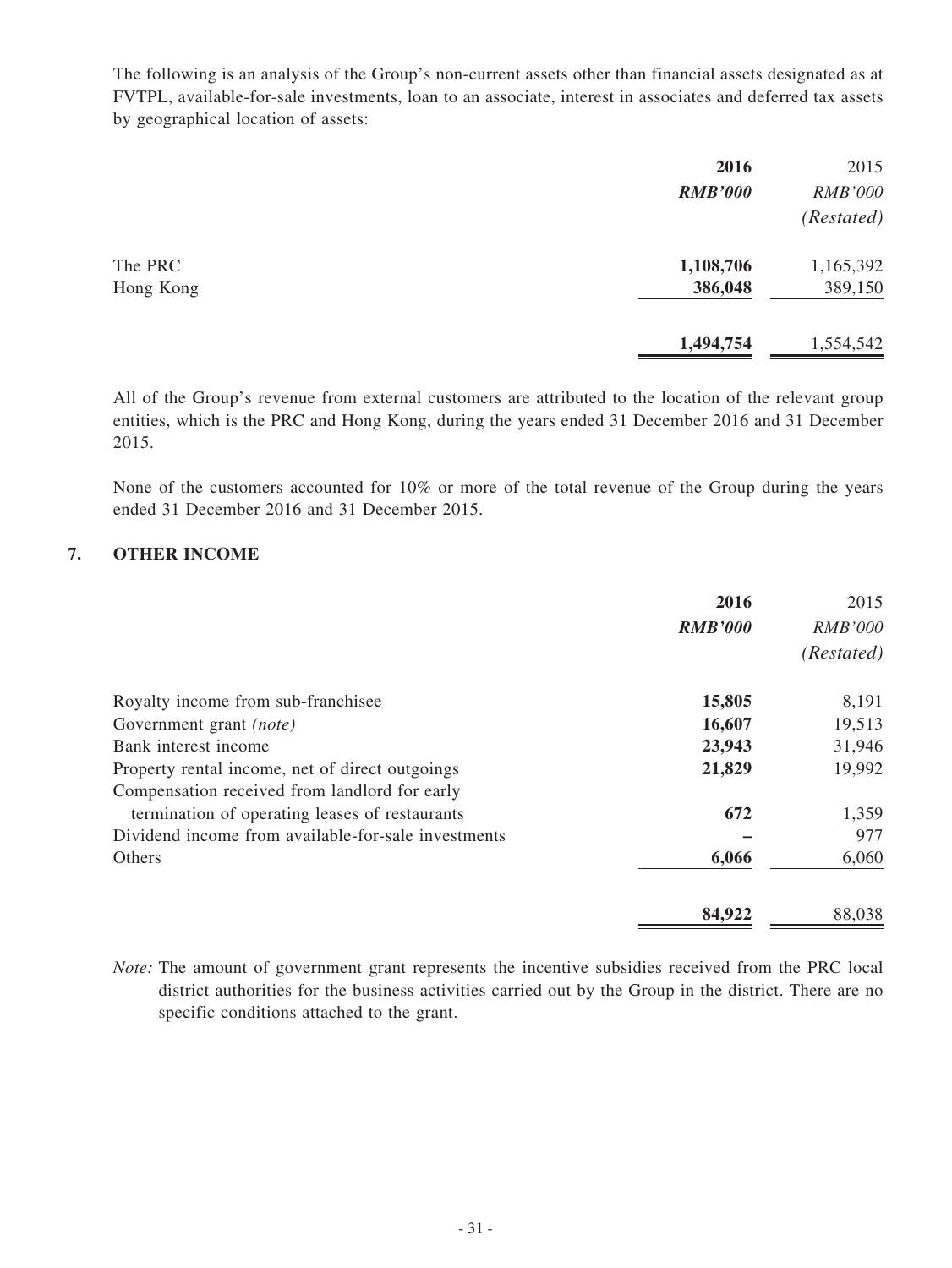### **8. OTHER GAINS AND LOSSES**

|                                                            | 2016<br><b>RMB'000</b> | 2015<br><i>RMB'000</i> |
|------------------------------------------------------------|------------------------|------------------------|
|                                                            |                        | (Restated)             |
| Fair value gain on financial assets designated as at FVTPL | 646,090                |                        |
| Fair value gain on investment properties                   | 11,446                 | 21,385                 |
| Loss on disposal of property, plant and equipment          | (11,290)               | (12, 454)              |
| Impairment loss on goodwill                                | (25, 118)              |                        |
| Impairment loss on available-for-sale investments          | (465)                  | (10, 573)              |
| Net foreign exchange losses                                | (8,018)                | (922)                  |
|                                                            | 612,645                | (2,564)                |

## **9. PROFIT BEFORE TAXATION**

|                                                            | 2016<br><b>RMB'000</b> | 2015<br><b>RMB'000</b><br>(Restated) |
|------------------------------------------------------------|------------------------|--------------------------------------|
| Profit before taxation has been arrived at after charging: |                        |                                      |
| Cost of inventories consumed <i>(note a)</i>               | 666,603                | 774,072                              |
| Directors' remuneration                                    | 3,395                  | 3,364                                |
| Other staff's salaries, wages and other benefits           | 488,615                | 520,117                              |
| Other staff's retirement benefits scheme contributions     | 62,945                 | 66,261                               |
| Other staff's share-based payment expenses                 | 6,561                  | 8,345                                |
| Total staff costs                                          | 561,516                | 598,087                              |
| Advertising and promotion expenses                         | 48,821                 | 74,029                               |
| Auditor's remuneration                                     | 2,500                  | 2,468                                |
| Non-audit services                                         | 693                    | 651                                  |
|                                                            | 3,193                  | 3,119                                |
| Fuel and utility expenses                                  | 115,168                | 128,005                              |
| Operating lease rentals in respect of                      |                        |                                      |
| - land lease                                               | 2,410                  | 4,306                                |
| $-$ rented premises <i>(note b)</i>                        | 337,891                | 354,542                              |
|                                                            | 340,301                | 358,848                              |

## *Notes:*

- a. This represents costs of raw materials and consumables used.
- b. Included in the operating lease rentals in respect of rented premises are minimum lease payments of approximately RMB242,261,000 (2015: RMB204,856,000) and contingent rent of approximately RMB95,630,000 (2015: RMB149,686,000).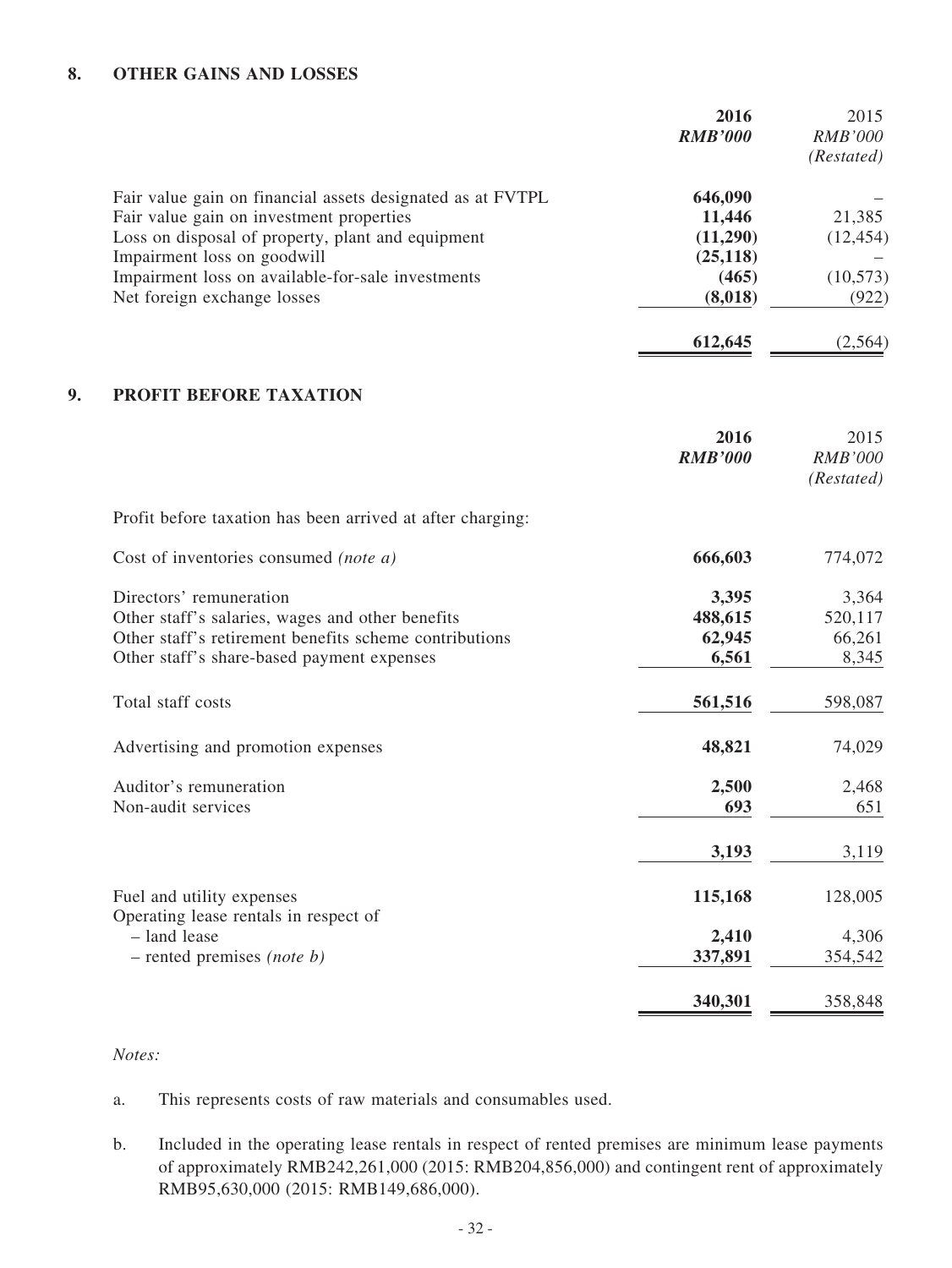### **10. TAXATION**

|                                  | 2016<br><b>RMB'000</b> | 2015<br><b>RMB'000</b><br>(Restated) |
|----------------------------------|------------------------|--------------------------------------|
| Hong Kong Profits Tax            |                        |                                      |
| - Current year                   | 3,039                  | 3,055                                |
| - Under provision in prior years |                        | 309                                  |
|                                  | 3,039                  | 3,364                                |
| PRC income tax                   |                        |                                      |
| - Current year                   | 87,377                 | 75,507                               |
| - Over provision in prior years  | (6,578)                | (5,558)                              |
|                                  | 80,799                 | 69,949                               |
| Deferred taxation                | 72,824                 | 17,009                               |
|                                  | 156,662                | 90,322                               |

Hong Kong Profits Tax is calculated at 16.5% of the estimated assessable profit for the years ended 31 December 2016 and 31 December 2015.

Under the Law of the People's Republic of China on Enterprise Income Tax (the "EIT Law") and Implementation Regulation of the EIT Law, the tax rate of the PRC subsidiaries is 25% except the followings:

Pursuant to the relevant provincial policy and written approval obtained from the State Tax Bureau in Chongqing ("Chongqing STB") in 2016, Chongqing Weiqian Food & Restaurant Management Co., Ltd. 重慶味千餐飲管理有限公司 ("Chongqing Weiqian"), which is located in Chongqing, China, applied a preferential tax rate of 15% ("Preferential Tax Treatment") from 2016 to 2020. According to the Chongqing STB, the preferential tax rate needs to be applied by the Company and approved year by year. As such, the Group applied the standard enterprise income tax rate of 25% for Chongqing Weiqian and reduced the income tax liability only after obtaining the written approval.

During the year ended 31 December 2016, Chongqing Weiqian was granted a preferential tax rate of 15% for the year 2015, the Company reduced the income tax liability of approximately RMB4,211,000 which was previously recognized in the year 2015.

During the year ended 31 December 2015, Chongqing Weiqian was granted a preferential tax rate of 15% for the year 2014, the Company reduced the income tax liability of approximately RMB5,447,000 which was previously recognized in the year 2014.

During the year ended 31 December 2016, included in deferred tax charge is the deferred tax effect in respect of temporary differences attributable to the fair value change of the financial asset designated as at FVTPL amounting to RMB64,609,000 (for the year ended 31 December 2015: Nil). According to the PRC EIT Law, 10% withholding tax shall be imposed to any gain arising from the transfer of the PRC established equity investments by the entities incorporated elsewhere other than the PRC which are deemed as non-resident enterprises.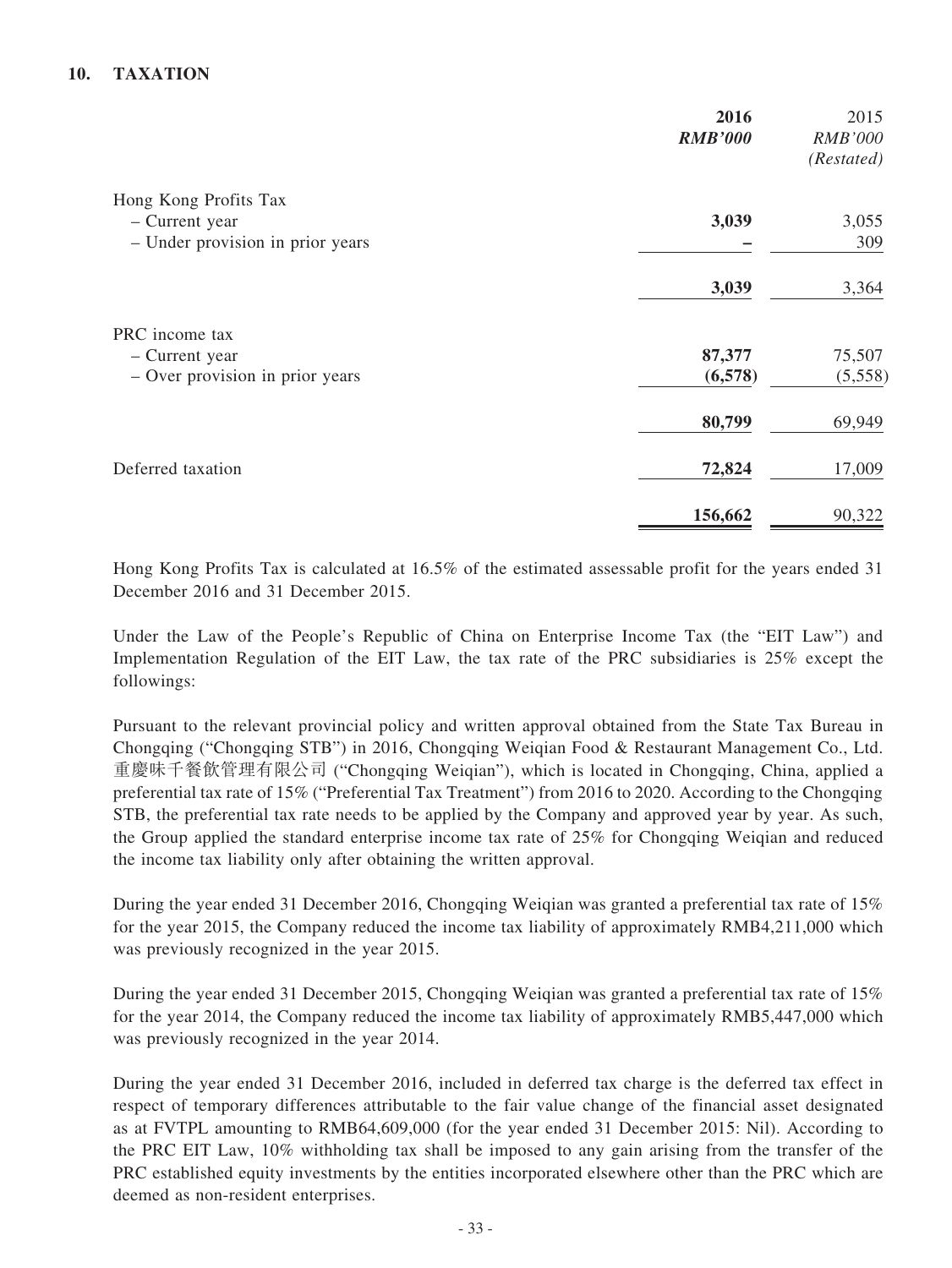Under relevant tax law and implementation regulations in the PRC, dividends paid out of the net profits derived by the PRC operating subsidiaries after 1 January 2008 are subject to PRC withholding tax at a rate of 10% or a lower treaty rate in accordance with relevant tax laws in the PRC. Under the relevant tax treaty, withholding tax rate on distributions to Hong Kong resident companies is 5%. Withholding tax has been provided for based on the anticipated dividends to be distributed by the PRC entities.

|                               | <b>Hong Kong</b> |       |          |        | <b>PRC</b>     |       |         | <b>Total</b> |                |       |         |       |
|-------------------------------|------------------|-------|----------|--------|----------------|-------|---------|--------------|----------------|-------|---------|-------|
|                               | 2016             |       | 2015     |        | 2016           |       | 2015    |              | 2016           |       | 2015    |       |
|                               | <b>RMB'000</b>   | $\%$  | RMB'000  | $\%$   | <b>RMB'000</b> | $\%$  | RMB'000 | $\%$         | <b>RMB'000</b> | $\%$  | RMB'000 | $\%$  |
| (Loss)/Profit before taxation | 587,407          |       | (17,206) |        | 339,438        |       | 312,809 |              | 926,845        |       | 295,603 |       |
| Tax at the applicable         |                  |       |          |        |                |       |         |              |                |       |         |       |
| income tax rate               | 96,922           | 16.5  | (2,839)  | 16.5   | 84,859         | 25.0  | 78,202  | 25.0         | 181,781        | 19.6  | 75,363  | 25.5  |
| Tax effect of expenses not    |                  |       |          |        |                |       |         |              |                |       |         |       |
| deductible for tax purposes   | 4,417            | 0.8   |          |        | 477            | 0.1   | 365     | 0.1          | 4,894          | 0.5   | 365     | 0.1   |
| Tax effect of income not      |                  |       |          |        |                |       |         |              |                |       |         |       |
| taxable for tax purpose       | (1,672)          | (0.3) | (2,671)  | 15.5   | (273)          | (0.1) | (252)   | (0.1)        | (1,945)        | (0.2) | (2,923) | (1.0) |
| Tax effect of tax losses      |                  |       |          |        |                |       |         |              |                |       |         |       |
| not recognised                | 11,631           | 2.0   | 9,922    | (57.7) | 1,887          | 0.6   | 438     | 0.1          | 13,518         | 1.5   | 10,360  | 3.5   |
| Tax effect of utilization of  |                  |       |          |        |                |       |         |              |                |       |         |       |
| tax losses previously not     |                  |       |          |        |                |       |         |              |                |       |         |       |
| recognised                    | (395)            | (0.1) |          |        | (198)          | (0.1) | (2,507) | (0.8)        | (593)          | (0.1) | (2,507) | (0.8) |
| Effect of different tax rate  |                  |       |          |        |                |       |         |              |                |       |         |       |
| on fair value changes on      |                  |       |          |        |                |       |         |              |                |       |         |       |
| financial assets designated   |                  |       |          |        |                |       |         |              |                |       |         |       |
| as at FVTPL*                  | (41,996)         | (7.1) |          |        |                |       |         |              | (41,996)       | (4.5) |         |       |
| Withholding tax on dividends  |                  |       |          |        |                |       |         |              |                |       |         |       |
| from PRC subsidiaries         |                  |       |          |        | 6,929          | 2.0   | 12,647  | 4.0          | 6,929          | 0.7   | 12,647  | 4.3   |
| (Over) under provision in     |                  |       |          |        |                |       |         |              |                |       |         |       |
| prior years                   |                  |       | 309      | (1.8)  | (6,578)        | (1.9) | (5,558) | (1.8)        | (6,578)        | (0.7) | (5,249) | (1.8) |
| Others                        | (77)             | (0.0) | (74)     | 0.4    | (227)          | (0.1) | (457)   | (0.1)        | (304)          | 0.0   | (531)   | (0.2) |
| Land appreciation tax effect  |                  |       |          |        | 956            | 0.3   | 2,797   | 0.9          | 956            | 0.1   | 2,797   | 0.9   |
| Tax charge and effective rate |                  |       |          |        |                |       |         |              |                |       |         |       |
| for the year                  | 68,830           | 11.7  | 4,647    | (27.0) | 87,832         | 25,9  | 85,675  | 27.4         | 156,662        | 16.9  | 90,322  | 30.6  |

Tax charge for the year is reconciled to profit before taxation as follows:

\* *Amount represents the withholding tax provision on financial assets designated as at FVTPL.*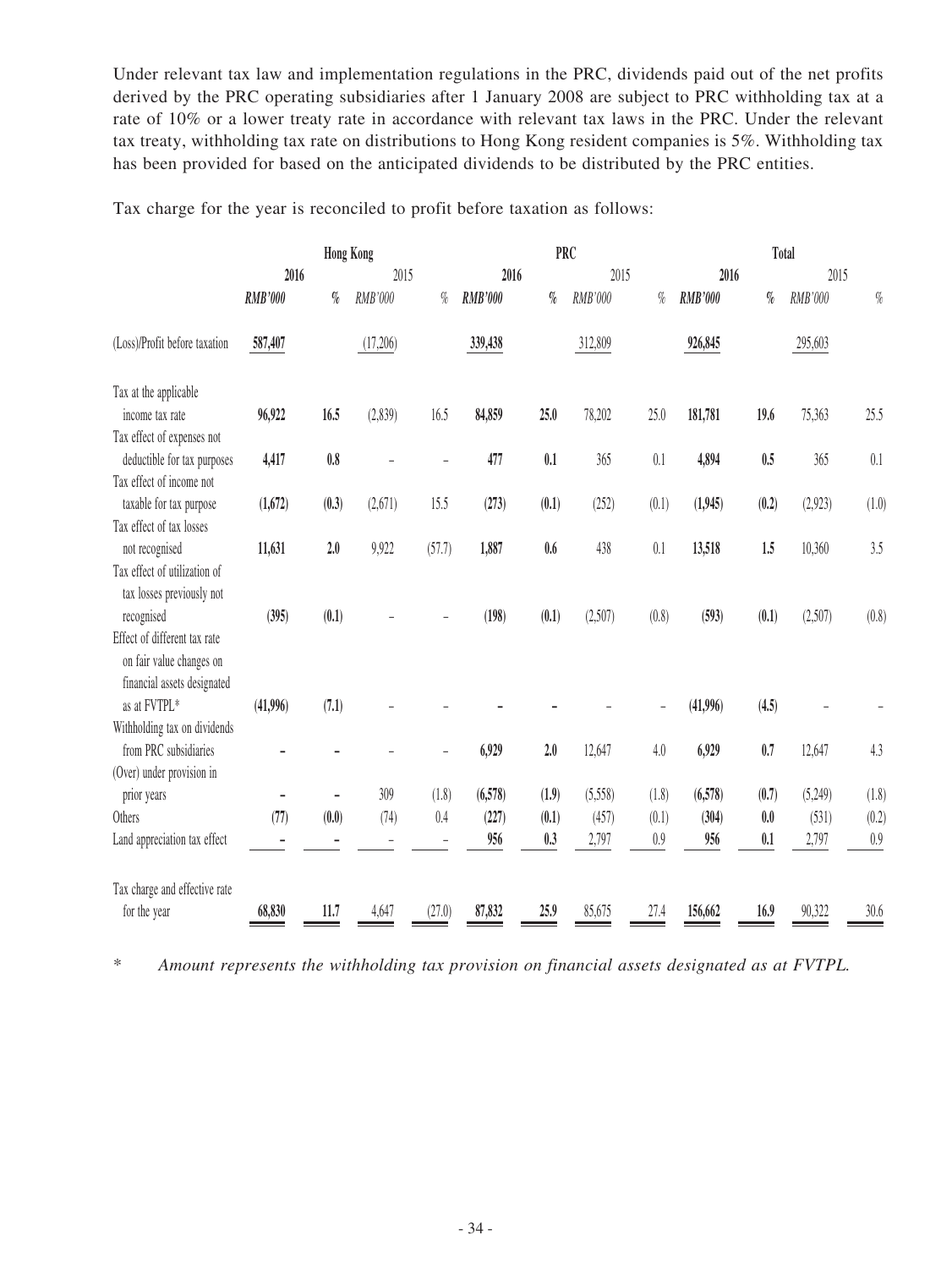### **11. DIVIDENDS**

|                                                                                                                          | 2016<br><b>RMB'000</b> | 2015<br><b>RMB'000</b><br>(Restated) |
|--------------------------------------------------------------------------------------------------------------------------|------------------------|--------------------------------------|
| Dividends recognised as distribution during the year:                                                                    |                        |                                      |
| Interim, paid – RMB0.04 (HK4.90 cents) per share for 2016<br>$(2015:$ paid – RMB0.04 (HK4.70 cents) per share for 2015)  | 46,326                 | 41,727                               |
| Final, paid – RMB0.10 (HK12.00 cents) per share for 2015<br>$(2015:$ paid – RMB0.11 (HK13.00 cents)) per share for 2014) | 113,452                | 115,413                              |
|                                                                                                                          | 159,778                | 157,140                              |

A final dividend of RMB0.08 (HK9.30 cents) per ordinary share (2015: RMB0.10 (HK12.00 cents) per ordinary share) has been proposed by the directors of the Company and is subject to approval by the shareholders in the annual general meeting.

#### **12. EARNINGS PER SHARE**

Calculation of the basic and diluted earnings per share attributable to the owners of the Company is based on the following data:

| <b>Earnings</b>                                                                                                                       | 2016<br><b>RMB'000</b> | 2015<br><b>RMB'000</b><br>(Restated) |
|---------------------------------------------------------------------------------------------------------------------------------------|------------------------|--------------------------------------|
| Earnings for the purposes of basic and diluted earnings per share,<br>being profit for the year attributable to owners of the Company | 665,292                | 184,558                              |
| <b>Number of shares</b>                                                                                                               | 2016                   | 2015                                 |
| Weighted average number of ordinary shares for the purpose of<br>calculating basic earnings per share                                 | 1,091,538,820          | 1,091,533,375                        |
| Effect of dilutive potential ordinary shares relating to:<br>- outstanding share options                                              |                        | 34,427                               |
| Weighted average number of ordinary shares for the<br>purpose of calculating diluted earnings per share                               | 1,091,538,820          | 1,091,567,802                        |

All (31 December 2015: certain) outstanding share options of the Company have not been included in the computation of diluted earnings per share as they did not have dilutive effect to the Company's earnings per share during the years ended 31 December 2016 because the exercise prices of these options were higher than the average market prices of the Company's shares during the year.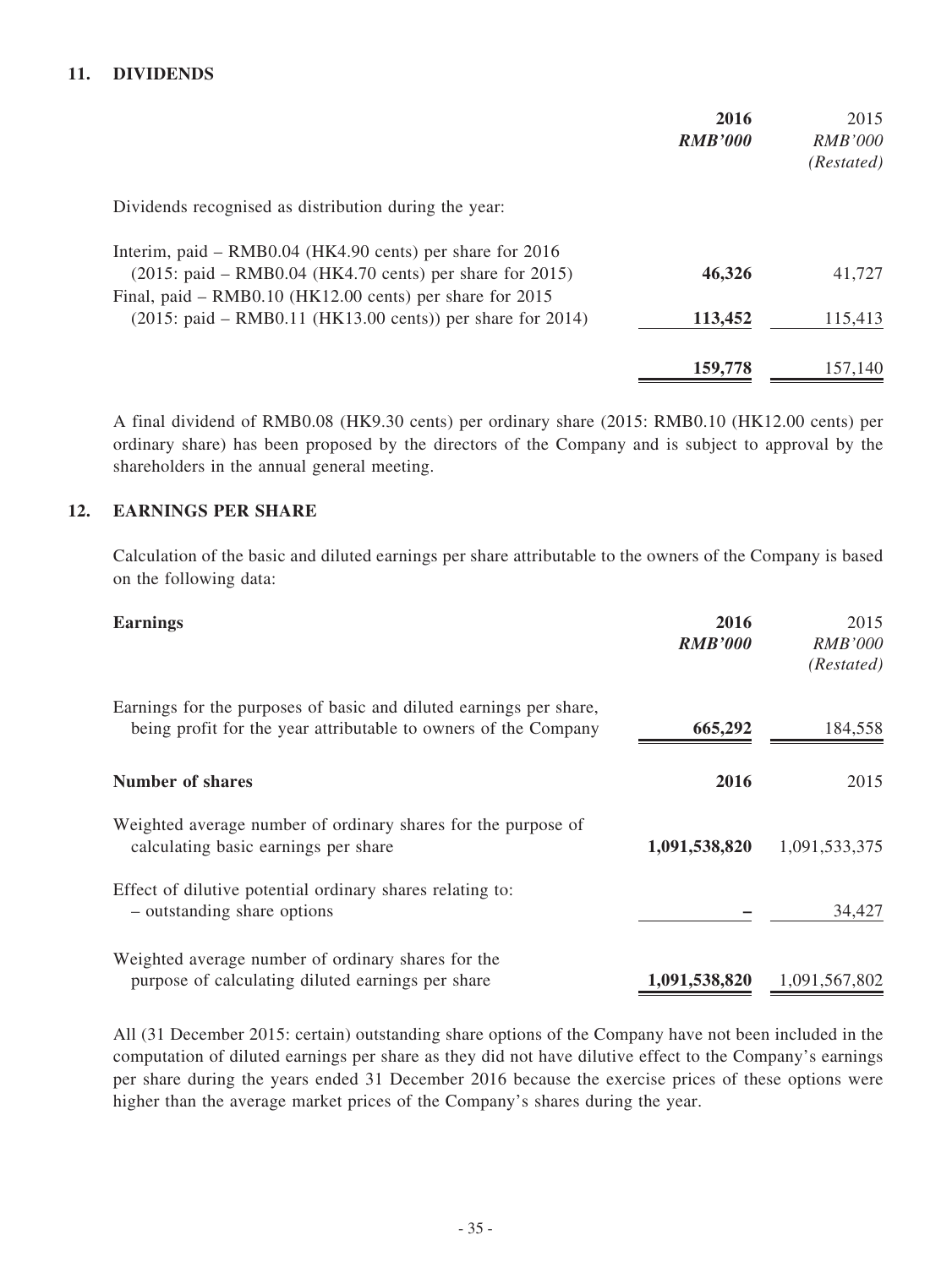#### **13. FINANCIAL ASSETS DESIGNATED AS AT FVTPL**

|                           | <b>RMB'000</b> |
|---------------------------|----------------|
| At 1 January 2015         |                |
| Addition                  | 454,496        |
| At 31 December 2015       | 454,496        |
| Exchange alignment        | 51,935         |
| Addition                  | 120,422        |
| Gain on fair value change | 646,090        |
| At 31 December 2016       | 1,272,943      |

Included in the balances as at 31 December 2016 is an original investment of RMB454,496,000 (US\$70,000,000) in the takeout business of Baidu, Inc. known as "Baidu Takeout Delivery" (百度外賣) in the PRC ("Project BW"), in which the Group took up less than 10% equity interest, through the 86% equity investment in Hina Group Fund III Limited Partnership of the Group towards the end of 2015.

During the year ended 31 December 2016, the Group has additionally invested in the following newly significant investments:

a. On 15 August 2016, Shanghai Ling Xian Restaurant ("Ling Xian Restaurant"), an indirect whollyowned subsidiary of the Company, as the limited partner, and Shanghai Hanxin Jinghong Investment & Management Co., Ltd., an independent third party to the Company, as the general partner, entered into a limited partnership agreement in relation to the admission and management of Shanghai JingJing Investment Center (Limited Partnership)("JingJing"). The total capital contribution of JingJing was RMB50,010,000, and Ling Xian Restaurant invested an amount of RMB50,000,000, which took up approximately 99.9% equity interest. As Ling Xian Restaurant can control over JingJing, the financial statements of the partnership were consolidated in the consolidated financial statements of the Group for the year ended 31 December 2016.

The purpose of JingJing is to participate in the investment of a smart building application project developed by Guangzhou Yunxi Information Technology Co., Ltd. ("Yunxi") established in the PRC. In 2016, JingJing invested RMB50,000,000 into Yunxi, which represents approximately 4.5% equity interest. As JingJing has no control, joint control nor significant influence in Yunxi and this investment is managed and its performance is evaluated on a fair value basis, it was designated by the Group upon initial recognition and presented as a financial asset designated as at FVTPL in the consolidated statement of financial position of the Group as at 31 December 2016. Pursuant to the relevant agreement, Ling Xian Restaurant has the right to ask the controlling shareholders to purchase all of the Group's shares. The purchase price of the shares will include the following: (i) the proportionate investment amounts (the "Proportionate Investment"), which is calculated based on Ling Xian Restaurant's total investment amounts multiplied by the percentage of shares to be purchased to the total shares held by Ling Xian Restaurant; (ii) interest on the Proportionate Investment at an agreed rate per annum when certain conditions are met. The directors of the Company consider that the fair value of this put option is insignificant on initial recognition and on 31 December 2016.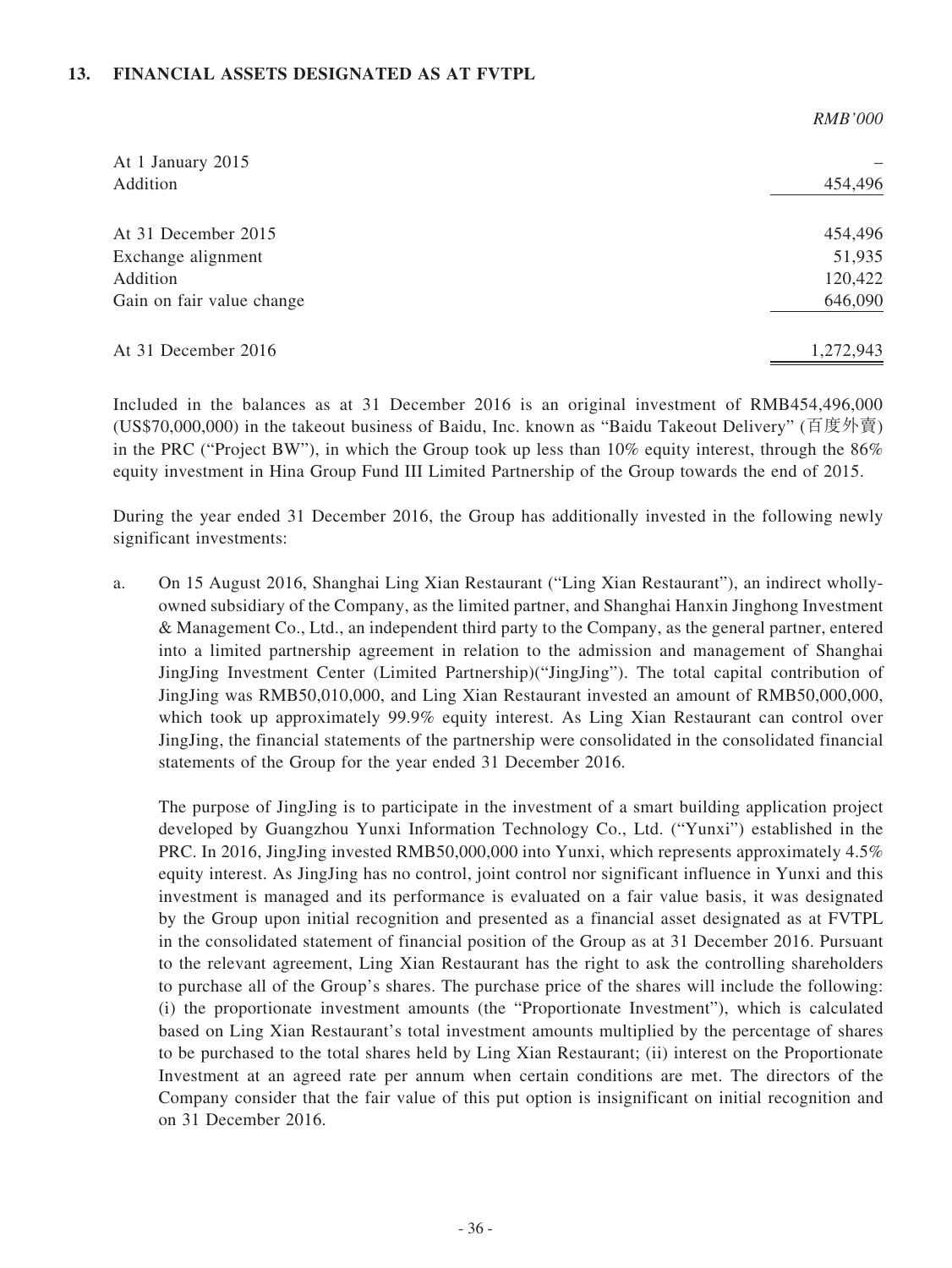b. On 19 August 2016, Ling Xian Restaurant, as the limited partner, and Jiahua Yufeng (Tianjin) Share Investment & Management Partnership (Limited Partnership), an independent third party to the Company, as the general partner, entered into a limited partnership agreement in relation to the admission and management of Jiahua Mingde (Tianjin) Enterprise Management and Consulting Partnership (Limited Partnership) ("Jiahua Mingde"). The total capital contribution of Jiahua Mingde was RMB100,010,000 and Ling Xian Restaurant took up approximately 99.9% equity interest. As at 31 December 2016, Ling Xian Restaurant invested an amount of RMB50,000,000 in Jiahua Mingde and the remaining RMB50,000,000 has not been invested into the partnership, As Ling Xian Restaurant can control over Jiahua Mingde, the financial statements of Jiahua Mingde were consolidated in the consolidated financial statements of the Group for the year ended 31 December 2016.

The purpose of Jiahua Mingde is to participate in the investment into a fund company in the PRC and to develop potential investment target through the fund company. In 2016, Jiahua Mingde invested RMB70,422,000 into the funding company, which represents approximately 23% equity interest. As Jiahua Mingde has no right to appoint any member in the investment committee in the fund company, it has no control, joint control nor significant influence in the fund company as at 31 December 2016, and as this investment is managed and its performance is evaluated on a fair value basis, it was designated by the Group upon initial recognition and presented as a financial asset designated as at FVTPL in the consolidated statement of financial position of the Group as at 31 December 2016.

The Group has engaged an independent qualified professional valuer to assist the management of the Company in determining the fair value of these investments as at 31 December 2016. As these investments are not publicly traded, for Project BW the key input is for the valuation of fair value is the price paid by other third investors in recent funding rounds for shares of Project BW. For other investments, the fair value valuation is made with reference to the recent investment cost of these investments on initial recognition.

Based on these valuation, the directors of the Company determined that the fair value of the investment in Project BW as at 31 December 2016 is RMB1,152,521,000 (US\$166,250,000) and therefore the Group has recognised a fair value gain on financial asset designated as at FVTPL of approximately RMB646,090,000 in the consolidated statement of profit and loss and other comprehensive income for the year ended 31 December 2016 (for the year ended 31 December 2015: Nil). For other investments, the directors of the Group consider that the carrying amounts of the investment costs approximate their fair values and as such no fair value change was recognised during 2016. Details of fair value disclosure are set out in the annual report.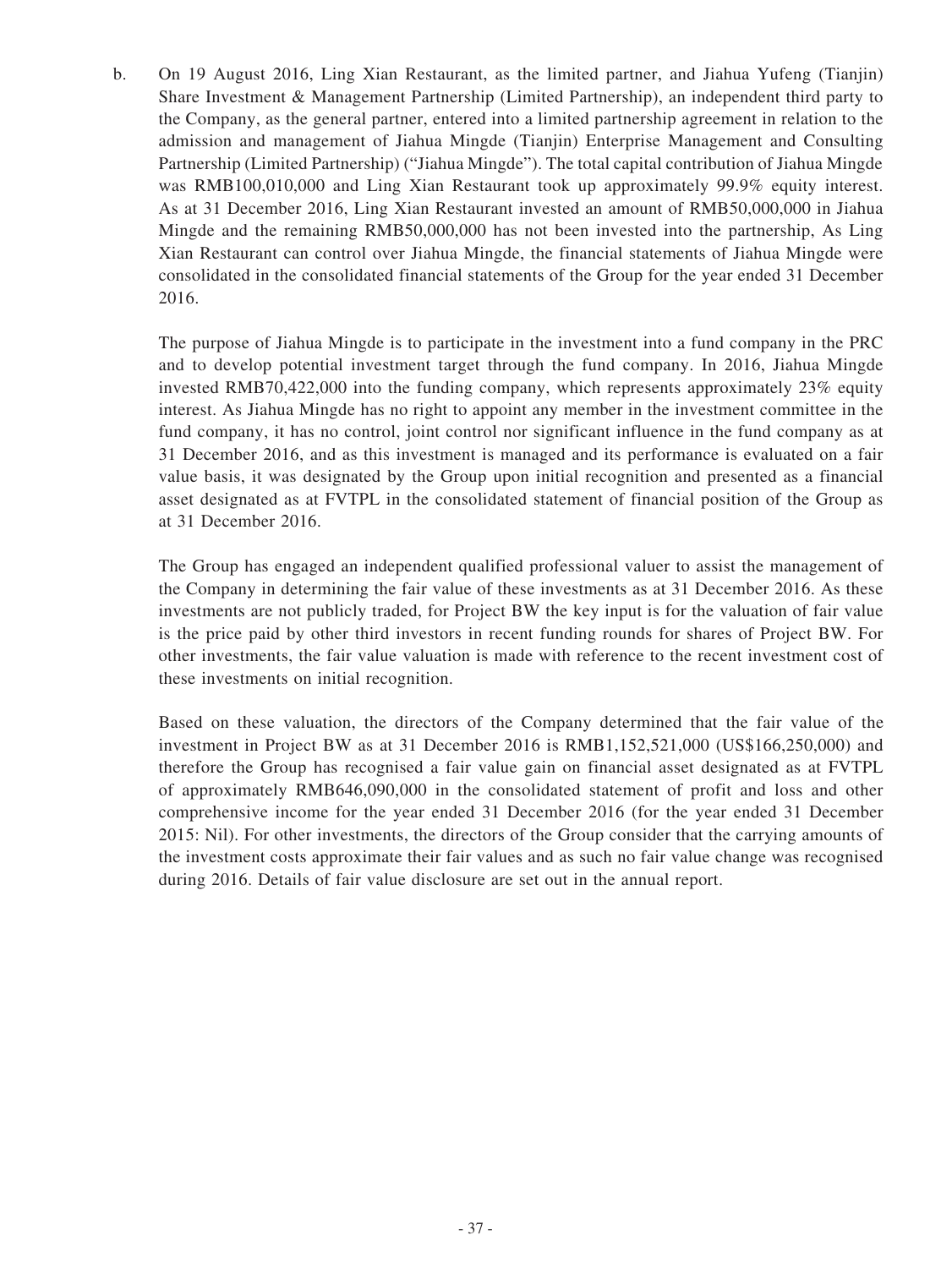#### **14. TRADE AND OTHER RECEIVABLES**

|                                                  | 2016<br><b>RMB'000</b> | 2015<br><b>RMB'000</b><br>(Restated) |
|--------------------------------------------------|------------------------|--------------------------------------|
| Trade receivables                                |                        |                                      |
| - a related company                              | 1,075                  | 936                                  |
| – others                                         | 17,803                 | 19,129                               |
|                                                  | 18,878                 | 20,065                               |
| Rental and utility deposits                      | 12,805                 | 17,663                               |
| Property rentals paid in advance for restaurants | 22,000                 | 20,455                               |
| Advance to suppliers                             | 16,795                 | 20,318                               |
| Other receivables and prepayments                | 30,546                 | 19,388                               |
|                                                  | 101,024                | 97,889                               |

The related company is a company in which Ms. Poon has controlling interests.

Customers including both independent third parties and related company of noodles and related products are normally granted 60 to 90 days credit period upon issuance of invoices, except for certain well established customers for which the credit terms are up to 180 days. There was no credit period for customers relating to sales from operation of restaurants. The following is an ageing analysis of trade receivables net of allowance for doubtful debts presented based on invoice dates at the end of the reporting period, which approximated the respective revenue recognition dates:

|                  | 2016           | 2015           |
|------------------|----------------|----------------|
|                  | <b>RMB'000</b> | <b>RMB'000</b> |
|                  |                | (Restated)     |
| Ageing           |                |                |
| $0$ to $30$ days | 15,040         | 14,948         |
| 31 to 60 days    | 739            | 1,760          |
| 61 to 90 days    | 9              | 434            |
| 91 to 180 days   | 91             | 305            |
| 181 to 365 days  |                | 916            |
| Over 365 days    | 2,998          | 1,702          |
|                  | 18,878         | 20,065         |

No interest is charged on the trade receivables. Major debtors comprising the Group's trade receivables that are neither past due nor impaired at 31 December 2016 and 31 December 2015 have no default history and of good credit quality.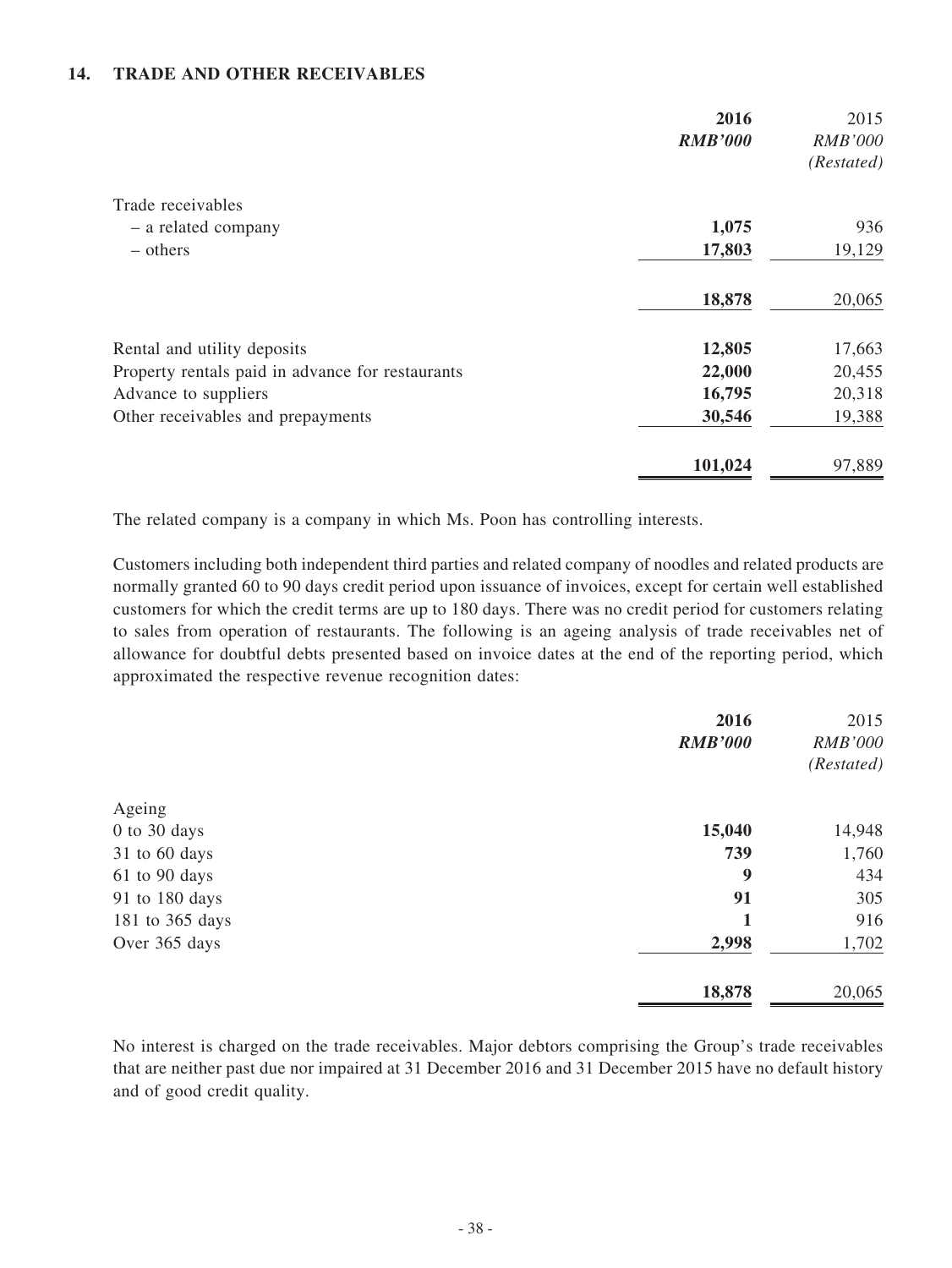Included in the Group's trade receivable balances are debtors with a carrying amount of approximately RMB2,999,000 (2015: RMB2,618,000) which are past due for over 180 days as at 31 December 2016 for which the Group has not provided for impairment loss as these balances are mainly due from related parties and certain group-buying companies with good credit. The Group does not hold any collateral over the balances.

In determining the recoverability of the trade receivables, the Group reassesses any change in the credit quality of the trade receivables since the credit was granted and up to the end of the reporting period. After reassessment, the directors of the Company believe that no allowance is required.

As at 31 December 2016 and 31 December 2015, other receivables of the Group are neither past due nor impaired as they have no default history and there are continuous subsequent settlement.

### **15. TRADE AND OTHER PAYABLES**

|                                                          | 2016<br><b>RMB'000</b> | 2015<br><b>RMB'000</b><br>(Restated) |
|----------------------------------------------------------|------------------------|--------------------------------------|
| Trade payables                                           |                        |                                      |
| - related companies                                      | 5,336                  | 4,706                                |
| $-$ others                                               | 88,715                 | 97,072                               |
|                                                          | 94,051                 | 101,778                              |
| Payroll and welfare payables                             | 38,969                 | 41,866                               |
| Customers' deposits received                             | 10,190                 | 10,530                               |
| Payable for acquisition of property, plant and equipment | 28,687                 | 46,777                               |
| Payable for property rentals                             | 30,540                 | 26,235                               |
| Other taxes payable                                      | 25,308                 | 27,794                               |
| Others*                                                  | 46,805                 | 20,028                               |
|                                                          | 274,550                | 275,008                              |

*\* Included in the balance as at 31 December 2016 was a loan with a principal amount of RMB20,422,000 borrowed by Jiahua Mingde during the year from an independent third party to fund its investment in the fund company as disclosed in annual report. The loan is unsecured, non-trade related, interestfree and repayable on demand.*

The related companies are companies in which Mr. Katsuaki Shigemitsu, who is a director and shareholder of the Company, has controlling interests.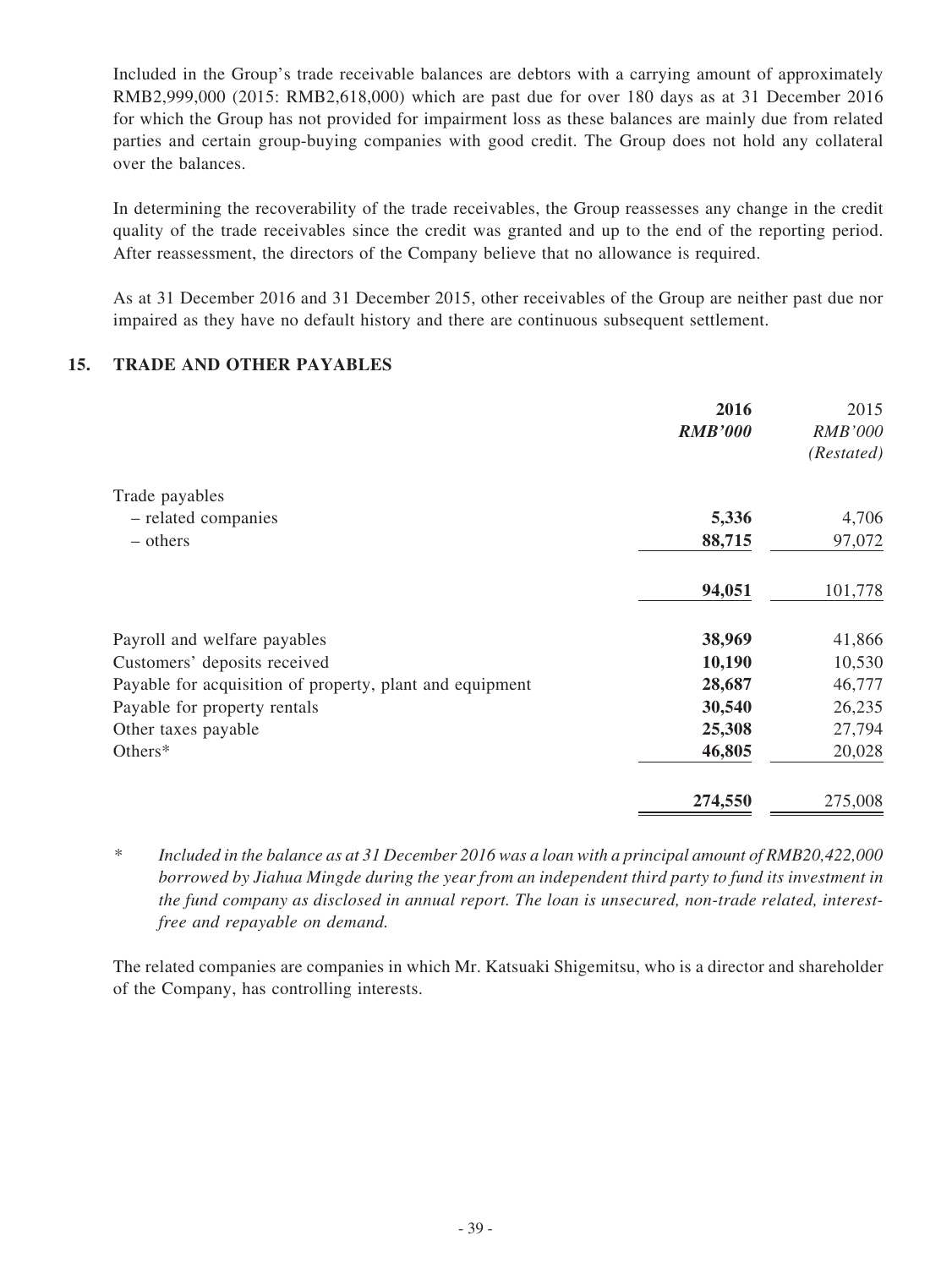The average credit period for purchase of goods is 60 days (31 December 2015: 60 days). The following is an ageing analysis of trade payables presented based on invoice dates at the end of the reporting period:

|                  | 2016           | 2015           |
|------------------|----------------|----------------|
|                  | <b>RMB'000</b> | <b>RMB'000</b> |
|                  |                | (Restated)     |
| Ageing           |                |                |
| $0$ to $30$ days | 61,956         | 61,391         |
| $31$ to 60 days  | 23,133         | 29,721         |
| $61$ to 90 days  | 1,072          | 3,955          |
| 91 to 180 days   | 4,532          | 3,850          |
| Over 180 days    | 3,358          | 2,861          |
|                  | 94,051         | 101,778        |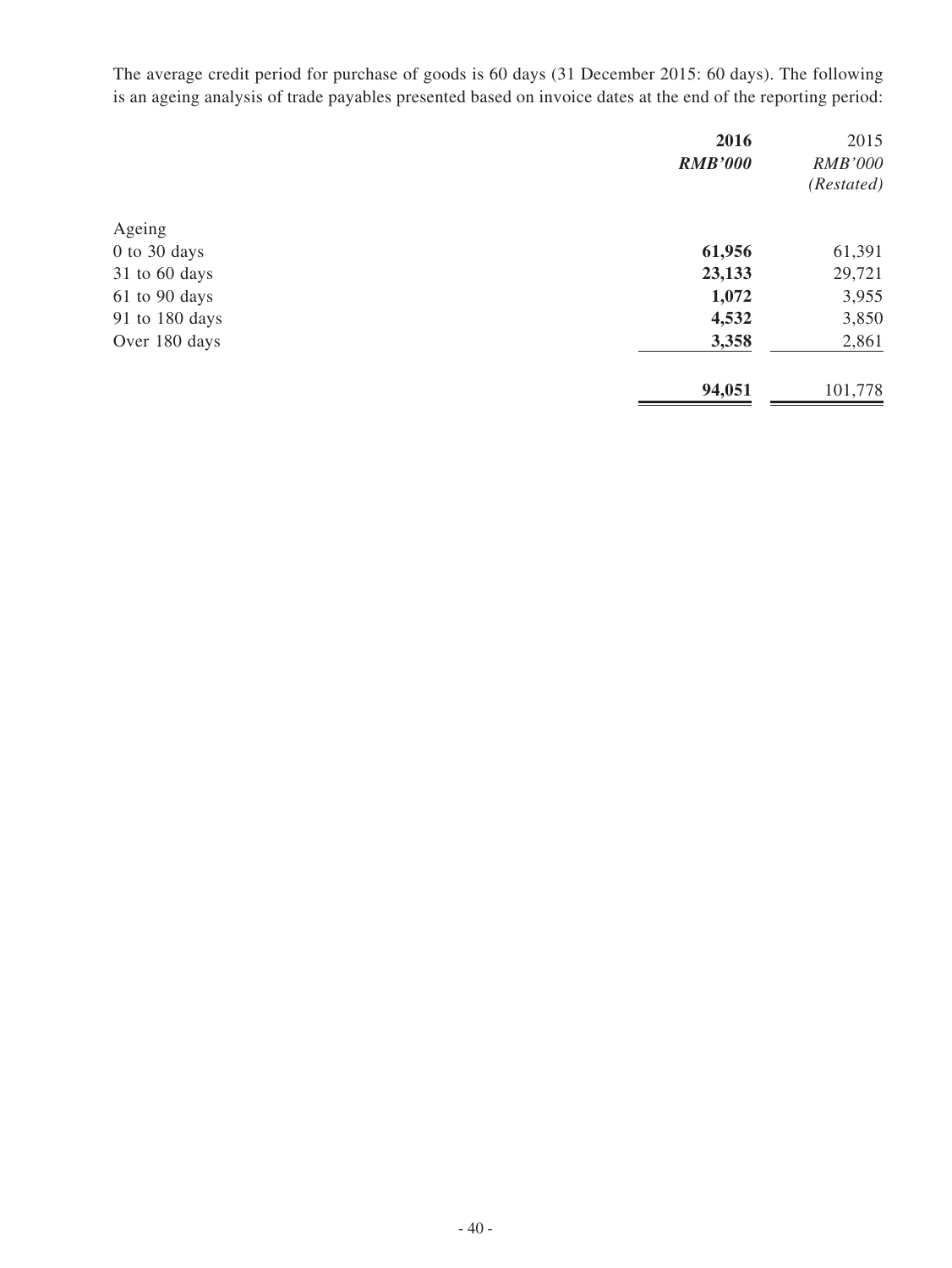## **DIVIDEND**

A final dividend of RMB0.08 (HK9.30 cents) per ordinary share (2015: RMB0.10 (HK12.00 cents) per ordinary share) for the year ended 31 December 2016 has been proposed by the Board and is subject to the approval by the shareholders of the Company (the "Shareholders") at the annual general meeting ("AGM") to be held on 24 May 2017. The proposed final dividend is expected to be paid on or about 30 September 2017. Including the interim dividend of RMB0.04 (HK4.90 cents) per ordinary share (2015: RMB0.04 (HK4.70 cents) per ordinary share) already paid, the total dividend for the year ended 31 December 2016 will amount to RMB0.12 (HK14.20 cents) per ordinary share (2015: RMB0.14 (HK16.70 cents) per ordinary share).

### **MANAGEMENT DISCUSSION AND ANALYSIS**

### **Industry Review**

In 2016, global economy witnessed sluggish growth for the fifth consecutive year and intensified volatility in the global financial market. The recovery of developed economies remained weak and black swan events occurred frequently. Capital outflow in the emerging market slowed down and the operation of real economy was running steadily. The US as the world's largest economy sustained reviving pattern and the economy was improving gradually. The Federal Reserve announced a rate hike in mid-December 2016 and the US dollar strongly attracted funds back to the US to stimulate economic recovery. In 2016, the European economy suffered multiple pressures from the British exit from the EU, refugee crisis and deflation. Driven by easing monetary policy in major central banks, further decline in the exchange rate of major currencies, and persistently low international oil prices, the European economy saw steady recovery. The Euro zone economy soared moderately while featuring fragile and downward risks remained. In the emerging market, the Asia-Pacific region maintained moderate speed and slowing growth, while the recession in Eastern Europe and Latin America narrowed, and other regions were lack of growth highlights. In 2016, China's economic operation remained in a reasonable range, and the quality and efficiency of development improved. As the international and domestic economic environment was still intricate, the foundation for economic stability was not solid. In 2016, China's GDP grew 6.7% on a year-on-year basis to RMB74,412.7 billion.

In 2016, China's catering industry recorded revenue of RMB3,579.9 billion, representing an increase of 10.8%, accounting for 10.8% of the total retail sales of social consumer goods.

In 2016, new capital and cross-border competitors continued to enter the catering market. The post-80s and -90s generation gradually took the leading position in the management of the catering business and industry, reshuffle was increasingly significant. According to data from Chenzhi database, as of the third quarter of 2016, the number of catering stores increased to 6.02 million in China. However, in 2016, the number of catering stores in the four first-tier cities, including Beijing, Shanghai, Guangzhou and Shenzhen decreased from over 590,000 in 2015 to 576,000, representing a decrease of 2.4%. It can be seen that the explosive growth of catering stores in 2015 slowed down sharply in 2016, especially in Beijing and Shanghai, where the number of catering stores decreased 36,500. In the meantime, since the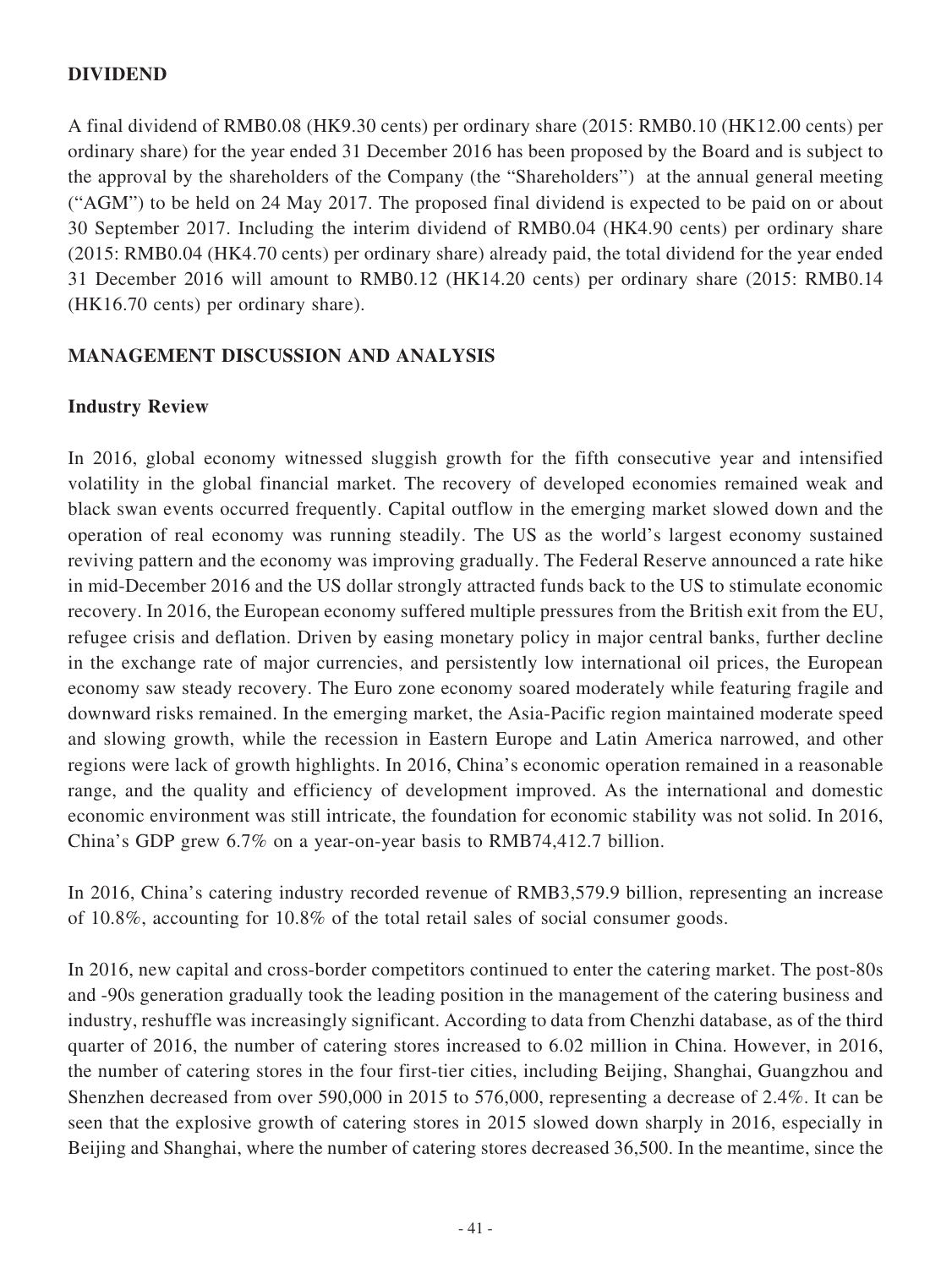homogenization at the supply side was rather severe, it was important to promote catering enterprises out of homogeneous competition and launch more optimized, updated, and iterative products. In addition, due to the accelerated integration of the Internet and the traditional catering industry, the O2O market of catering steadily increased and the restaurants were highly intelligent. The entire catering industry attached great attention to the application of the Internet, big data, and information technology, making this traditional industry undergo tremendous transformation in operations and marketing.

2015 witnessed the outburst of catering takeaway services. In 2016, the takeaway business continued to grow rapidly, imposing an impact on the physical catering stores. Mobile payment fully penetrated into the catering market, changing the payment habits of consumers and posing higher requirements for the informatization and intellectualization of the catering industry.

In addition, new consumers with the post-85s and -90s generation as the representative feature great personality and are willing to interact with great sense of participation. They are the main consumers and make new requirements for the operation and marketing of catering business. Understanding of consumers and meeting their demand have become the key to success in the industry. Facing continuous novel offerings of various specialty catering services, especially specific items, the seizure of consumer has become a new challenge for players in the catering industry.

In 2016, facing numerous challenges such as economic downturn and intensified competition, the management of the Group constantly explored and pursued for approaches for the transformation of the Group, adopted meticulous management, and adhered to the spirit of ingenuity to create intelligent digital stores, enhance the customer experience and promote the development of the Group. In terms of operation, the Group signed the operating rights of more than 8,000 stores in airports globally and stores in European markets in 2016. In September 2016, the Group fully launched its intelligent store system – ZHANGBEI (掌貝), which improved the customer experience and accumulated consumption big data on Ajisen customers, laying a foundation for the precise marketing for the stores of the Group.

## **Business Review**

For the year ended 31 December 2016, the Group's turnover decreased from approximately RMB2,545 million in 2015, by approximately 6.5% to approximately RMB2,379 million in 2016. The gross profit of the Group reached approximately RMB1,712 million, a decrease of approximately 3.3% from last year. In particular, profit for the year of the Company increased by approximately 275.2% and profit attributable to the owners of the Company increased by approximately 260.5% to approximately RMB665 million from approximately RMB185 million last year. Net profit margin also increased from approximately 7.3% last year to approximately 28.0%. Correspondingly, basic earnings per share increased from RMB0.17 last year to RMB0.61 per ordinary share.

Given the growth of the current operation of the Company during the year, the Board recommended a final dividend of RMB0.08 (HK9.30 cents) per ordinary share for the year ended 31 December 2016 as a return to the Shareholders.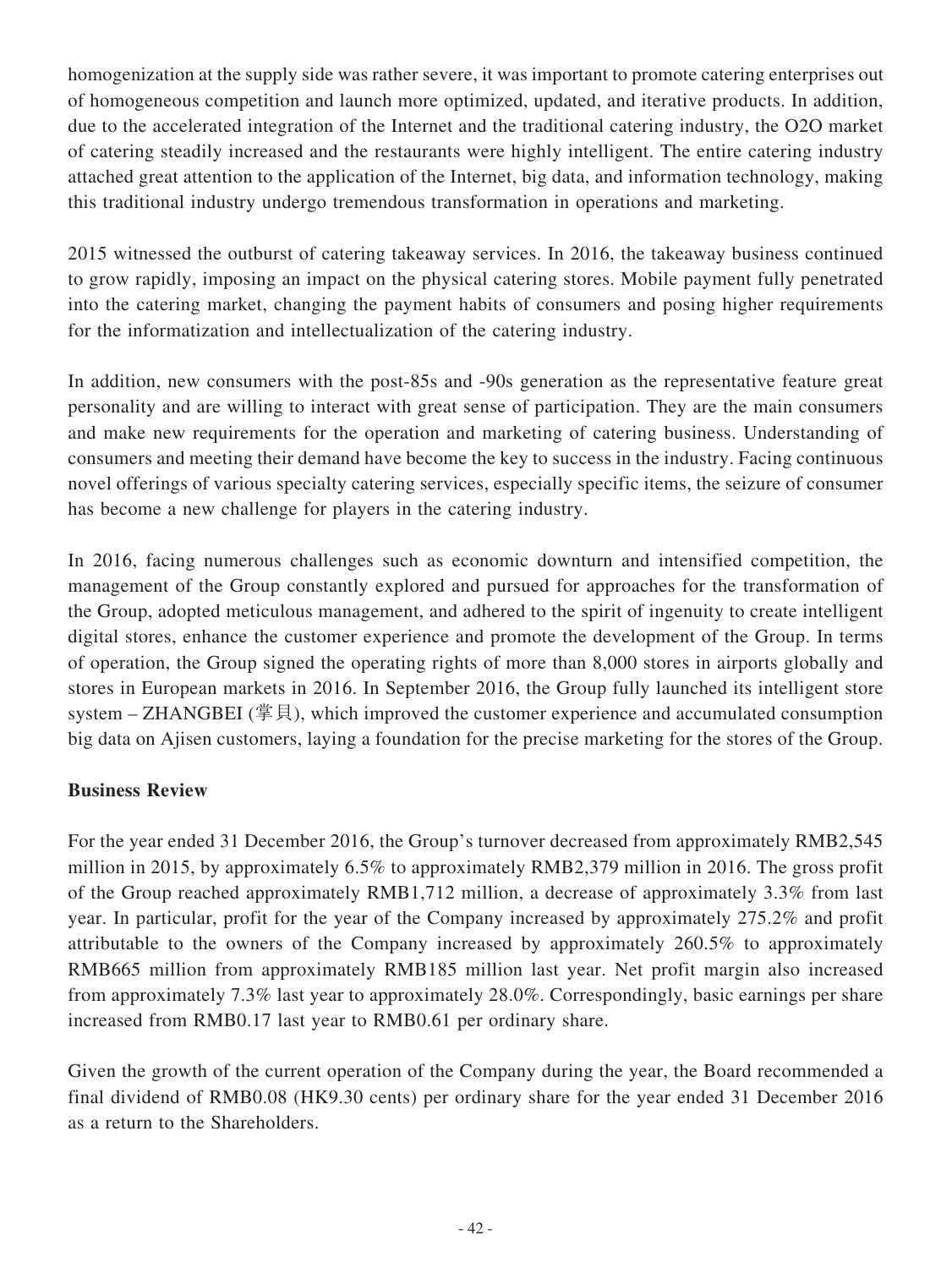The support from its production bases is an integral factor for the sustainable and steady expansion of the Group's chain restaurant network. As at 31 December 2016, the Group has four major production bases in Shanghai, Chengdu, Tianjin and Dongguan throughout China.

During the year, the Group decelerated its pace for the expansion of fast casual restaurant ("FCR") network as planned. The Group adopted more focused strategies in its development, and continued to expand the restaurant network and deepened the density in mature markets, such as Beijing, Jiangsu, Zhejiang and Shanghai.

During the year, the Group's cost of inventories consumed as a proportion to turnover was approximately 28.0%, indicating a decrease of approximately 2.4 percentage points from that of the corresponding period last year. Accordingly, gross profit margin increased from approximately 69.6% last year to approximately 72.0% in 2016. The Company leveraged on the adjustment of menu prices and adoption of direct purchase to stabilize the cost of raw material. In addition, benefit from the value added tax ("VAT") reform in PRC with effective from 1 May 2016, the Group will be able to maintain a relatively high and stable gross profit margin.

During the year, the Group's labour costs accounted for approximately 23.6% of the turnover, which was approximately 0.1 percentage point higher than that of the corresponding period of last year. During the year, proactive cost control measures were implemented, and obvious effects were witnessed during the reporting period. The Group enacted new standards for staff allocation based on restaurant scale, and optimized the scheduling system. These measures enhanced the efficiency of human resource utilization and actively reduced labour costs, leading to a decrease in labour costs.

During the year, rental and related costs as a proportion to turnover of the Group was approximately 16.3%, which was approximately 0.3 percentage point higher than that of the corresponding period last year. Such increase was mainly attributable to the fact that the slower turnover growth for the period and with the recovery of turnover, rental costs will be diluted further, pushing up the proportion of rental and related costs to turnover. During the year, the Group maintained stringent criteria in location selection for new restaurants to ensure the rate of success of the new establishment. Also, a large number of medium- and small-sized restaurants were developed so as to enhance the output per unit area. On the other hand, with our branding effect becoming stronger, the Group has secured fixed leases on a long-term basis.

The Group has timely introduced a number of enriched and attractive marketing activities. During the year, the Group featured the promotional sales of various attractive premiums. The feedback was excellent and the promotions facilitated an increase in transaction amount. These activities not only encouraged new and existing customers to visit the restaurants, but also helped the Group to fully benefit from the market recovery.

The effective operation of 650 restaurants under the Group would not be achieved without our efficient management and intensive staff training. During the year, the Group placed emphasis on the guidance and training of restaurant managers and regional supervisors. The operation efficiency of each restaurant was enhanced through constant upgrading of its basic management level. The Group also launched inter-restaurant competitions and new incentive bonus scheme so as to fully mobilize its staff.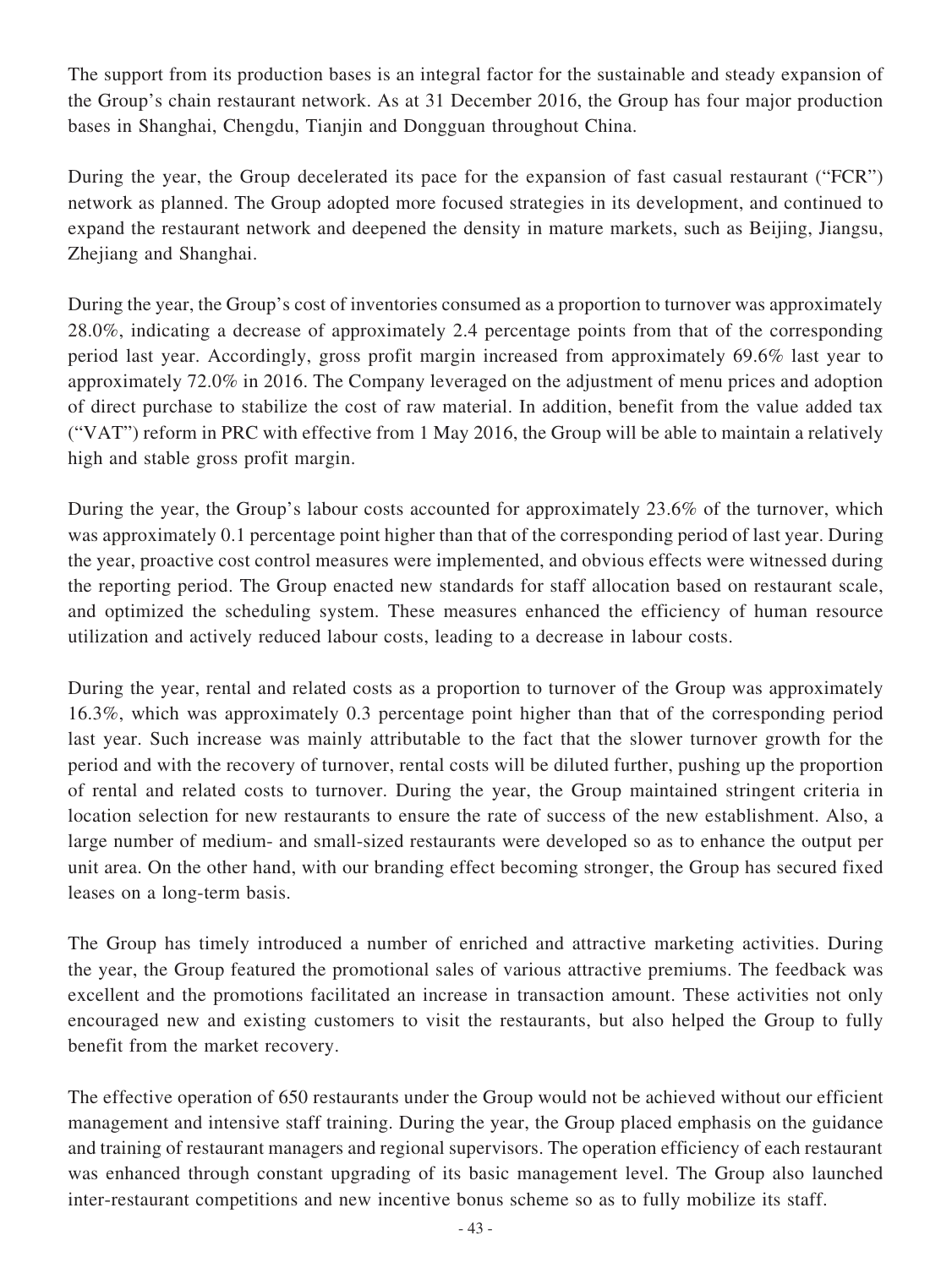### **Retail Chain Restaurants**

In 2016, the Group's major business and primary source of income continued to stem from the retail chain restaurant business. During the year, the Group's restaurant business income recorded approximately RMB2,219,230,000 (2015: RMB2,430,651,000), accounted for approximately 93.3% (2015: 95.5%) of the Group's total revenue.

As at 31 December 2016, the Group's restaurant portfolio consisted of 650 Ajisen chain restaurants, comprising the following:

|                                  | 31 December<br>2016     | 31 December<br>2015 | $+/-$                                |
|----------------------------------|-------------------------|---------------------|--------------------------------------|
| By provinces:                    |                         |                     |                                      |
| Shanghai                         | 135                     | 142                 | $-7$                                 |
| Beijing                          | 43                      | 40                  | $\mathfrak{Z}$                       |
| Tianjin                          | 5                       | 6                   | $-1$                                 |
| Guangdong (excluding Shenzhen)   | 49                      | 56                  | $-7$                                 |
| Shenzhen                         | 26                      | 29                  | $-3$                                 |
| Jiangsu                          | 77                      | 80                  | $-3$                                 |
| Zhejiang                         | 56                      | 52                  | $\overline{4}$                       |
| Sichuan                          | 16                      | 20                  | $-4$                                 |
| Chongqing                        | 13                      | 17                  | $-4$                                 |
| Fujian                           | 24                      | 22                  | $\overline{2}$                       |
| Hunan                            | 16                      | 17                  | $\mathbf{-1}$                        |
| Hubei                            | 12                      | 18                  | $-6$                                 |
| Liaoning                         | 14                      | 14                  | $\theta$                             |
| Shandong                         | 35                      | 39                  | $-4$                                 |
| Guangxi                          | 7                       | $\boldsymbol{7}$    | $\boldsymbol{0}$                     |
| Guizhou                          | $\overline{2}$          | $\overline{2}$      | $\boldsymbol{0}$                     |
| Jiangxi                          | 12                      | 10                  |                                      |
| Shaanxi                          | 14                      | 14                  | $\begin{matrix} 2 \\ 0 \end{matrix}$ |
| Yunnan                           | 7                       | 5                   | $\frac{2}{1}$                        |
| Henan                            | 5                       | $\overline{4}$      |                                      |
| Hebei                            | 5                       | $\overline{4}$      | $\,1\,$                              |
| Anhui                            | 10                      | 12                  | $-2$                                 |
| Gansu                            | 1                       | $\mathbf{1}$        | $\boldsymbol{0}$                     |
| Xinjiang                         | $\overline{2}$          | $\overline{c}$      | $\boldsymbol{0}$                     |
| Hainan                           | 6                       | 3                   | $\mathfrak{Z}$                       |
| Shanxi                           | 1                       | $\mathbf{1}$        | $\boldsymbol{0}$                     |
| Neimenggu                        | 5                       | $\overline{4}$      | $\mathbf{1}$                         |
| Heilongjiang                     | 8                       | $\overline{7}$      | $\mathbf{1}$                         |
| Ningxia, Qinghai                 | $\overline{\mathbf{3}}$ | 3                   | $\boldsymbol{0}$                     |
| Jilin                            | 4                       | 3                   | $\,1\,$                              |
| Tibet                            | $\mathbf{1}$            | $\boldsymbol{0}$    | $\mathbf{1}$                         |
| Hong Kong                        | 35                      | 38                  | $-3$                                 |
| Taiwan*                          | $\boldsymbol{0}$        | $\mathbf{1}$        | $-1$                                 |
| Rome                             | $\mathbf{1}$            | $\boldsymbol{0}$    | $\mathbf{1}$                         |
| Total                            | 650                     | 673                 | $-23$                                |
| Total saleable area (sq. meters) | 150,516                 | 154,137             | $-3,621$                             |

\* *Note:* Ajisen (China) Holdings Limited holds 15% interest in restaurants operated in Taiwan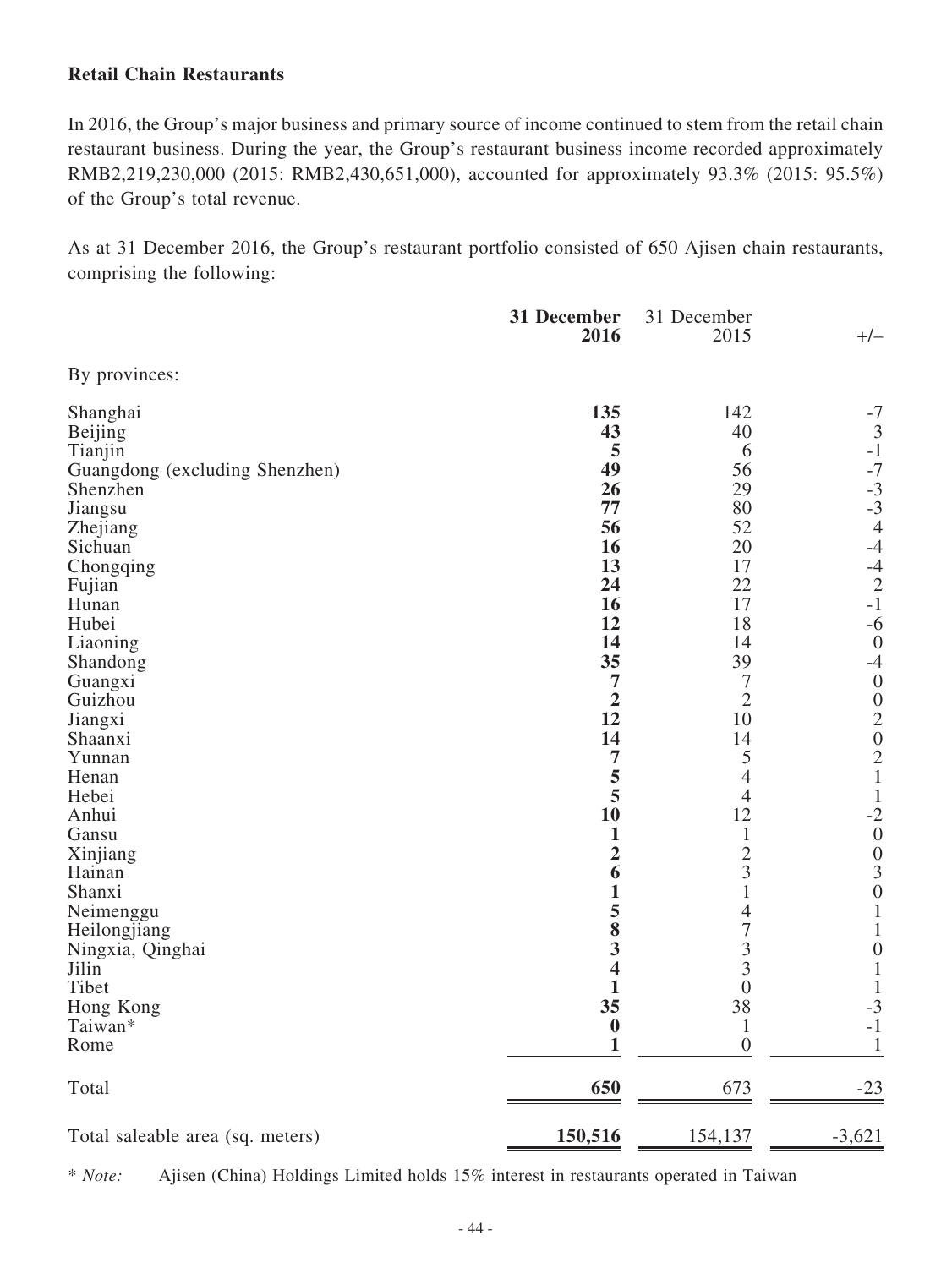|                         | 31 December<br>2016 | 31 December<br>2015 | $+/-$          |  |
|-------------------------|---------------------|---------------------|----------------|--|
| By geographical region: |                     |                     |                |  |
| Northern China          | 123                 | 121                 | $\overline{2}$ |  |
| Eastern China           | 268                 | 274                 | $-6$           |  |
| Southern China          | 147                 | 155                 | $-8$           |  |
| Central China           | 111                 | 122                 | $-11$          |  |
| Taiwan                  | $\boldsymbol{0}$    |                     | $-1$           |  |
| Italy                   |                     | 0                   |                |  |
| Total                   | 650                 | 673                 | $-23$          |  |

### **Sales of Packaged Noodle and Related Products**

The manufacturing and sales of packaged noodle products under the Ajisen brand is one of the Group's two main businesses and is a beneficial complement to the major business of FCR network operation. These packaged noodle products are manufactured solely by the Group. Besides they are supplied to the chain restaurants of the Group, they are also sold through diversified channels, including supermarkets and department stores, which further enhances the awareness of the Ajisen brand.

For the year ended 31 December 2016, revenue from the sales of packaged noodle and related products was approximately RMB159,866,000 (2015: RMB114,404,000), accounted for approximately 6.7% (2015: 4.5%) of the Group's total revenue. The Group has an extensive distribution network for the packaged noodle and related products in China. As of 31 December 2016, the total number of points-ofsale in this network reached approximately 8,000, which was the same compared to the corresponding period in last year. The distribution network covers over 30 cities in China. These distributors include nationwide retailers such as Wal-Mart, Carrefour and Metro, and regional retailers such as China Resources Vanguard, Sanjiang in Ningbo and Century Lianhua, as well as reputable convenient chain stores such as Alldays, Kedi and C-Store.

## **Financial Review**

### *Turnover*

For the year ended 31 December 2016, the Group's turnover decreased by approximately 6.5%, or approximately RMB165,959,000, to approximately RMB2,379,096,000 from approximately RMB2,545,055,000 for the corresponding period in 2015. Such decrease was mainly due to the stores closed during the year and VAT reform in PRC with effective from 1 May 2016.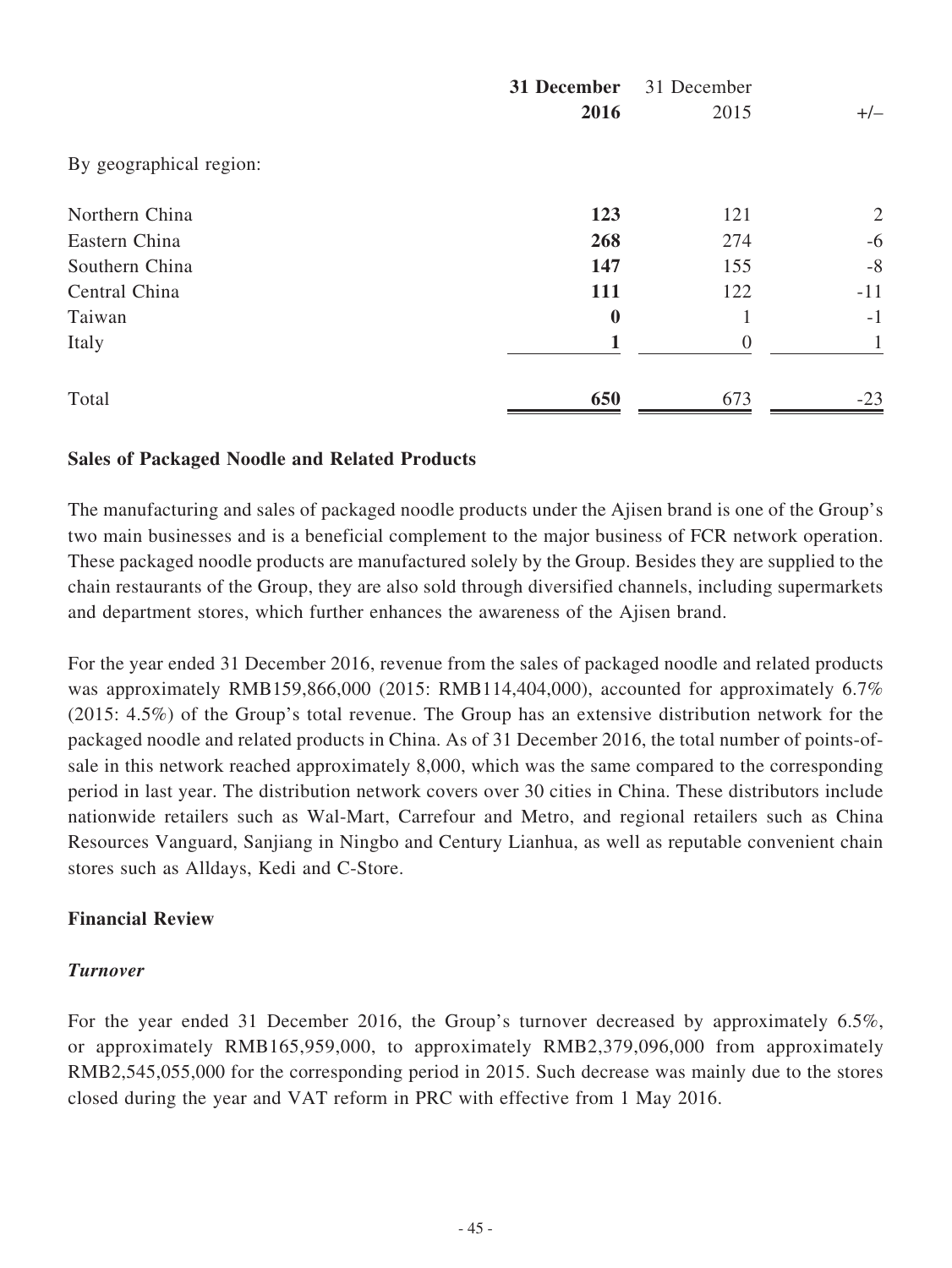## *Cost of inventories consumed*

For the year ended 31 December 2016, the Group's cost of inventories decreased by approximately 13.9%, or approximately RMB107,469,000, to approximately RMB666,603,000 from approximately RMB774,072,000 for the corresponding period in 2015. The decrease of inventories cost was larger than the decrease in turnover. During the year, the ratio of inventories cost to turnover was approximately 28.0%, slightly lower than 30.4% for the corresponding period in 2015. Such decrease was mainly attributable to the adoption of direct purchase to stabilise the cost of raw materials for the year and the benefit from VAT reform in PRC with effective from 1 May 2016.

## *Gross profit and gross profit margin*

Driven by the above factors, gross profit for the year ended 31 December 2016 decreased by approximately 3.3%, or approximately RMB58,490,000, to approximately RMB1,712,493,000 from approximately RMB1,770,983,000 for the corresponding period in 2015. Gross profit margin of the Group also slightly increased from approximately 69.6% for the corresponding period in 2015 to approximately 72.0%.

## *Property rentals and related expenses*

For the year ended 31 December 2016, property rentals and related expenses of the Group decreased by approximately 4.5% from approximately RMB406,475,000 for the corresponding period in 2015 to approximately RMB388,087,000. Its proportion to turnover increased from approximately 16.0% for the corresponding period in 2015 to approximately 16.3%. Such increase was mainly attributable to the increase in rental costs for new tenancies for the year.

## *Staff costs*

For the year ended 31 December 2016, staff costs of the Group decreased by approximately 6.1% from approximately RMB598,087,000 for the corresponding period in 2015 to approximately RMB561,516,000. Staff costs as a proportion to turnover increased from approximately 23.5% for the corresponding period in 2015 by 0.1 percentage point to approximately 23.6%, which reflected the implementing efficient management system such as increasing number of part time staff for the year.

## *Depreciation*

For the year ended 31 December 2016, depreciation of the Group decreased by approximately 1.3% or approximately RMB2,226,000 from approximately RMB165,643,000 for the corresponding period in 2015 to approximately RMB163,417,000. Such decreased was mainly attributable to the decrease in the number of restaurants during the year.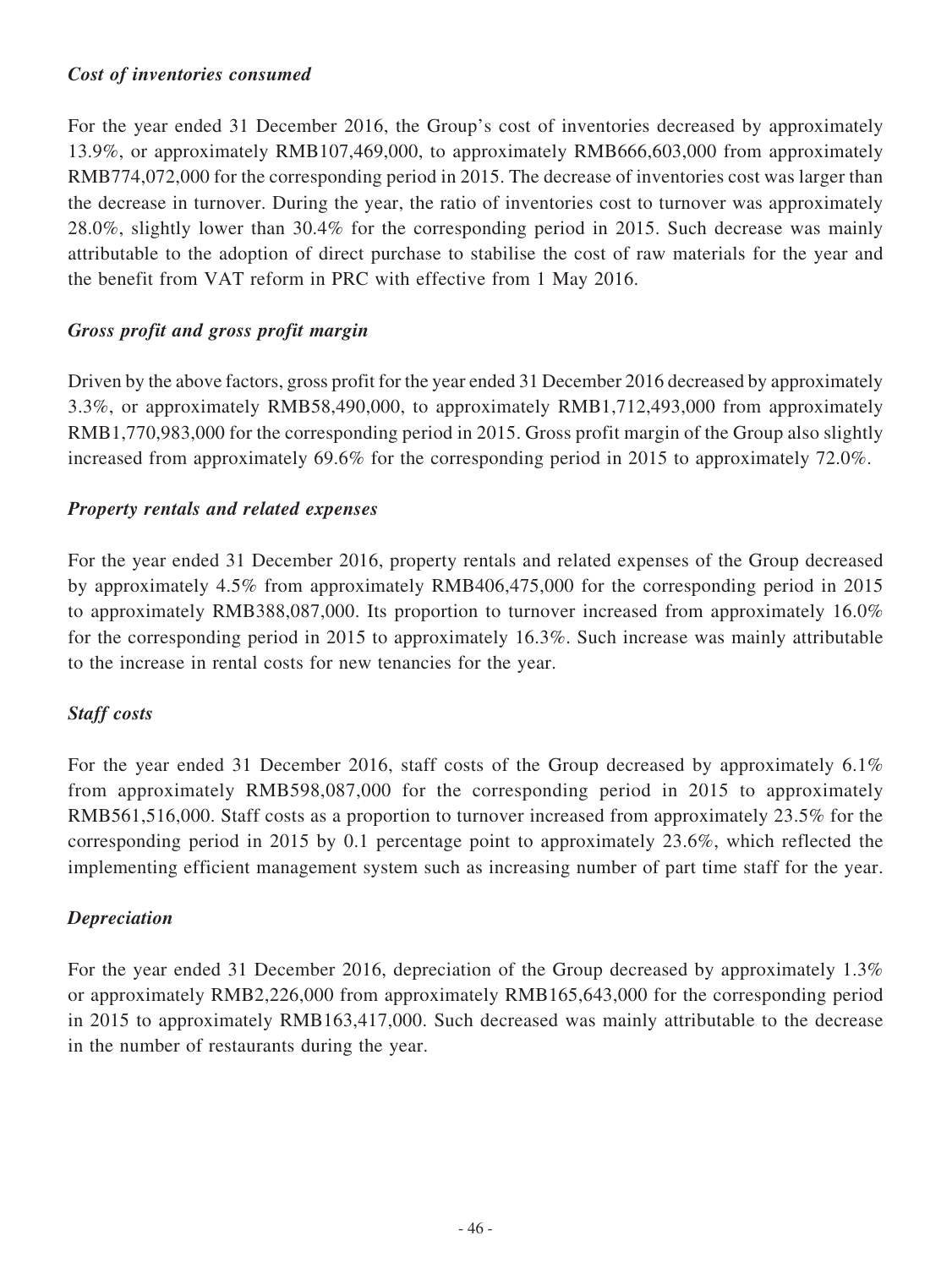## *Other operating expenses*

Other operating expenses mainly included expenses for fuel and utility, consumables, advertising and promotion and franchise fee. For the year ended 31 December 2016, other operating expenses decreased by approximately 7.5%, or approximately RMB28,981,000, to approximately RMB357,718,000 from approximately RMB386,699,000 for the corresponding period in 2015. Its proportion to turnover was approximately 15.0%. Expenses spent on advertising and promotion had decreased to approximately RMB48,821,000 from approximately RMB74,029,000 in 2015.

## *Other income*

For the year ended 31 December 2016, other income of the Group decreased by approximately 3.5%, or approximately RMB3,116,000, to approximately RMB84,922,000 from approximately RMB88,038,000 for the corresponding period in 2015. The decreased mainly originated from the decrease in bank interest income and government grant during the year.

### *Other gains and losses*

For the year ended 31 December 2016, other gains and losses of the Group increased by approximately 23,994.1% or RMB615,209,000 to a gain of approximately RMB612,645,000 from a loss of approximately RMB2,564,000 for the corresponding period in 2015. The increase was primarily due to change in the fair value of approximately RMB646,090,000 of financial asset designated as at FVTPL for the year.

The exchange differences arising on translation amounted to a loss of approximately RMB8,018,000 for the year ended 31 December 2016 (2015: RMB922,000) due to depreciation of RMB as compared to HK\$ throughout the year and less RMB denominated bank balances were resulted at the end of the year 2016 in Hong Kong as compared to that in the previous year.

## *Finance costs*

For the year ended 31 December 2016, finance costs increased by approximately 136.3%, or approximately RMB5,553,000, to approximately RMB9,628,000 from approximately RMB4,075,000 for the corresponding period in 2015. The increase was mainly due to the bank loan drawn in second half year in 2015.

## *Profit before taxation*

Being affected by the factors referred to above in aggregate, the Group's profit before taxation for the year ended 31 December 2016 increased by approximately 213.5%, or approximately RMB631,242,000 to approximately RMB926,845,000 from approximately RMB295,603,000 for the corresponding period in 2015.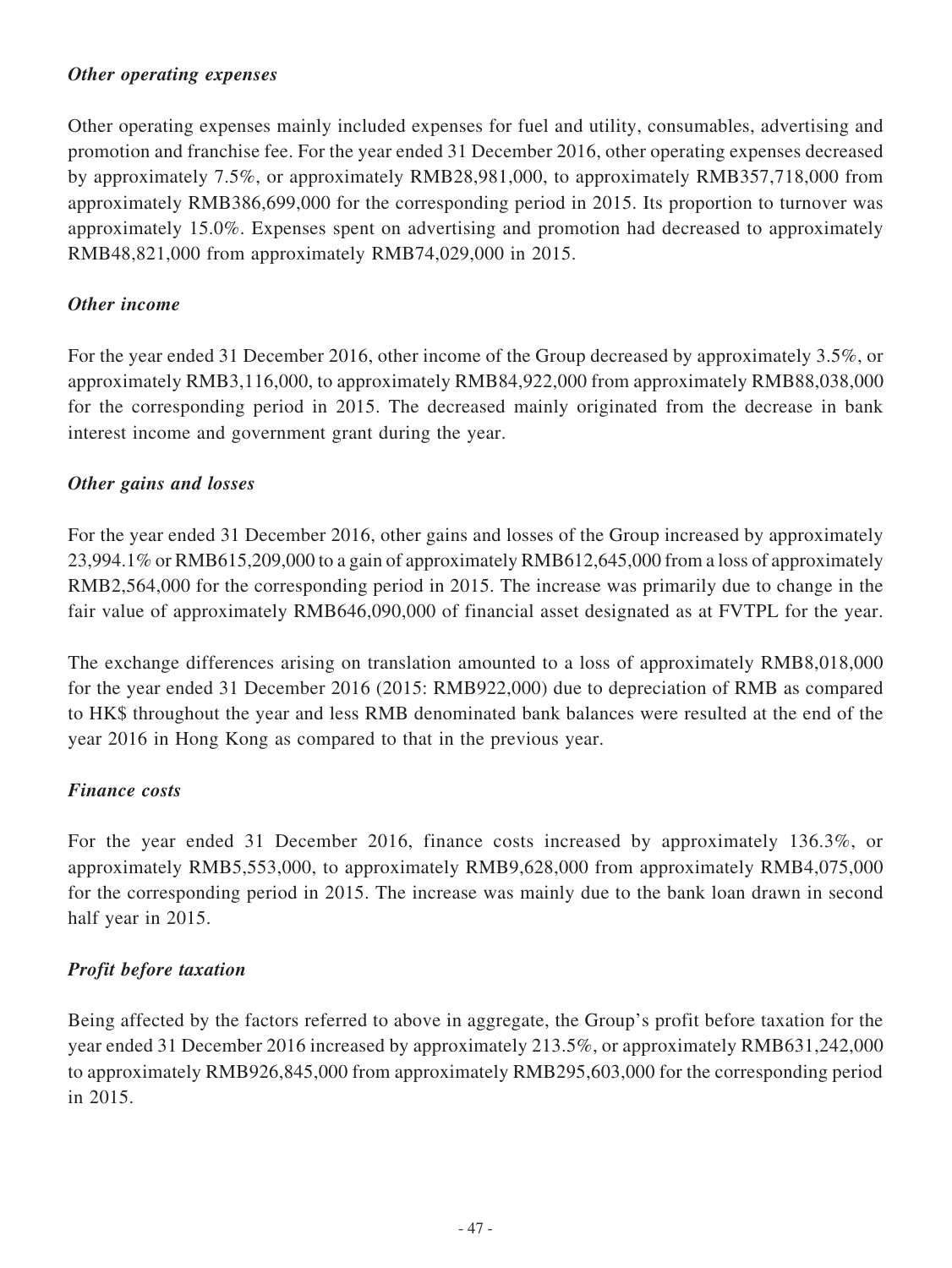## *Profit attributable to owners of the Company*

Being affected by the factors referred to above in aggregate, profit attributable to owners of the Company for the year ended 31 December 2016 increased by approximately 260.5%, or approximately RMB480,734,000, to approximately RMB665,292,000 from approximately RMB184,558,000 for the corresponding period in 2015.

## **Risk Management**

## *Liquidity and financial resources*

The liquidity and financial position of the Group as at 31 December 2016 remained healthy and strong, with bank balances amounting to RMB1,313,304,000 (31 December 2015: RMB1,335,062,000) and a current ratio of 2.5 (31 December 2015: 2.1).

As at 31 December 2016, the Group had bank borrowings of RMB294,940,000 (31 December 2015: RMB557,285,000) and therefore the gearing ratio (expressed as a percentage of total borrowings over total assets) was 6.7 (31 December 2015: 14.3).

### *Exposure to exchange rates*

Presently, most of the Group's business transactions, assets and liabilities are denominated in RMB and settled in RMB. The Group's exposure to currency risk is minimal as the Group's assets and liabilities as at 31 December 2016 and 31 December 2015 were denominated in the respective Group companies' functional currencies. The Group does not have any currency hedging policy and has not entered into any hedging or other instrument to reduce currency risks. However, the management will closely monitor the Group's exposure to the fluctuation of exchange rates and take appropriate measures as necessary to minimise any adverse impact that may be caused by such fluctuation.

## *Significant investments held, material acquisitions and disposals of subsidiaries, and future plans for material investments or capital assets*

Save for those disclosed in this annual results announcement, there were no other significant investments held, nor were there any material acquisitions or disposals of subsidiaries during the year under review. Apart from those disclosed in this annual results announcement, there was no plan authorised by the Board for other material investments or additions of capital assets at the date of this annual results announcement.

### *Interest rate risk*

As the Group has no significant interest-bearing assets (other than pledged bank deposits and bank balances and cash), the Group's income and operating cash flows are substantially independent of changes in market interest rates.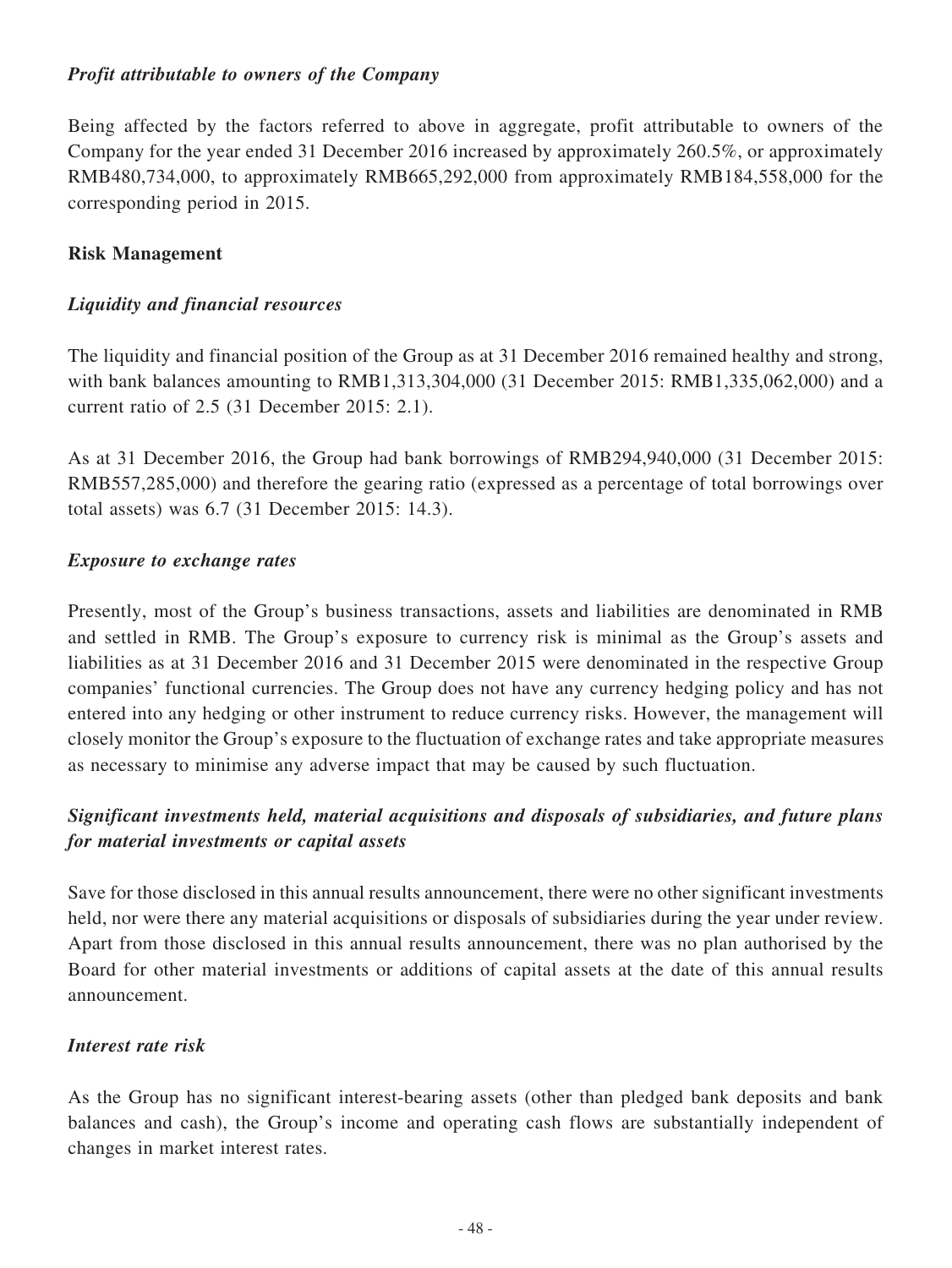## *Credit risk*

The Group has no significant concentrations of credit risk. The carrying amounts of trade receivables, deposits and other receivables, bank balances and cash, pledged bank deposits included in the consolidated balance sheets represent the maximum exposure to credit risk in relation to the Group's financial assets. The Group typically does not require collaterals from customers. Provisions are made for the balance that is past due when the management considers the loss from non-performance by the customers is likely. Sales to retail customers are settled in cash or by using major credit cards. The Group also makes deposits to the relevant landlords for lease of certain of the self-managed outlets. The management does not expect to incur any loss from non-performance by these counterparties.

As of 31 December 2016 and 31 December 2015, all of the bank balances and pledged bank deposits were deposited with highly reputable and sizable banks and financial institutions without significant credit risk in the PRC and Hong Kong. The management does not expect to incur any loss from nonperformance by these banks and financial institutions.

## *Contingent liabilities*

As of 31 December 2016, the Group did not have any significant contingent liabilities.

## *Assets and liabilities*

The Group's net current assets were approximately RMB887,758,000 and the current ratio was 2.5 as at 31 December 2016 (31 December 2015: 2.1). As the Group is primarily engaged in the restaurant business, most of the sales are settled in cash. As a result, the Group was able to maintain a relatively high current ratio. The increase in current ratio was mainly attributable to the repayment of a bank loan in the second half year in 2016.

## *Cash flows*

Cash generated from operations for the year ended 31 December 2016 was approximately RMB406,948,000, while profit before taxation for the same period was approximately RMB926,845,000. The difference was primarily due to the fair value gain on financial asset designated as at FVTPL.

## *Capital expenditure*

For the year ended 31 December 2016, the Group's capital expenditure was approximately RMB327,104,000 (2015: RMB627,940,000), the decrease was due to the purchase of financial asset of RMB454,496,000 in 2015.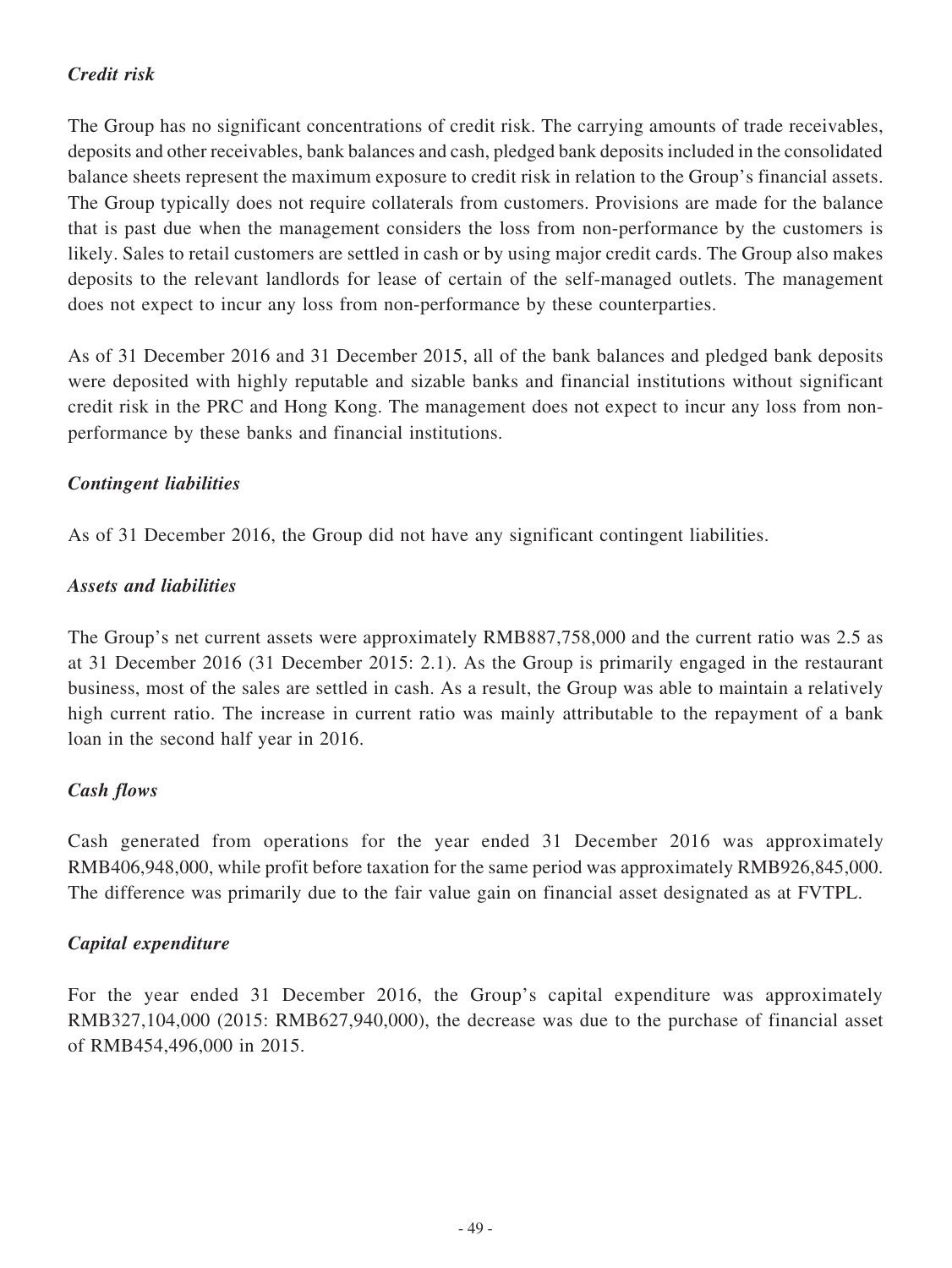## **Key operating ratios for restaurant operations**

| <b>Hong Kong</b> |          |           | <b>PRC</b>     |                |                |
|------------------|----------|-----------|----------------|----------------|----------------|
| 1-12/2016        | 1-6/2016 | 1-12/2015 | 1-12/2016      | $1 - 6/2016$   | 1-12/2015      |
| $-1.3\%$         | $-1.4\%$ | $6.0\%$   | $-8.1\%$       | $-7.7\%$       | $-7.5\%$       |
|                  |          |           |                |                |                |
| N/A              | N/A      | N/A       | $-4.9\%$       | $-6.1\%$       | N/A            |
| <b>HK\$66.2</b>  | HK\$65.3 | HK\$66.1  | <b>RMB46.7</b> | <b>RMB46.7</b> | <b>RMB46.7</b> |
| 4.9              | 4.9      | 5.2       | 3.4            | 3.4            | 3.4            |
|                  |          |           |                |                |                |

\* For illustrration purpose only

Note: On 23 March 2016, the Ministry of Finance and the State Administration of Taxation of the PRC jointly issued the 財稅[2016]36號通知 (Caishui [2016] No. 36 (Circular)) which provides the Business Tax to Value-Added Tax Transformation Pilot Program (the "Program") for, among others, 生活服務 (lifestyle services) which covers the catering services provided by the Group, effective from 1 May 2016. Under the Program, the 5% business tax ("BT") rate formerly applicable to the sale of the FCR business was replaced by VAT at the rate of 3% or 6% levied on the sales since 1 May 2016. Before the implementation of the Program, the same store sales growth rate in the PRC was reported on a BT-inclusive basis. After such implementation, the same store sales growth rate in the PRC is reported on a net of VAT basis.

## **PURCHASE, SALE OR REDEMPTION OF THE COMPANY'S LISTED SECURITIES**

Neither the Company nor any of its subsidiaries purchased, sold or redeemed any of the listed securities of the Company during the year ended 31 December 2016.

## **CODE ON CORPORATE GOVERNANCE PRACTICES**

The Company has, throughout the year ended 31 December 2016, complied with all applicable code provisions under the Corporate Governance Code (the "Code") as set out in Appendix 14 of the Rules Governing the Listing of Securities on the Stock Exchange (the "Listing Rules"), save and except for the deviation from the code provision A.2.1 of the Code. Under the code provision A.2.1, the roles of Chairman and Chief Executive Officer ("CEO") should be separate and should not be performed by the same individual. Currently, the Company does not comply with code provision A.2.1, namely, the roles of the Chairman and CEO have not been separated.

## **MODEL CODE FOR SECURITIES TRANSACTIONS**

The Company has adopted a code of conduct regarding securities transactions by Directors on terms no less exacting than the required standard (the "Required Standard") of the Model Code for Securities Transactions by Directors of Listed Issuers (the "Model Code") as set out in Appendix 10 of the Listing Rules.

The Company has made specific enquiry to all Directors, and all Directors have confirmed that, throughout the year under review, they were in compliance with the Required Standard.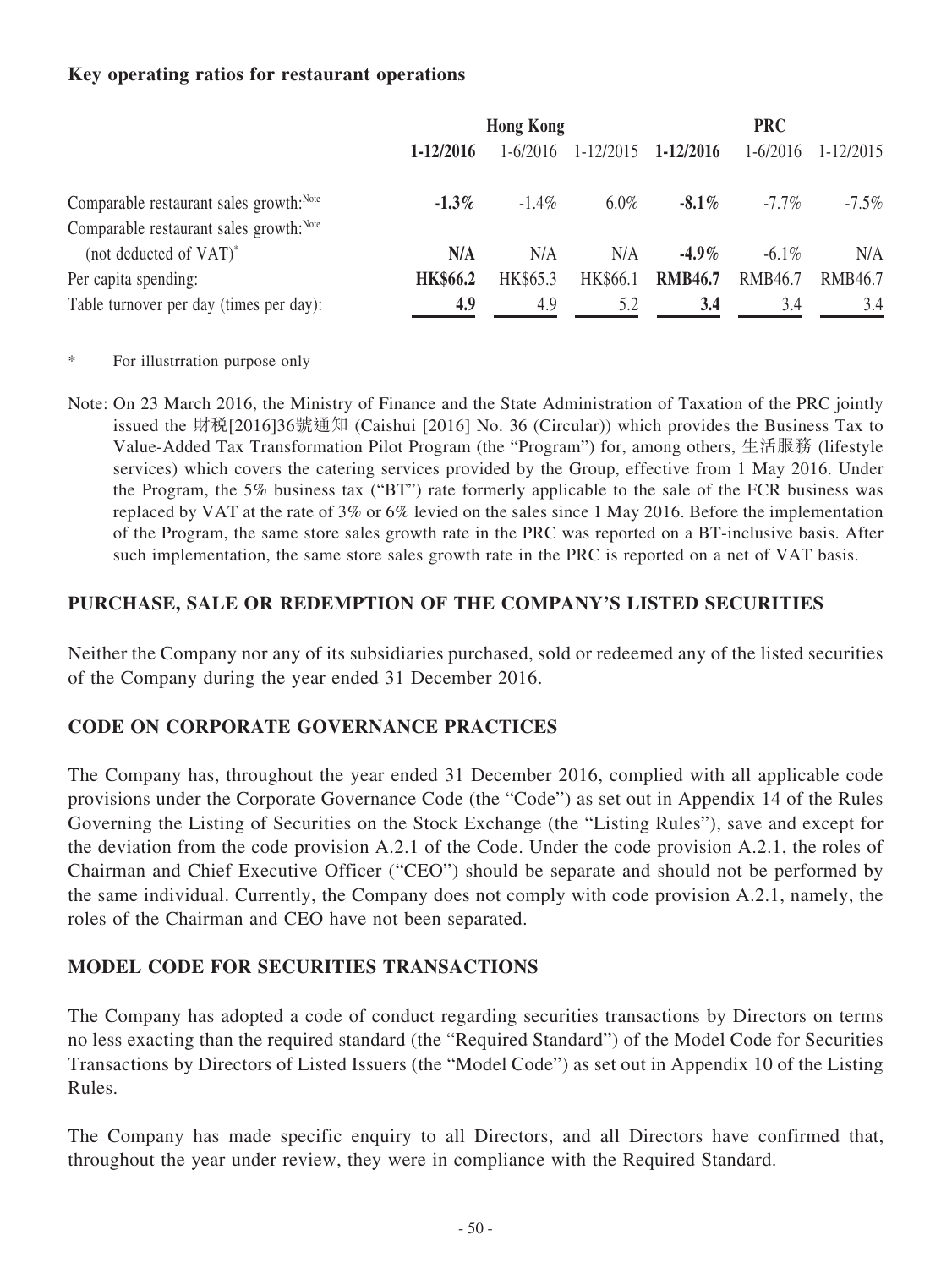In addition, the Board has adopted written guidelines (the "Employees' Guidelines for Securities Transactions") for securities transactions by employees (the "Relevant Employees") who are likely to be in possession of inside information of the Company on no less exacting terms than the Model Code.

Having made specific enquiry to all the Relevant Employees, the Company confirmed that all the Relevant Employees have complied with the Required Standard as set out in the Employees' Guidelines for Securities Transactions throughout the year ended 31 December 2016.

## **AUDIT COMMITTEE**

The Audit Committee was set up on 8 March 2007 with written terms of reference in compliance with Rules 3.21 and 3.22 of the Listing Rules.

Currently, the Audit Committee comprises three independent non-executive Directors as follows:

Mr. Jen Shek Voon (Chairman), an independent non-executive Director Mr. Lo Peter, an independent non-executive Director Mr. Wang Jincheng, an independent non-executive Director

The Audit Committee is satisfied with their review of the auditors' remuneration, the independence of the auditors, Deloitte Touche Tohmatsu ("DTT"), and recommended the Board to re-appoint DTT as the Company's auditors in the year 2017, which is subject to the approval of Shareholders at the forthcoming AGM.

The Company's interim results for the period ended 30 June 2016 and annual results for the year ended 31 December 2016 have been reviewed by the Audit Committee, which opines that applicable accounting standards and requirements have been complied with and that adequate disclosures have been made.

This annual results announcement is based on the Company's audited consolidated financial statements for the year ended 31 December 2016 which have been agreed with DTT, the auditors of the Company.

## **CLOSURE OF THE REGISTER OF MEMBERS**

In order to determine the Shareholders who are entitled to attend the AGM, the register of members of the Company will be closed from 19 May 2017 to 24 May 2017 (both days inclusive), during which period no share transfers will be registered.

In addition, in order to determine the Shareholders who are entitled to receive the final dividend for the year ended 31 December 2016, the register of members of the Company will be closed from 31 May 2017 to 5 June 2017 (both days inclusive), during which period no share transfers will be registered.

In order to qualify for attending and voting at the forthcoming AGM, and the entitlement for the final dividend, all transfer documents accompanied by the relevant share certificates must be lodged with the Company's Hong Kong Branch Share Registrar, Computershare Hong Kong Investor Services Limited at Shops 1712-1716, 17th Floor, Hopewell Centre, 183 Queen's Road East, Wanchai, Hong Kong not later than 4:30 p.m. on 18 May 2017 and 29 May 2017 respectively.